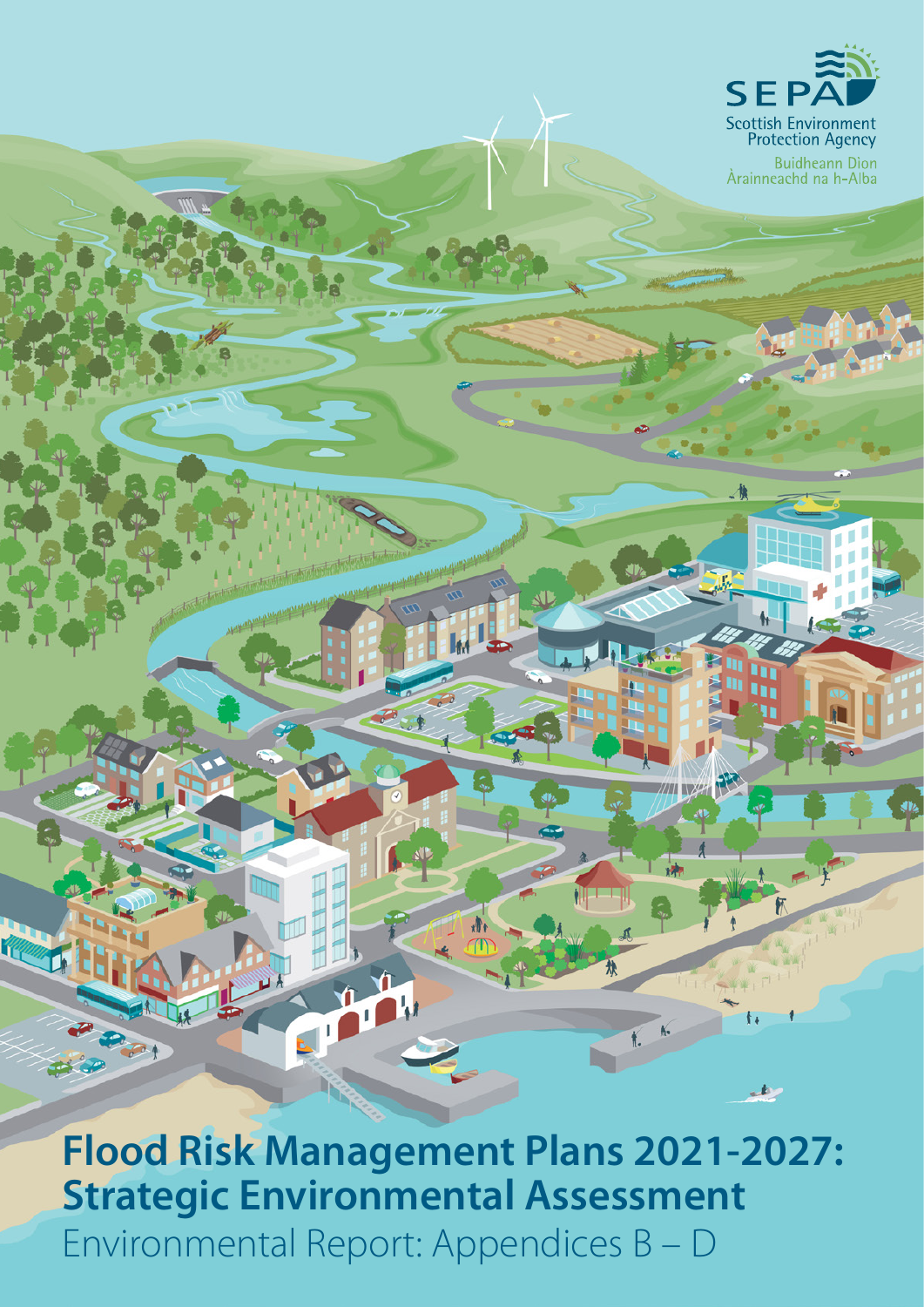For information on accessing this document in an alternative format or language please contact SEPA by email at equalities@sepa.org.uk

If you are a user of British Sign Language (BSL) the Contact Scotland BSL service gives you access to an online interpreter enabling you to communicate with us using sign language. [http://contactscotland](http://contactscotland/)[-bsl.org/](http://contactscotland-bsl.org/) 

[www.sepa.org.uk](http://www.sepa.org.uk/) 

If you wish to post your comments, please mark them for the attention of FRM consultation and send them to:

Scottish Environment Protection Agency Angus Smith Building 6 Parklands Avenue **Eurocentral** Holytown North Lanarkshire ML1 4WQ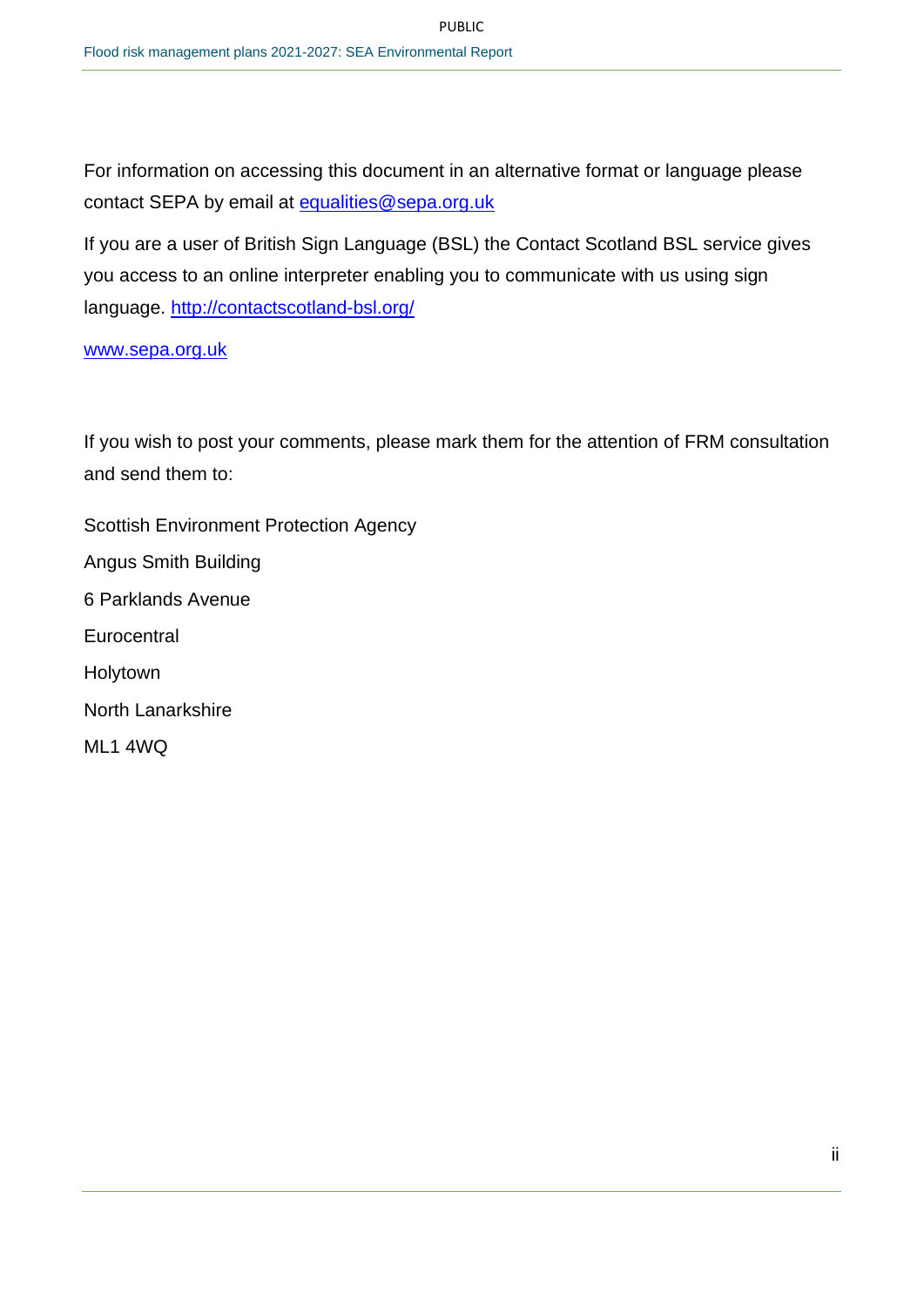# **Appendix B – Review of relevant plans, programmes and strategies**

| <b>Name</b>                               | Main objectives of plan, programme, strategy or relevant<br>legislation                                                                                                                                                                                                                                                                                                                                                                                                                                              | How it affects, or is affected by the<br><b>Flood Risk Management Plans in terms</b><br>of SEA issues                                                                      |
|-------------------------------------------|----------------------------------------------------------------------------------------------------------------------------------------------------------------------------------------------------------------------------------------------------------------------------------------------------------------------------------------------------------------------------------------------------------------------------------------------------------------------------------------------------------------------|----------------------------------------------------------------------------------------------------------------------------------------------------------------------------|
| <b>Population and human health</b>        |                                                                                                                                                                                                                                                                                                                                                                                                                                                                                                                      |                                                                                                                                                                            |
| <b>United Kingdom</b>                     |                                                                                                                                                                                                                                                                                                                                                                                                                                                                                                                      |                                                                                                                                                                            |
| <b>Civil Contingencies</b><br>Act 2004    | The Act delivers a framework for civil protection in the United<br>Kingdom. The act defines the responsibilities for responders<br>to emergency which include (among others):<br>assess the risk of emergencies and use to inform<br>$\sim$<br>contingency planning<br>put in place emergency plans<br>put in place arrangements to make information<br>available to the public about civil protection matters<br>and to maintain arrangements to warn, inform and<br>advise the public in the event of an emergency | The Flood Risk Management Plans should<br>support the requirements of responders to<br>fulfil their statutory duties.                                                      |
| Scotland                                  |                                                                                                                                                                                                                                                                                                                                                                                                                                                                                                                      |                                                                                                                                                                            |
| <b>Land Reform</b><br>(Scotland) Act 2003 | Gives legal right of responsible access in Scotland. Promotes<br>the development of core paths for walking, cycling and riding<br>in Local Authority encouraging increased levels of physical<br>activity                                                                                                                                                                                                                                                                                                            | The Flood Risk Management Plans should<br>give consideration to providing<br>recreational benefits and promoting core<br>paths alongside flood risk management<br>actions. |
| <b>Biodiversity, flora and fauna</b>      |                                                                                                                                                                                                                                                                                                                                                                                                                                                                                                                      |                                                                                                                                                                            |
| International                             |                                                                                                                                                                                                                                                                                                                                                                                                                                                                                                                      |                                                                                                                                                                            |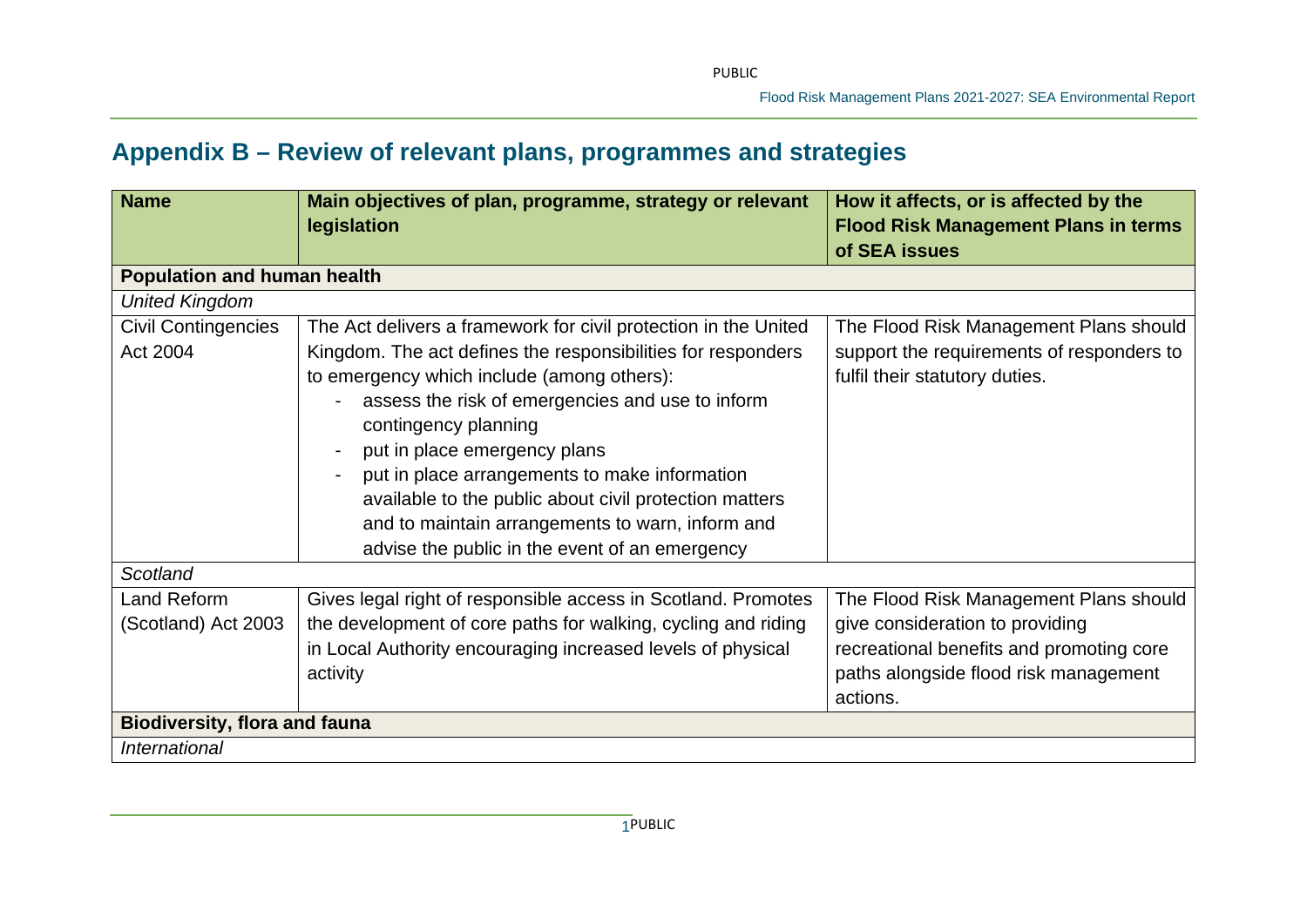| <b>Name</b>                                                                                    | Main objectives of plan, programme, strategy or relevant                                                                                                                                                                                                                                                                                                                                                                                                                                                           | How it affects, or is affected by the                                                                                                                                                                                                                                                                                                                                                                                             |
|------------------------------------------------------------------------------------------------|--------------------------------------------------------------------------------------------------------------------------------------------------------------------------------------------------------------------------------------------------------------------------------------------------------------------------------------------------------------------------------------------------------------------------------------------------------------------------------------------------------------------|-----------------------------------------------------------------------------------------------------------------------------------------------------------------------------------------------------------------------------------------------------------------------------------------------------------------------------------------------------------------------------------------------------------------------------------|
|                                                                                                | legislation                                                                                                                                                                                                                                                                                                                                                                                                                                                                                                        | <b>Flood Risk Management Plans in terms</b>                                                                                                                                                                                                                                                                                                                                                                                       |
|                                                                                                |                                                                                                                                                                                                                                                                                                                                                                                                                                                                                                                    | of SEA issues                                                                                                                                                                                                                                                                                                                                                                                                                     |
| Convention on<br>Wetlands of<br>International<br>Importance 1971<br>(amended 1982 and<br>1987) | Otherwise known as the Ramsar Convention, this provides a<br>framework for national action and international co-operation<br>for the conservation and sustainable utilization of wetlands<br>and their resources. It recognises the fundamental ecological<br>functions of wetlands and their economic, cultural, scientific,<br>and recreational value, particularly as a key habitat for<br>waterfowl.<br>There is a Ramsar List of designated sites for management &<br>conservation at an international level. | The Flood Risk Management Plans should<br>ensure that all Ramsar sites are protected<br>from loss or damage as a result of flood<br>management actions. In Scotland, all<br>Ramsar sites are also Special Protection<br>Areas (SPAs) or Special Areas of<br>Conservation (SACs) and so are protected<br>by virtue of being a Natura site (see<br>below). The Flood Risk Management<br>Plans also offer opportunities for creation |
|                                                                                                |                                                                                                                                                                                                                                                                                                                                                                                                                                                                                                                    | or remediation of wetlands and these<br>opportunities should be given suitable<br>consideration.                                                                                                                                                                                                                                                                                                                                  |
| <b>UN Convention on</b><br><b>Biological Diversity</b><br>(1992)                               | Key objective of the Convention is to develop national<br>strategies for the conservation and sustainable use of<br>biological diversity, which should be integrated across other<br>policy sectors.<br>Key biological resources should be identified and protected.<br>Monitoring of potentially damaging processes and activities<br>should also be undertaken. Actions taken under the<br>Convention include:<br><b>Publication of a Scottish Biodiversity Strategy</b>                                         | The Flood Risk Management Plans should<br>look for opportunities to conserve, and<br>where possible restore, biodiversity.                                                                                                                                                                                                                                                                                                        |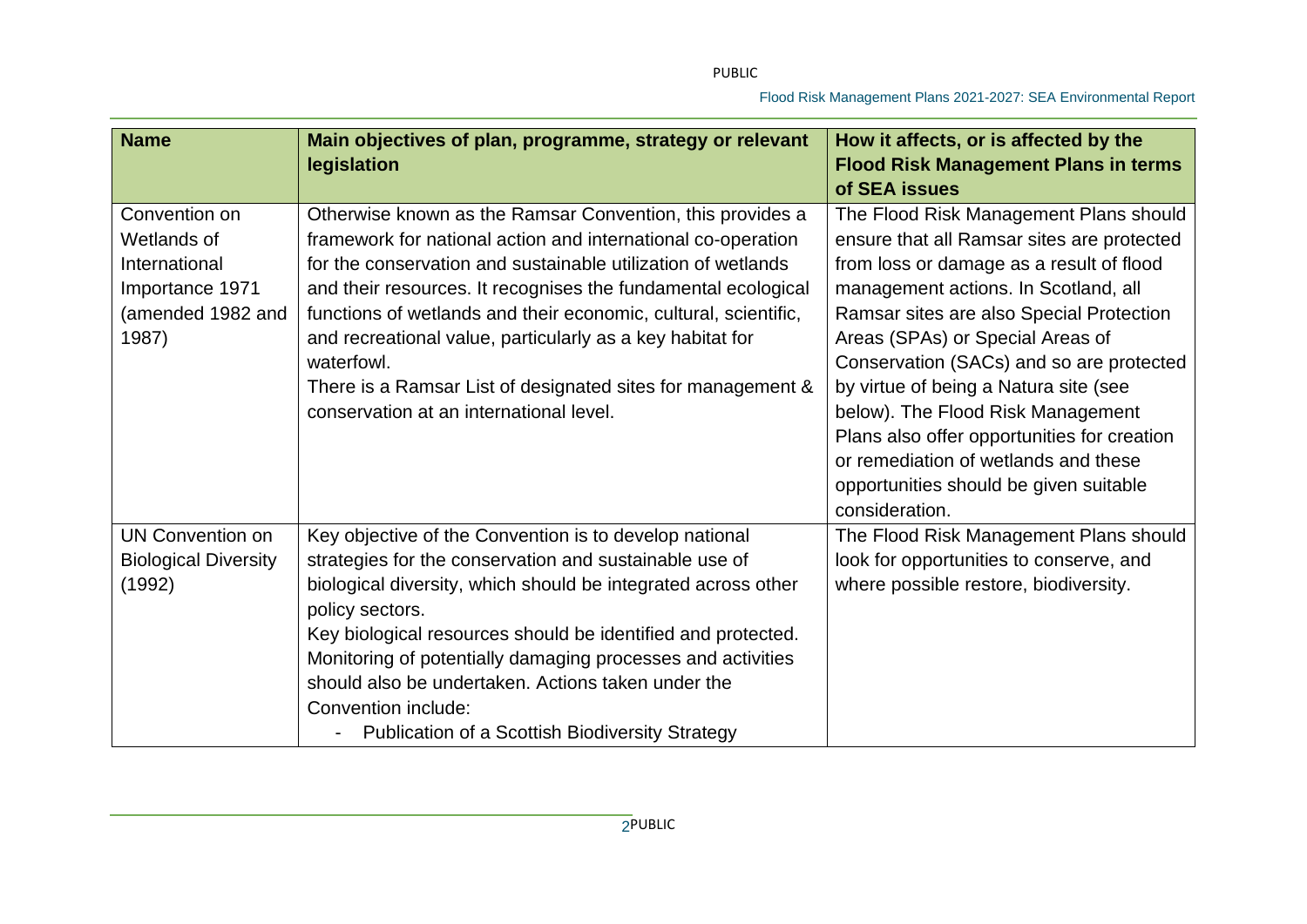| <b>Name</b>              | Main objectives of plan, programme, strategy or relevant<br><b>legislation</b> | How it affects, or is affected by the<br><b>Flood Risk Management Plans in terms</b> |
|--------------------------|--------------------------------------------------------------------------------|--------------------------------------------------------------------------------------|
|                          |                                                                                | of SEA issues                                                                        |
|                          | Establishment of a UK Biodiversity Action Plan and                             |                                                                                      |
|                          | Scottish Biodiversity Action Plans to implement the                            |                                                                                      |
|                          | Convention.                                                                    |                                                                                      |
|                          | Establishment of Local Biodiversity Action Plans to                            |                                                                                      |
|                          | protect, enhance and promote local biodiversity.                               |                                                                                      |
| European                 |                                                                                |                                                                                      |
| <b>Council Directive</b> | Builds on the Birds Directive (see below) by protecting natural                | The Flood Risk Management Plans should                                               |
| 92/43/EEC on the         | habitats and other species of wild plants and animals.                         | aim to prevent loss or damage to Natura                                              |
| conservation of          | Together with the Birds Directive, it underpins a European                     | 2000 sites (where loss/damage is not a                                               |
| natural habitats and     | network of protected areas known as Natura 2000: Special                       | result of natural processes). The Flood                                              |
| of wild fauna and        | Protection Areas (SPAs, classified under the Birds Directive)                  | Risk Management Plans are expected to                                                |
| flora ('Habitats         | and Special Areas of Conservation (SACs, classified under                      | require a Habitats Regulations Appraisal                                             |
| Directive')              | the Habitats Directive).                                                       | and, as such, may require an 'appropriate                                            |
|                          |                                                                                | assessment' to ensure that they do not                                               |
|                          |                                                                                | adversely affect SPAs and SACs.                                                      |
| <b>Council Directive</b> | Protects all wild birds, their nests, eggs and habitats within                 | The Flood Risk Management Plans should                                               |
| 79/409/EEC on the        | the European Community. It gives EU member states the                          | aim to prevent loss or damage to Natura                                              |
| conservation of wild     | power and responsibility to classify Special Protection Areas                  | 2000 sites (where loss/damage is not a                                               |
| birds ('Birds            | (SPAs) to protect birds which are rare or vulnerable in                        | result of natural processes). (See above)                                            |
| Directive')              | Europe, as well as all migratory birds which are regular                       |                                                                                      |
|                          | visitors.                                                                      |                                                                                      |
| The Pan-European         | The Strategy aims to reverse the decline of landscape and                      | The Flood Risk Management Plans should                                               |
| <b>Biological and</b>    | biological diversity, by promoting innovation and proactive                    | support the Strategy by considering the                                              |
|                          | policy making. It supports preceding measures for protecting                   |                                                                                      |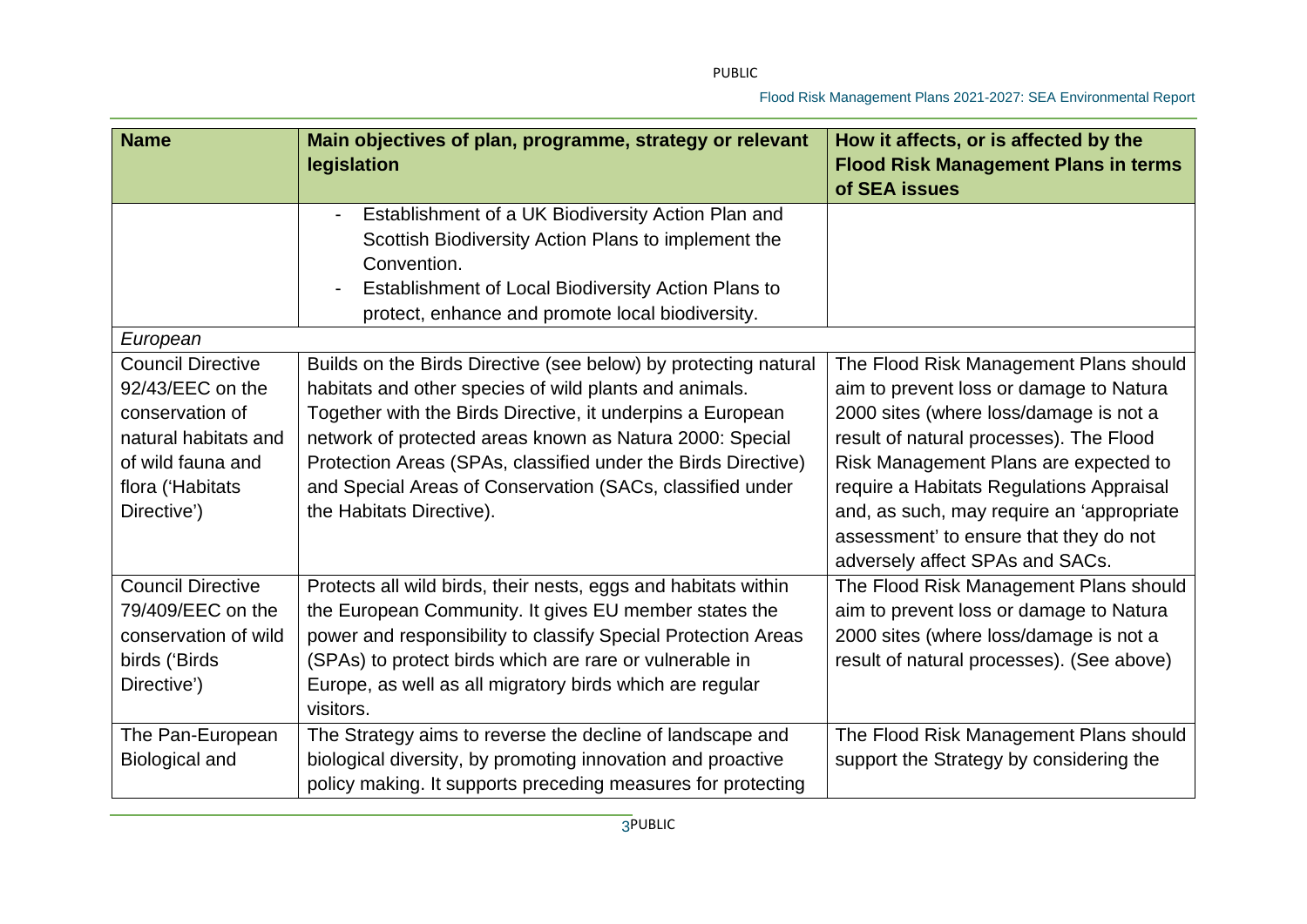| <b>Name</b>                                           | Main objectives of plan, programme, strategy or relevant<br>legislation                                                                                                                                                                                                                                                                                                                                                                                                                      | How it affects, or is affected by the<br><b>Flood Risk Management Plans in terms</b><br>of SEA issues                                                                                                                                              |
|-------------------------------------------------------|----------------------------------------------------------------------------------------------------------------------------------------------------------------------------------------------------------------------------------------------------------------------------------------------------------------------------------------------------------------------------------------------------------------------------------------------------------------------------------------------|----------------------------------------------------------------------------------------------------------------------------------------------------------------------------------------------------------------------------------------------------|
| <b>Landscape Diversity</b>                            | natural heritage and aims to supplement these by further                                                                                                                                                                                                                                                                                                                                                                                                                                     | contribution that actions could make to                                                                                                                                                                                                            |
| Strategy (1995)                                       | supporting a number of action themes relating to different<br>environmental resources.                                                                                                                                                                                                                                                                                                                                                                                                       | protecting biodiversity and landscapes.                                                                                                                                                                                                            |
| <b>EU Biodiversity</b><br>Strategy for 2030<br>(2020) | Aims to put Europe's biodiversity on a path to recovery by<br>2030 with benefits for people, the climate and planet. Includes<br>targets and actions related to:<br>building upon existing Natura 200 areas by<br>establishing an EU-wide network of protected areas<br>implementation of an EU Nature Restoration Plan<br>measures to enable strengthened governance and<br>decision making<br>Adoption of a global biodiversity framework under the<br>Convention on Biological Diversity. | The Flood Risk Management Plans should<br>support the aims and commitments of the<br>Strategy by minimising impacts on<br>biodiversity, and by considering the<br>contribution that actions could make to<br>maintaining and restoring ecosystems. |
| <b>United Kingdom</b>                                 |                                                                                                                                                                                                                                                                                                                                                                                                                                                                                              |                                                                                                                                                                                                                                                    |
| <b>UK Post 2010</b>                                   | A UK agreement on a framework of priorities for the                                                                                                                                                                                                                                                                                                                                                                                                                                          | The Flood Risk Management Plans will                                                                                                                                                                                                               |
| <b>Biodiversity</b>                                   | Convention of Biological Diversity. Biodiversity strategies for                                                                                                                                                                                                                                                                                                                                                                                                                              | have regard to this framework, by virtue of                                                                                                                                                                                                        |
| Framework / UK                                        | England and for Scotland (see below) set out greater detail.                                                                                                                                                                                                                                                                                                                                                                                                                                 | regard to the country level strategies (see                                                                                                                                                                                                        |
| Post-2010                                             |                                                                                                                                                                                                                                                                                                                                                                                                                                                                                              | below).                                                                                                                                                                                                                                            |
| <b>Biodiversity</b>                                   |                                                                                                                                                                                                                                                                                                                                                                                                                                                                                              |                                                                                                                                                                                                                                                    |
| Framework                                             |                                                                                                                                                                                                                                                                                                                                                                                                                                                                                              |                                                                                                                                                                                                                                                    |
| Implementation Plan                                   |                                                                                                                                                                                                                                                                                                                                                                                                                                                                                              |                                                                                                                                                                                                                                                    |
| (2013) and UK Post-                                   |                                                                                                                                                                                                                                                                                                                                                                                                                                                                                              |                                                                                                                                                                                                                                                    |
| 202 Biodiversity                                      |                                                                                                                                                                                                                                                                                                                                                                                                                                                                                              |                                                                                                                                                                                                                                                    |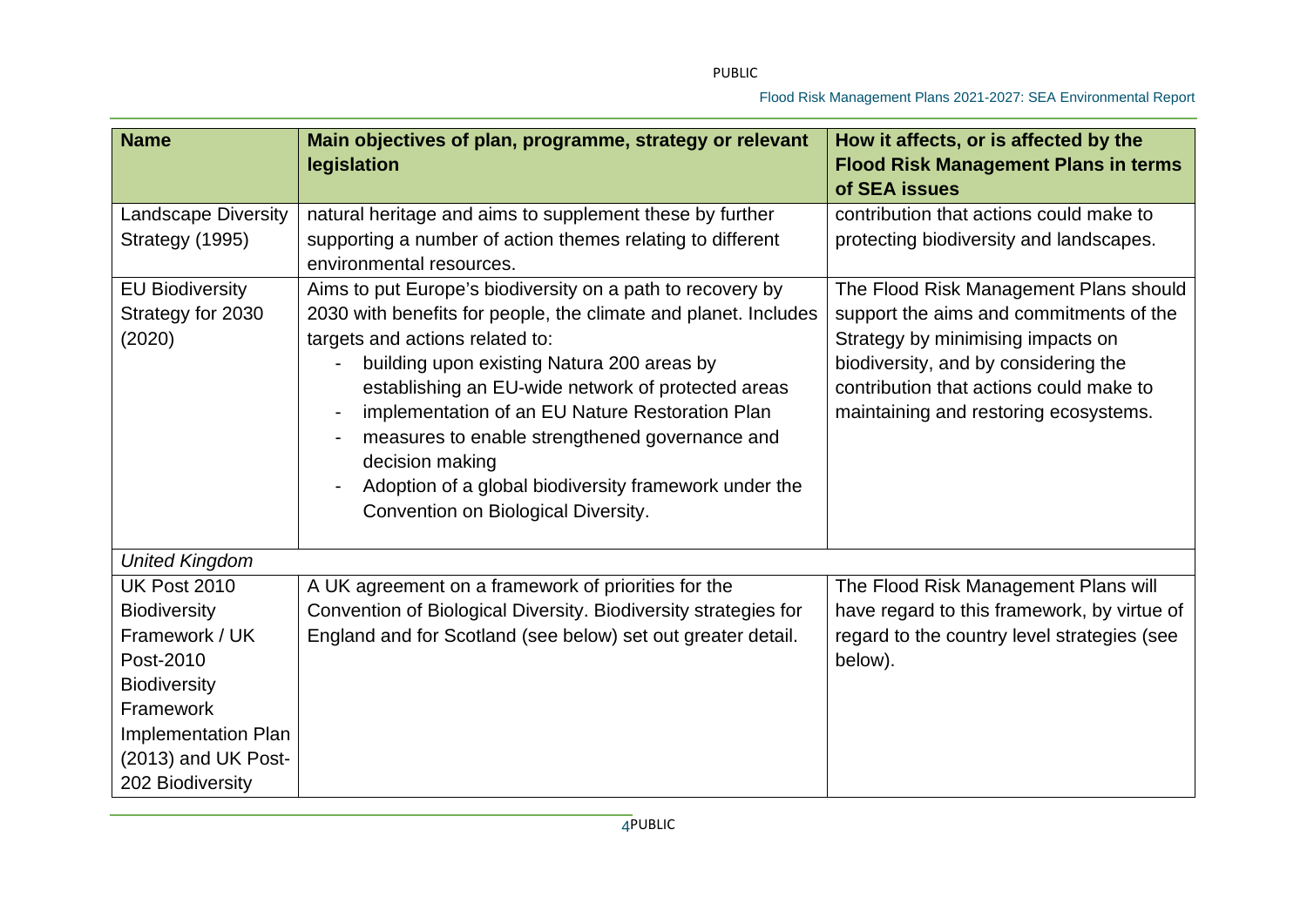| <b>Name</b>              | Main objectives of plan, programme, strategy or relevant<br>legislation | How it affects, or is affected by the<br><b>Flood Risk Management Plans in terms</b><br>of SEA issues |
|--------------------------|-------------------------------------------------------------------------|-------------------------------------------------------------------------------------------------------|
| <b>Framework Revised</b> |                                                                         |                                                                                                       |
| Implementation Plan      |                                                                         |                                                                                                       |
| (2018)<br>Scotland       |                                                                         |                                                                                                       |
| The Wildlife and         | Provides the framework for protection of species other than             | The Flood Risk Management Plans should                                                                |
| Countryside Act          | European Protected Species. Sets out protection objectives              | have regard to the protection of species                                                              |
| 1981 (as amended         | for specified birds and wild animals.                                   | as per the Act.                                                                                       |
| for Scotland)            |                                                                         |                                                                                                       |
| The Environment          | Under this Act, SEPA has several broad, conservation-related            | The Flood Risk Management Plans should                                                                |
| Act 1995                 | duties:                                                                 | have regard to conservation of natural                                                                |
|                          | Section 32 duties - in particular, in formulating or considering        | heritage and should promote the                                                                       |
|                          | any proposals relating to any of its functions, SEPA should             | conservation of natural heritage and                                                                  |
|                          | "have regard to the desirability of conserving and enhancing            | biodiversity of inland and coastal waters.                                                            |
|                          | the natural heritage of Scotland", and "to take into account            |                                                                                                       |
|                          | any effect which the proposals would have on the natural                |                                                                                                       |
|                          | heritage of Scotland"                                                   |                                                                                                       |
|                          | Section 34 duties - SEPA has a duty "generally to promote               |                                                                                                       |
|                          | the conservation and enhancement of the natural beauty and              |                                                                                                       |
|                          | amenity of inland and coastal waters and of land associated             |                                                                                                       |
|                          | with such waters", and "generally to promote the conservation           |                                                                                                       |
|                          | of flora and fauna which are dependent on an aquatic<br>environment".   |                                                                                                       |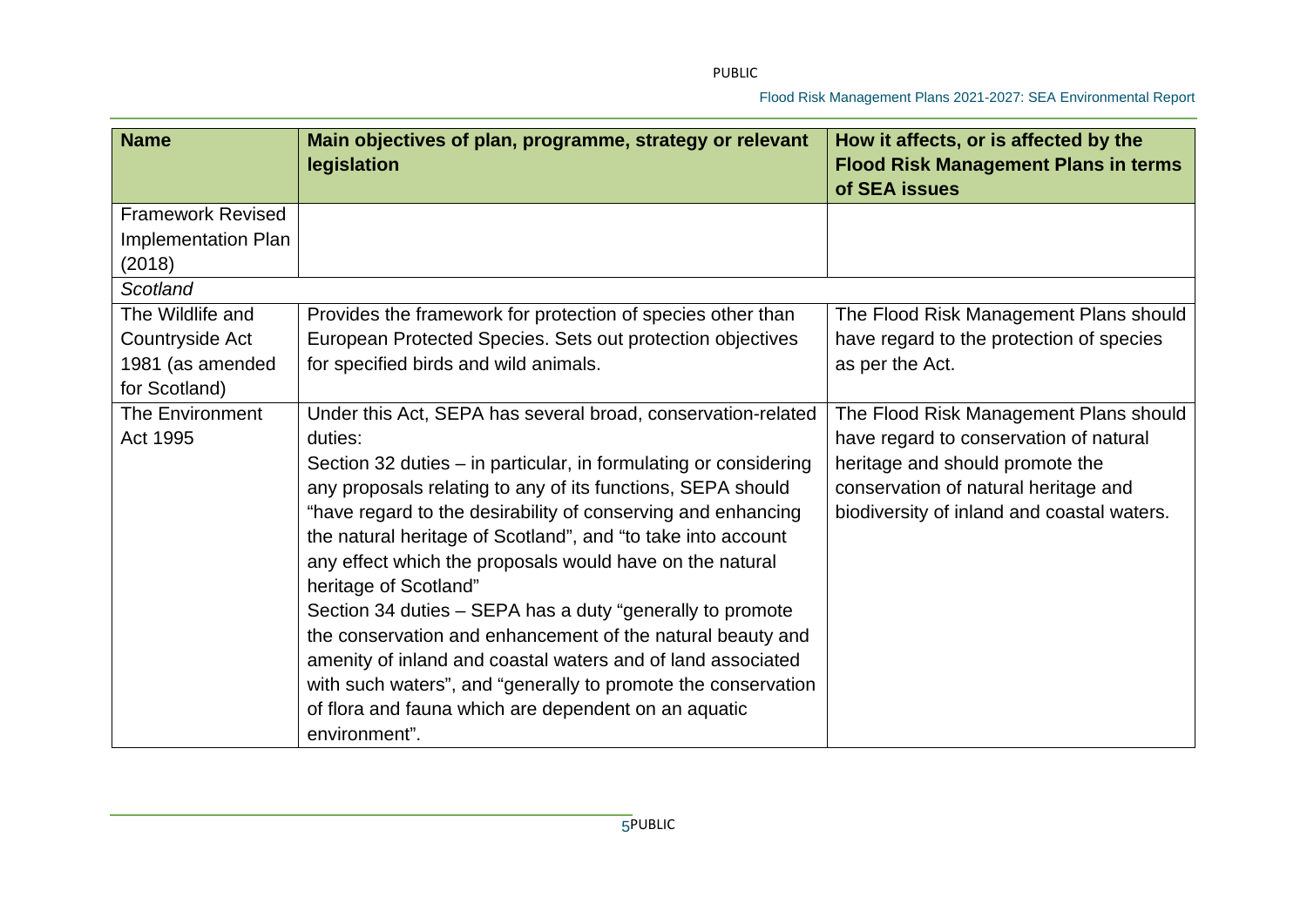| <b>Name</b>                                                                                                                                                      | Main objectives of plan, programme, strategy or relevant<br>legislation                                                                                                                                                                                                                                                                                                                                                                     | How it affects, or is affected by the<br><b>Flood Risk Management Plans in terms</b><br>of SEA issues                                                                                                                                                                                                                                                                                                                           |
|------------------------------------------------------------------------------------------------------------------------------------------------------------------|---------------------------------------------------------------------------------------------------------------------------------------------------------------------------------------------------------------------------------------------------------------------------------------------------------------------------------------------------------------------------------------------------------------------------------------------|---------------------------------------------------------------------------------------------------------------------------------------------------------------------------------------------------------------------------------------------------------------------------------------------------------------------------------------------------------------------------------------------------------------------------------|
| The Conservation<br>(Natural Habitats)<br>Regulations 1994<br>(as amended for<br>Scotland)                                                                       | These regulations relate to the designation of Natura sites,<br>and provision of protection to various plant and animal<br>species.                                                                                                                                                                                                                                                                                                         | The Flood Risk Management Plans should<br>ensure that Natura 2000 sites are<br>protected from loss or damage (see<br>above).                                                                                                                                                                                                                                                                                                    |
| <b>Nature</b><br>Conservation<br>(Scotland) Act 2004                                                                                                             | This Act sets out the process for designating and protecting<br>SSSI <sub>s</sub> .<br>Public bodies have a statutory obligation to 'further the<br>conservation of biodiversity'.<br>Under the requirements of the Act, the Scottish Government<br>has produced Scottish Biodiversity Strategy (below), to which<br>all public bodies should pay regard.                                                                                   | The Flood Risk Management Plans should<br>take into account the protection of SSSIs.<br>The Flood Risk Management Plans should<br>consider the contribution that can be<br>made to conserving, and where possible<br>restoring biodiversity and avoiding<br>adverse impacts on sites, habitats and<br>species of value as defined in the Scottish<br><b>Biodiversity Strategy and associated</b><br>priority lists (see below). |
| <b>Scottish Biodiversity</b><br>Strategy:<br>1. "Scotland's<br>Biodiversity - It's in<br>Your Hands. A<br>strategy for the<br>conservation and<br>enhancement of | These two documents together comprise the Scottish<br><b>Biodiversity Strategy.</b><br>The 2020 Challenge document provides greater detail in<br>some areas, responds to the new international targets, and<br>updates some elements of the 2004 document. It sets out<br>principles and approaches to protect biodiversity and how we<br>can harness nature and its many processes and functions to<br>improve our prosperity and welfare. | The Flood Risk Management Plans should<br>consider the contribution that actions<br>could make to conserving, and where<br>possible restoring, biodiversity. They<br>should also recognise the contribution that<br>biodiversity makes to health and quality of<br>life.                                                                                                                                                        |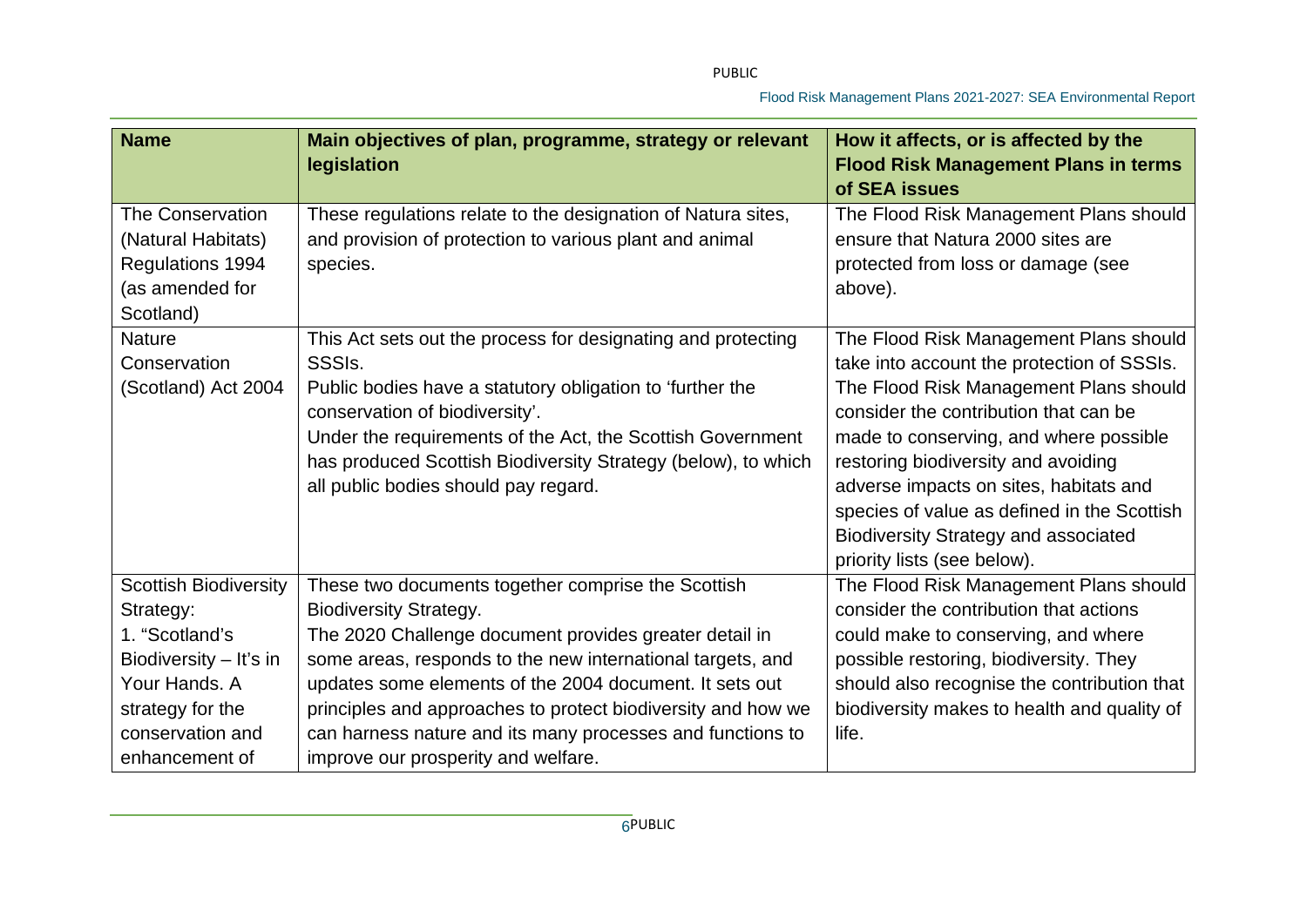| <b>Name</b>                | Main objectives of plan, programme, strategy or relevant<br>legislation | How it affects, or is affected by the<br><b>Flood Risk Management Plans in terms</b> |
|----------------------------|-------------------------------------------------------------------------|--------------------------------------------------------------------------------------|
|                            |                                                                         | of SEA issues                                                                        |
| biodiversity in            |                                                                         |                                                                                      |
| Scotland" (2004)           |                                                                         |                                                                                      |
| 2. 2020 Challenge          |                                                                         |                                                                                      |
| for Scotland's             |                                                                         |                                                                                      |
| Biodiversity - A           |                                                                         |                                                                                      |
| Strategy for the           |                                                                         |                                                                                      |
| conservation and           |                                                                         |                                                                                      |
| enhancement of             |                                                                         |                                                                                      |
| biodiversity in            |                                                                         |                                                                                      |
| Scotland (2013)            |                                                                         |                                                                                      |
| <b>Scottish Forestry</b>   | This strategy is a framework for taking forestry forward                | The Flood Risk Management Plans should                                               |
| Strategy (2006)            | through the first half of this century and beyond. Amongst              | have regard for the objectives and targets                                           |
|                            | other outcomes, it aims to contribute to a high quality, robust         | set out in the strategy.                                                             |
|                            | and adaptable environment. One of its targets is to increase            |                                                                                      |
|                            | Scotland's woodlands increase from 17.1% of land area to                |                                                                                      |
|                            | about 25%.                                                              |                                                                                      |
| <b>Scotland's Forestry</b> | This strategy is a framework for taking forestry forward                | The Flood Risk Management Plans should                                               |
| <b>Strategy 2019-2029</b>  | through the next century. It aims to:                                   | have regard for the objectives and targets                                           |
| $(2019)$ and               | Increase the contribution of forests and woodlands to                   | set out in the strategy.                                                             |
| <b>Forestry Strategy</b>   | Scotland's sustainable and inclusive economic growth                    |                                                                                      |
| Implementation Plan        | Improve the resilience of Scotland's forests and                        |                                                                                      |
| 2020-2022 (in              | woodlands and increase their contribution to a healthy                  |                                                                                      |
| progress)                  | and high-quality environment                                            |                                                                                      |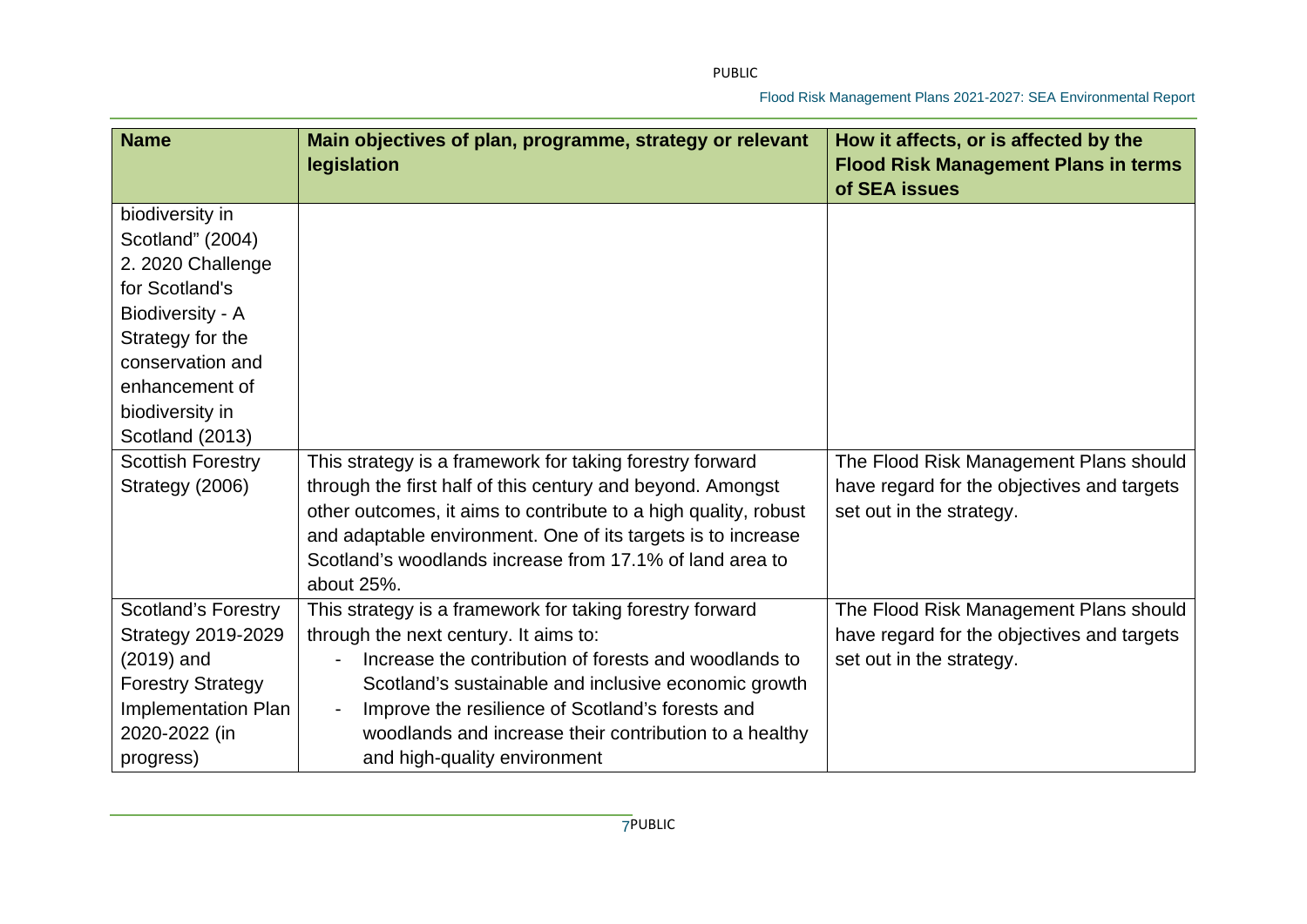| <b>Name</b>                                                                                                                      | Main objectives of plan, programme, strategy or relevant<br>legislation                                                                                                                                                                                                                                                                                             | How it affects, or is affected by the<br><b>Flood Risk Management Plans in terms</b><br>of SEA issues                                                                                                        |
|----------------------------------------------------------------------------------------------------------------------------------|---------------------------------------------------------------------------------------------------------------------------------------------------------------------------------------------------------------------------------------------------------------------------------------------------------------------------------------------------------------------|--------------------------------------------------------------------------------------------------------------------------------------------------------------------------------------------------------------|
|                                                                                                                                  | Increase the use of Scotland's forest and woodland<br>resources to enable more people to improve their<br>health, well-being and life chances                                                                                                                                                                                                                       |                                                                                                                                                                                                              |
| <b>Wildlife and Natural</b><br>Environment                                                                                       | Draws together and updates legislation on nature<br>conservation. Focuses on a series of key measures relating                                                                                                                                                                                                                                                      | The Flood Risk Management Plans should<br>have regard for the objectives and targets                                                                                                                         |
| (Scotland) Act 2011<br><b>Soil</b>                                                                                               | to certain land management activities.                                                                                                                                                                                                                                                                                                                              | set out in the strategy.                                                                                                                                                                                     |
| European                                                                                                                         |                                                                                                                                                                                                                                                                                                                                                                     |                                                                                                                                                                                                              |
| <b>EU Thematic</b><br><b>Strategy for Soil</b><br>Protection, including<br>proposals for a Soil<br>Framework<br>Directive (2006) | The Soil Thematic Strategy is seeking to:<br>Establish common principles for the protection and<br>sustainable use of soils:<br>Prevent threats to soils, and mitigate the effects of<br>those threats:<br>Preserve soil functions within the context of<br>sustainable use; and<br>Restore degraded and contaminated soils to approved<br>levels of functionality. | The provisions of the European Strategy<br>should form a framework for soil<br>protection and improvement that the Flood<br>Risk Management Plans should take into<br>account.                               |
| Scotland                                                                                                                         |                                                                                                                                                                                                                                                                                                                                                                     |                                                                                                                                                                                                              |
| <b>Scottish Soil</b><br>Framework (2009)                                                                                         | A high-level national strategy intended to strengthen and<br>improve the protection of soils in Scotland. It sets out a<br>number of outcomes for soil protection including:<br>Protect and where appropriate, enhance soil organise<br>matter stock<br>Reduce/remediate soil erosion                                                                               | The Soil Framework could benefit the<br>aims of sustainable flood risk<br>management.<br>Flood Risk Management Plans should<br>consider the contribution that actions<br>(particularly any proposed land use |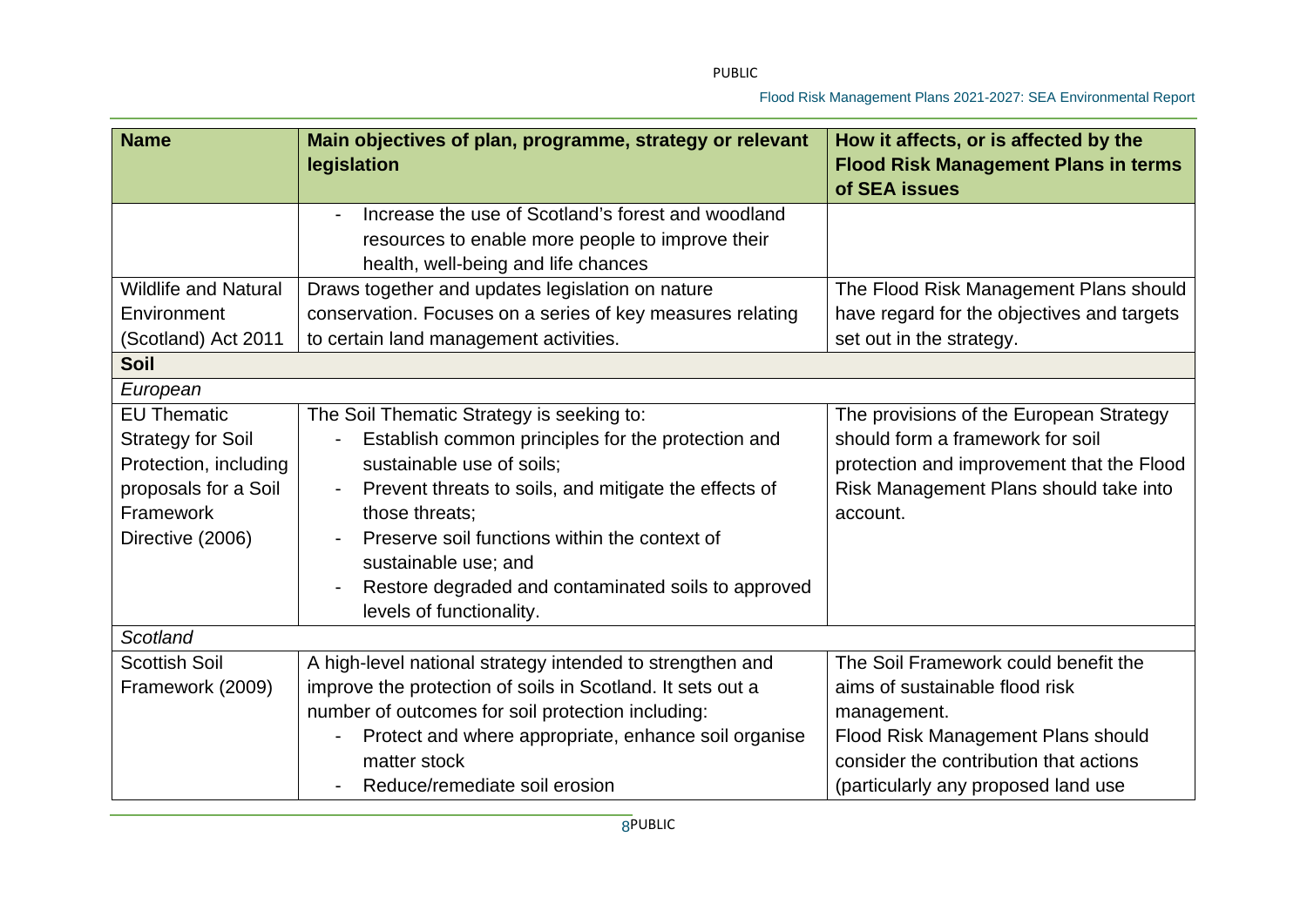| <b>Name</b>                | Main objectives of plan, programme, strategy or relevant<br>legislation | How it affects, or is affected by the<br><b>Flood Risk Management Plans in terms</b> |
|----------------------------|-------------------------------------------------------------------------|--------------------------------------------------------------------------------------|
|                            |                                                                         | of SEA issues                                                                        |
|                            | Maintain soil structure                                                 | change or physical action) could make to                                             |
|                            | Contribute to sustainable flood management                              | deliver the outcomes of the soil                                                     |
|                            | Reduce soil contamination                                               | framework.                                                                           |
|                            | Reduce pressure on soils by using brownfield sites in                   |                                                                                      |
|                            | preference to greenfield                                                |                                                                                      |
|                            | Protect soils with significant historical and cultural                  |                                                                                      |
|                            | features                                                                |                                                                                      |
| <b>Scotland's National</b> | The Plan recognises the wide range of benefits provided by              | The Flood Risk Management Plans should                                               |
| Peatland Plan -            | healthy peatlands and sets out a number of aims to protect it.          | have regard for the objectives and targets                                           |
| Working for our            | The principal aim of the plan is to:                                    | set out in the plan.                                                                 |
| future (2015)              | 'Protect, manage and restore peatlands to maintain their                |                                                                                      |
|                            | natural functions, biodiversity and benefits'                           |                                                                                      |
| Getting the best           | The Strategy focuses on land as one of our key natural                  | The Flood Risk Management Plans should                                               |
| from our land $-$ A        | assets and recognises that it underpins much of Scotland's              | have regard for the objectives and targets                                           |
| land use strategy for      | economic activity, further noting that the way it is used and           | set out in the strategy.                                                             |
| Scotland (2016-            | managed is therefore of key importance. It is stated that the           |                                                                                      |
| 2021)                      | strategy will sit alongside other Government plans and                  |                                                                                      |
|                            | strategies, including infrastructure such as transport.                 |                                                                                      |
| <b>Water</b>               |                                                                         |                                                                                      |
| European                   |                                                                         |                                                                                      |
| <b>Water Framework</b>     | The Directive establishes a legal framework for the protection,         | The Flood Risk Management Plans                                                      |
| <b>Directive</b>           | improvement and sustainable use of surface waters,                      | should, where possible, help to achieve                                              |
| (2000/60/EC)               | transitional waters, coastal waters and groundwater across              | the objectives and measures proposed in                                              |
|                            | Europe in order to:                                                     | the River Basin Management Plans.                                                    |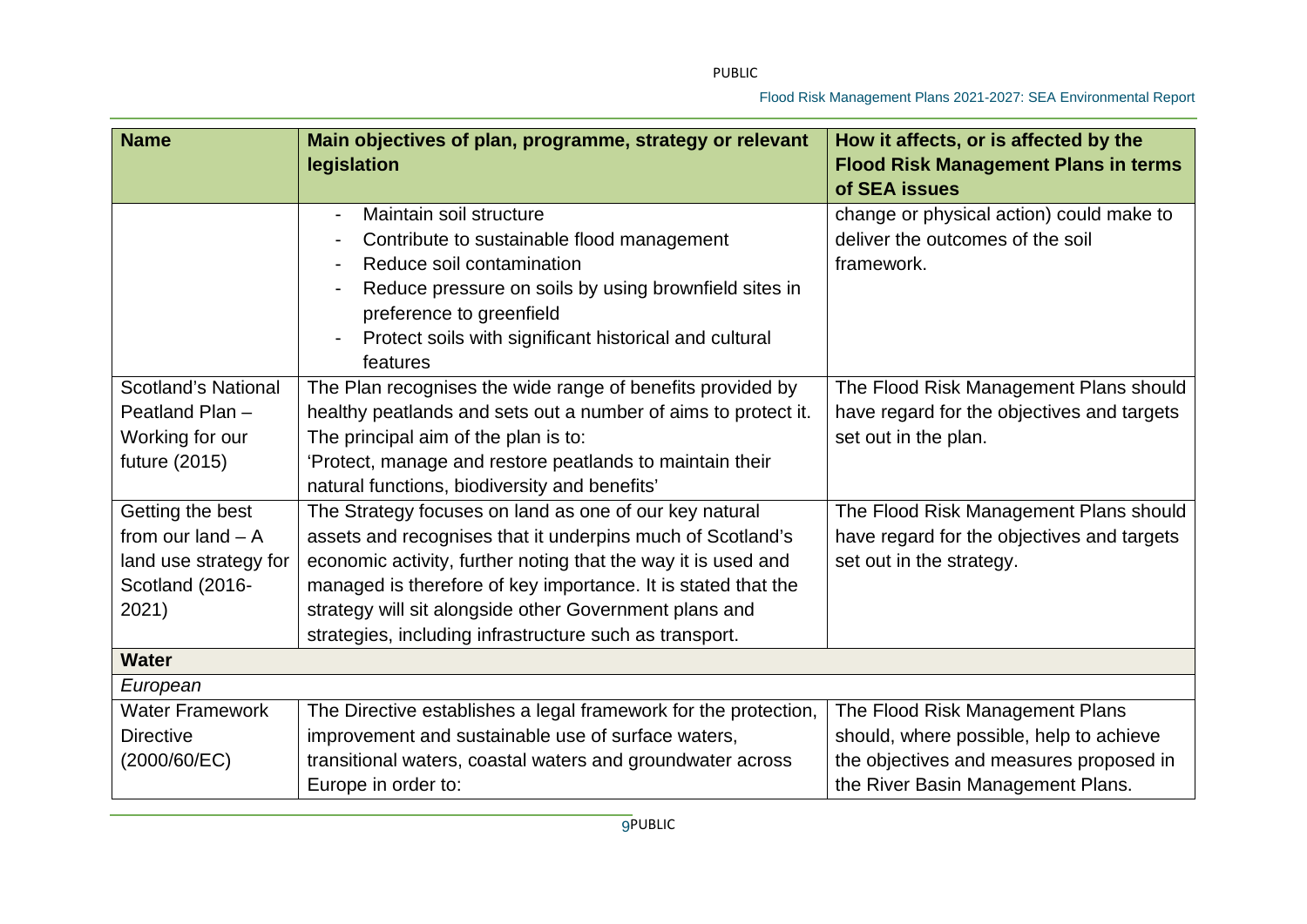| <b>Name</b>                                           | Main objectives of plan, programme, strategy or relevant<br>legislation                                                                                                                                                                                                                                                                                                                                                       | How it affects, or is affected by the<br><b>Flood Risk Management Plans in terms</b><br>of SEA issues                                                        |
|-------------------------------------------------------|-------------------------------------------------------------------------------------------------------------------------------------------------------------------------------------------------------------------------------------------------------------------------------------------------------------------------------------------------------------------------------------------------------------------------------|--------------------------------------------------------------------------------------------------------------------------------------------------------------|
|                                                       | Prevent deterioration and enhance status of aquatic<br>ecosystems, including groundwater;<br>Promote sustainable water use;<br>Reduce pollution; and<br>Contribute to the mitigation of floods and droughts.<br>Key objective is for all inland and coastal waters to achieve<br>'good ecological status' (or 'good ecological potential') by<br>2015. This is to be achieved through River Basin<br><b>Management Plans.</b> |                                                                                                                                                              |
| <b>Bathing Water</b><br>Directive 2006<br>(2006/7/EC) | The Directive aims to protect the public and the environment<br>from faecal pollution at waters used for bathing by a large<br>number of visitors. Achieves this by making information on<br>bathing water available to the public, and by setting standards<br>to be met by 2015.                                                                                                                                            | The Flood Risk Management Plans should<br>consider the contribution that actions<br>could make towards the attainment of<br>bathing water quality standards. |
| <b>Nitrates Directive</b><br>(91/676/EC)              | The Nitrates Directive has the objectives of reducing water<br>pollution caused or induced by nitrates from agricultural<br>sources and preventing further pollution.<br>Key requirements are the designation of Nitrate Vulnerable<br>Zones and the establishment of action programmes in relation<br>to these zones.                                                                                                        | The Flood Risk Management Plans should<br>take into account the contribution that<br>actions could make towards reducing<br>nitrate pollution.               |
| Groundwater<br>Daughter Directive<br>(2006/118/EC)    | Made under the Water Framework Directive, the Daughter<br>Directive aims to prevent and limit inputs of pollutants to<br>groundwater. It also provides further                                                                                                                                                                                                                                                                | The Flood Risk Management Plans<br>should, where possible, contribute to the<br>protection of groundwater from point                                         |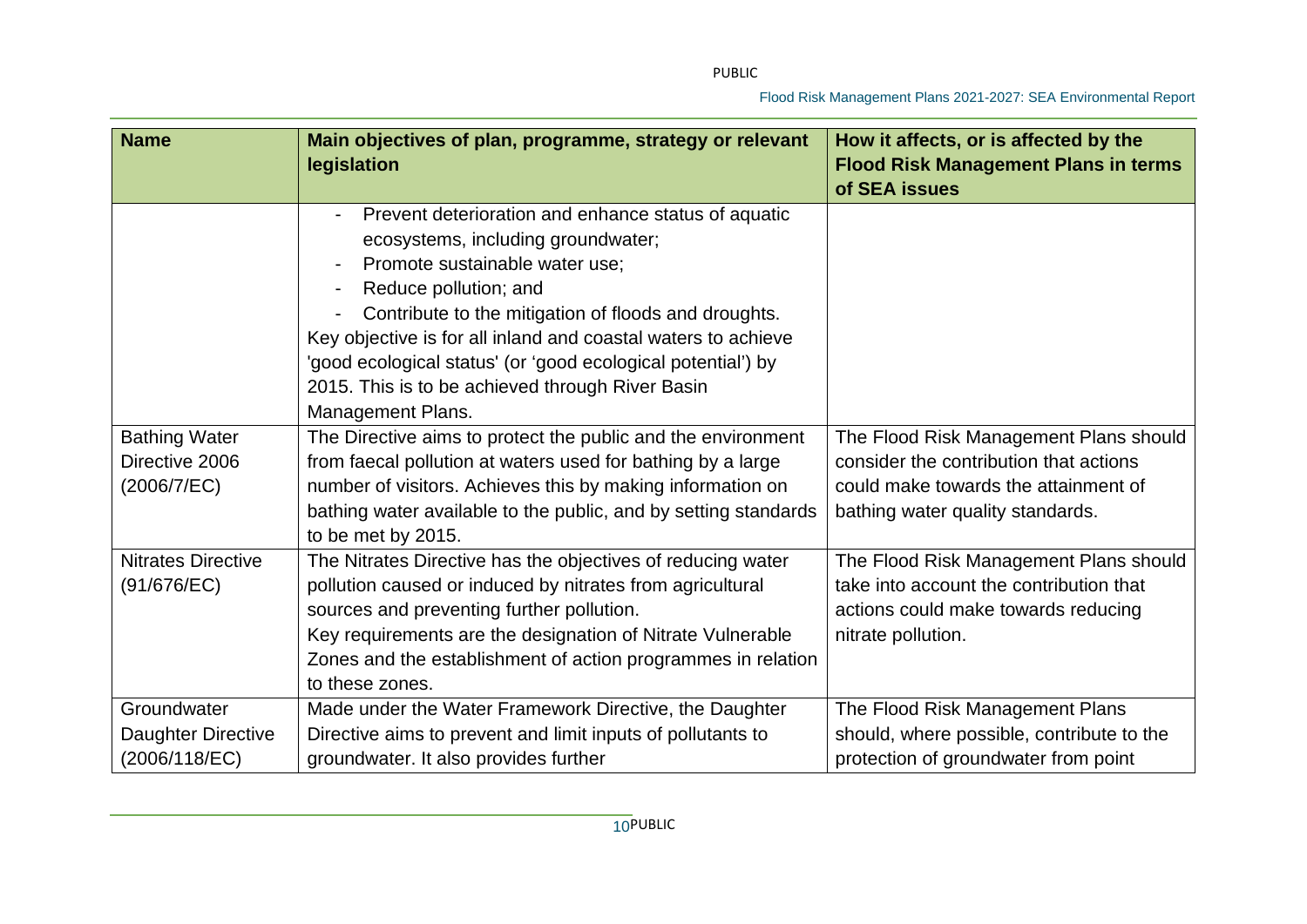| <b>Name</b>                 | Main objectives of plan, programme, strategy or relevant<br>legislation | How it affects, or is affected by the<br><b>Flood Risk Management Plans in terms</b><br>of SEA issues |
|-----------------------------|-------------------------------------------------------------------------|-------------------------------------------------------------------------------------------------------|
|                             | details on criteria for assessing good groundwater status and           | source and diffuse pollution that could be                                                            |
|                             | for the identification of significant and sustained upwards             | caused or exacerbated by flooding.                                                                    |
|                             | trends and the starting points for trend reversal.                      |                                                                                                       |
| <b>United Kingdom</b>       |                                                                         |                                                                                                       |
| Pollution and               | Regulating industrial and commercial activities which may               | The Flood Risk Management Plans should                                                                |
| Prevention and              | cause environmental pollution and to prevent and control any            | take into account any significant flood risk                                                          |
| Control Act 1999            | emissions that are capable of causing pollution.                        | from Integrated Pollution Prevention and                                                              |
| (Integrates Directive       |                                                                         | Control sites.                                                                                        |
| (96/61/EC))                 |                                                                         |                                                                                                       |
| <b>Coast Protection Act</b> | The Act provides Local Authorities with permissive powers to            | The Flood Risk Management Plans should                                                                |
| 1949                        | undertake works to protect the coast against erosion and                | take account of existing and planned                                                                  |
|                             | encroachment by the sea.                                                | works under this Act.                                                                                 |
| Shoreline                   | Shoreline Management Plans are non-statutory plans that                 | The Shoreline Management Plans make a                                                                 |
| <b>Management Plans</b>     | aim to identify the best approach to managing risks from                | more detailed assessment of coastal                                                                   |
|                             | flooding and coastal erosion for individual areas and the wider         | flooding than that found in the Flood Risk                                                            |
|                             | coast. These plans have been produced for the entire                    | Management Plans. Flood Risk                                                                          |
|                             | coastline of England and Wales, and a handful for Scotland.             | Management Plans should be compatible                                                                 |
|                             |                                                                         | with shoreline management plans.                                                                      |
| Flood Risk (Cross           | Extends the application of the Flood Risk Management                    | The Flood Risk Management Plans                                                                       |
| Border Areas)               | (Scotland) Act 2009 to the Scottish section of the Solway-              | should, where possible, help to achieve                                                               |
| Regulations 2010            | Tweed River Basin District and makes arrangements for                   | the objectives and measures proposed in                                                               |
|                             | cross-border co-ordination of flood risk assessments.                   | the regulations.                                                                                      |
| Scotland                    |                                                                         |                                                                                                       |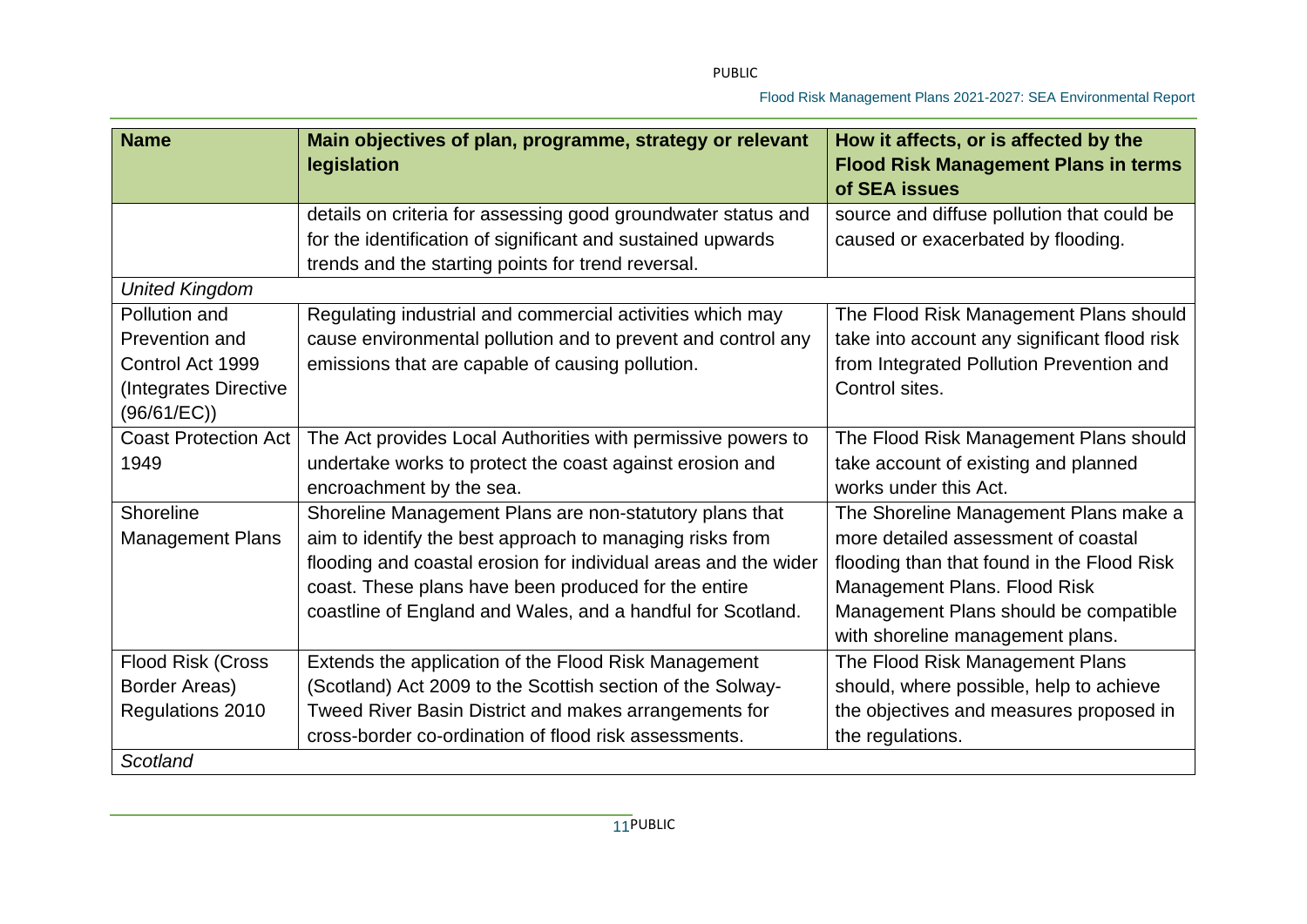| <b>Name</b>                  | Main objectives of plan, programme, strategy or relevant<br>legislation | How it affects, or is affected by the<br><b>Flood Risk Management Plans in terms</b> |
|------------------------------|-------------------------------------------------------------------------|--------------------------------------------------------------------------------------|
|                              |                                                                         | of SEA issues                                                                        |
| <b>Water Environment</b>     | This Act implements the requirements of the Water                       | The Flood Risk Management Strategy                                                   |
| and Water Services           | Framework Directive. It defines the environmental standards             | should, where possible, help to achieve                                              |
| (Scotland) Act 2003          | and conditions to help assess risks to the ecological quality of        | the objectives and measures proposed in                                              |
|                              | the water environment and identify the scale of improvements            | the River Basin Management Plans.                                                    |
|                              | needed to bring those waters not in good condition back to              |                                                                                      |
|                              | good health. Sets out arrangements for River Basin                      |                                                                                      |
|                              | Management Planning and Controlled Activities Regulations.              |                                                                                      |
| <b>Scotland River</b>        | Sets out objectives and measures to improve the quality of              | The Flood Risk Management Plans                                                      |
| <b>Basin Management</b>      | water bodies and protect those already in good condition.               | should, where possible, help to achieve                                              |
| Plan (2015) and              | Draft plans for the third cycle are currently in preparation.           | the objectives and measures proposed in                                              |
| <b>Solway Tweed River</b>    |                                                                         | the River Basin Management Plans.                                                    |
| <b>Basin Management</b>      |                                                                         |                                                                                      |
| Plan (2015)                  |                                                                         |                                                                                      |
| <b>Water Environment</b>     | A Controlled Activities Regulations authorisation is intended           | Actions proposed in the Flood Risk                                                   |
| (Controlled                  | to control impacts on the water environment including                   | Management Plans may require                                                         |
| Activities) (Scotland)       | mitigating the effects on other water users. Certain activities         | <b>Controlled Activities Regulations</b>                                             |
| Regulations 2011             | are permitted under the General Binding Rules; other                    | authorisation, however, this would apply                                             |
| (as amended)                 | activities require a Controlled Activities Regulations                  | later on in the planning process.                                                    |
|                              | authorisation.                                                          |                                                                                      |
| <b>SEPA Groundwater</b>      | This policy aims to provide a sustainable future for Scotland's         | Flooding can release or exacerbate                                                   |
| <b>Protection Policy for</b> | groundwater resources by protecting legitimate uses of                  | pollution - the Flood Risk Management                                                |
| Scotland v3 (2009)           | groundwater and providing a common SEPA framework to:                   | Plans should aim, where possible, to                                                 |
|                              | Protect groundwater quality by minimising the risks                     | manage significant flood risk to                                                     |
|                              | posed by point and diffuse sources of pollution;                        |                                                                                      |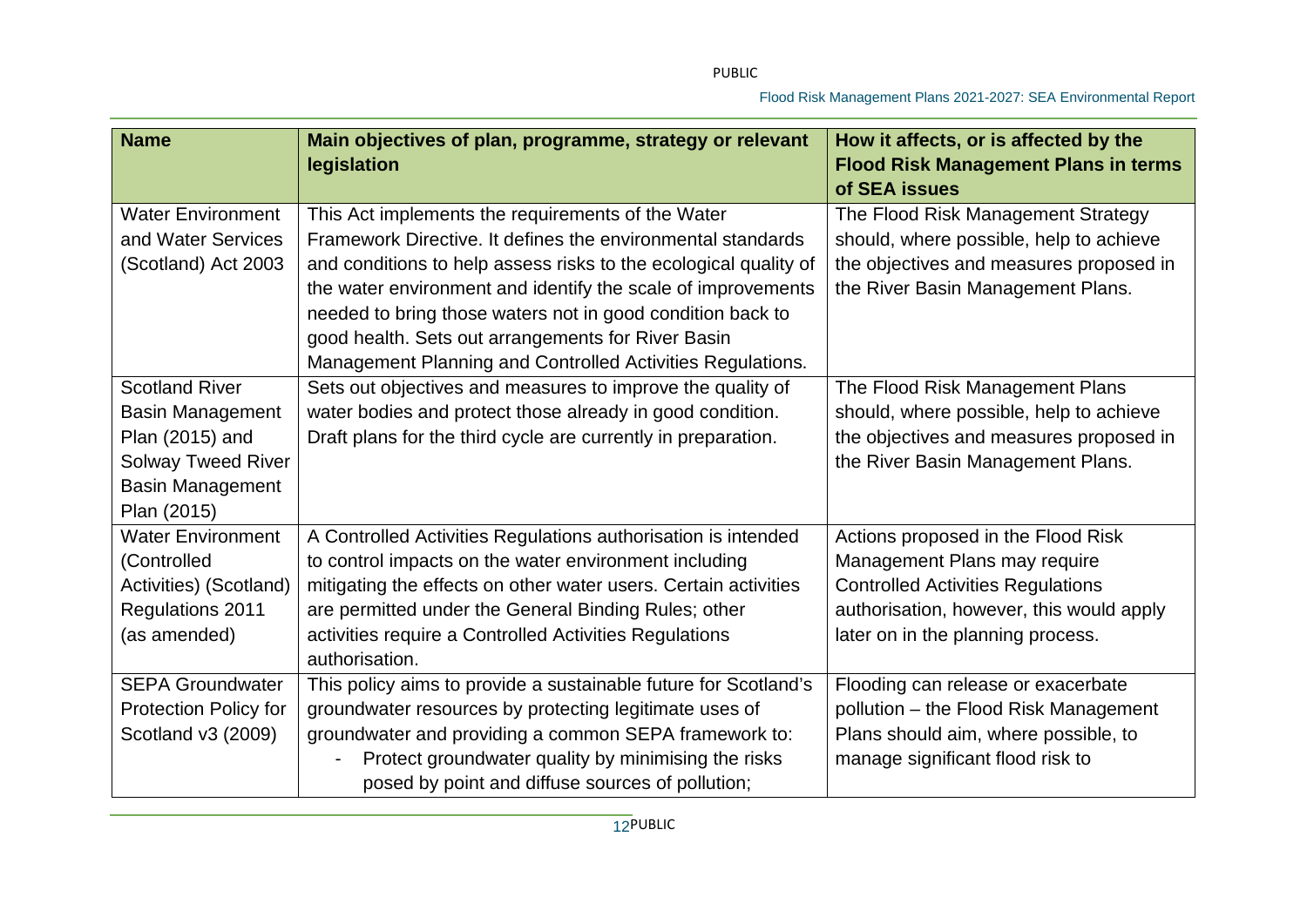| <b>Name</b>                 | Main objectives of plan, programme, strategy or relevant<br>legislation                                 | How it affects, or is affected by the<br><b>Flood Risk Management Plans in terms</b><br>of SEA issues |
|-----------------------------|---------------------------------------------------------------------------------------------------------|-------------------------------------------------------------------------------------------------------|
|                             | Maintain the groundwater resource by authorising<br>abstractions and by influencing developments, which | groundwater from flooding related<br>pollution.                                                       |
|                             | could affect groundwater quantity.                                                                      |                                                                                                       |
| <b>Pollution Prevention</b> | Regulating industrial and commercial activities which may                                               | The Flood Risk Management Plans should                                                                |
| and Control                 | cause environmental pollution and to prevent and control any                                            | take into account any significant flooding                                                            |
| (Scotland)                  | emissions that are capable of causing pollution.                                                        | to Integrated Pollution Prevention and                                                                |
| Regulations 2012            |                                                                                                         | Control sites that results in pollution.                                                              |
| <b>Reservoirs</b>           | The Act will place a new regulatory duty upon SEPA to                                                   | The Flood Risk Management Plans should                                                                |
| (Scotland) Act 2011         | ensure reservoirs are monitored, inspected and maintained in                                            | consider the flood risk from reservoirs will                                                          |
|                             | accordance with the legislation to ensure their structural                                              | be alongside other sources of flooding.                                                               |
|                             | integrity. Currently this responsibility lies with local authorities.                                   |                                                                                                       |
|                             | One part of SEPA's duties will be to assign a risk designation                                          |                                                                                                       |
|                             | to all sites covered by the legislation, based on the potential                                         |                                                                                                       |
|                             | adverse consequences of an uncontrolled release of water                                                |                                                                                                       |
|                             | and the probability of such a release.                                                                  |                                                                                                       |
| <b>Reservoirs</b>           | Enables SEPA to enforce the requirements of the Reservoirs                                              | The Flood Risk Management Plans should                                                                |
| (Scotland) Order            | (Scotland) Act 2011                                                                                     | consider the flood risk from reservoirs will                                                          |
| 2016                        |                                                                                                         | be alongside other sources of flooding.                                                               |
| The Water Industry          | This gives responsibilities to Scottish Water to manage the                                             | The Flood Risk Management Plans should                                                                |
| (Scotland) Act 2002         | discharge of surface water that enters its drainage systems                                             | have regard to Scottish Water's duties                                                                |
| and Sewerage                | (by providing sewers and public Sustainable Urban Drainage                                              | under this Act.                                                                                       |
| (Scotland) Act 1968         | Systems (SUDs)) and to maintain water supplies and                                                      |                                                                                                       |
|                             | drainage infrastructure.                                                                                |                                                                                                       |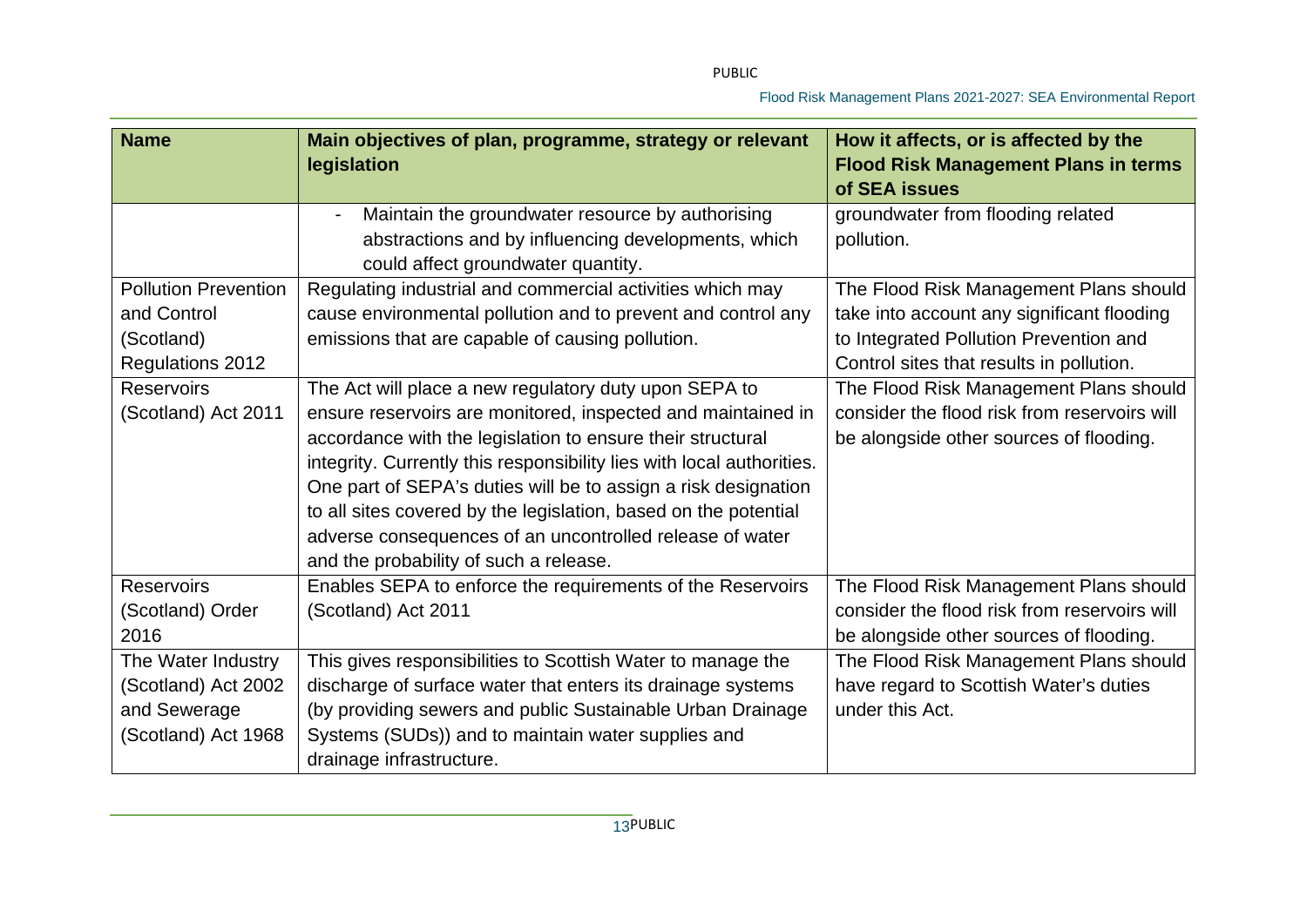| <b>Name</b>                                                         | Main objectives of plan, programme, strategy or relevant<br>legislation                                                                                                                                                                                                                                                                                                                                                                                                        | How it affects, or is affected by the<br><b>Flood Risk Management Plans in terms</b><br>of SEA issues                                                        |
|---------------------------------------------------------------------|--------------------------------------------------------------------------------------------------------------------------------------------------------------------------------------------------------------------------------------------------------------------------------------------------------------------------------------------------------------------------------------------------------------------------------------------------------------------------------|--------------------------------------------------------------------------------------------------------------------------------------------------------------|
| <b>Scottish Water</b><br><b>Business Plan 2015</b><br>$-2021$       | The business plan sets out how Scottish Water will deliver<br>improvements to drinking water quality, the environment and<br>customer service required by Scottish Ministers. This<br>includes:<br>a summary of proposed investment to improve the<br>environment<br>a commitment to assess the risk of customers being<br>affected by sewer flooding due to overloading<br>a commitment to work with the local authorities and<br>SEPA to develop plans to reduce flood risk. | The Flood Risk Management Plans should<br>be developed with regard to the objectives<br>and actions proposed in the Business<br>Plan.                        |
| Metropolitan<br><b>Glasgow Strategic</b><br>Drainage<br>Partnership | The Metropolitan Glasgow Strategic Drainage Partnership<br>aims to deliver flood risk reduction, river water quality<br>improvements, habitat improvement, integrated investment<br>planning, and to enable economic development in the<br>Metropolitan Glasgow area.                                                                                                                                                                                                          | The Flood Risk Management Plans should<br>seek to coordinate with and complement<br>the plans of the Metropolitan Glasgow<br>Strategic Drainage Partnership. |
| Marine (Scotland)<br>Act 2010                                       | The Act provides powers for Scottish Ministers to select and<br>manage Marine Protected Areas for the protection and<br>enhancement of marine biodiversity and for the preservation<br>of marine historic assets of national importance. The Act also<br>requires Scottish Ministers to prepare and adopt a National<br>Marine Plan, and allows for a system of regional marine<br>planning.                                                                                   | The Flood Risk Management Plans should<br>have regard to the protection of Marine<br>Protected Areas.                                                        |
| The River Basin<br>Management Plan                                  | The Plan seeks to protect and improve the water environment<br>of the Scottish river basin district. The plan sets out what                                                                                                                                                                                                                                                                                                                                                    | The Flood Risk Management Plans should<br>have regard for the objectives and actions                                                                         |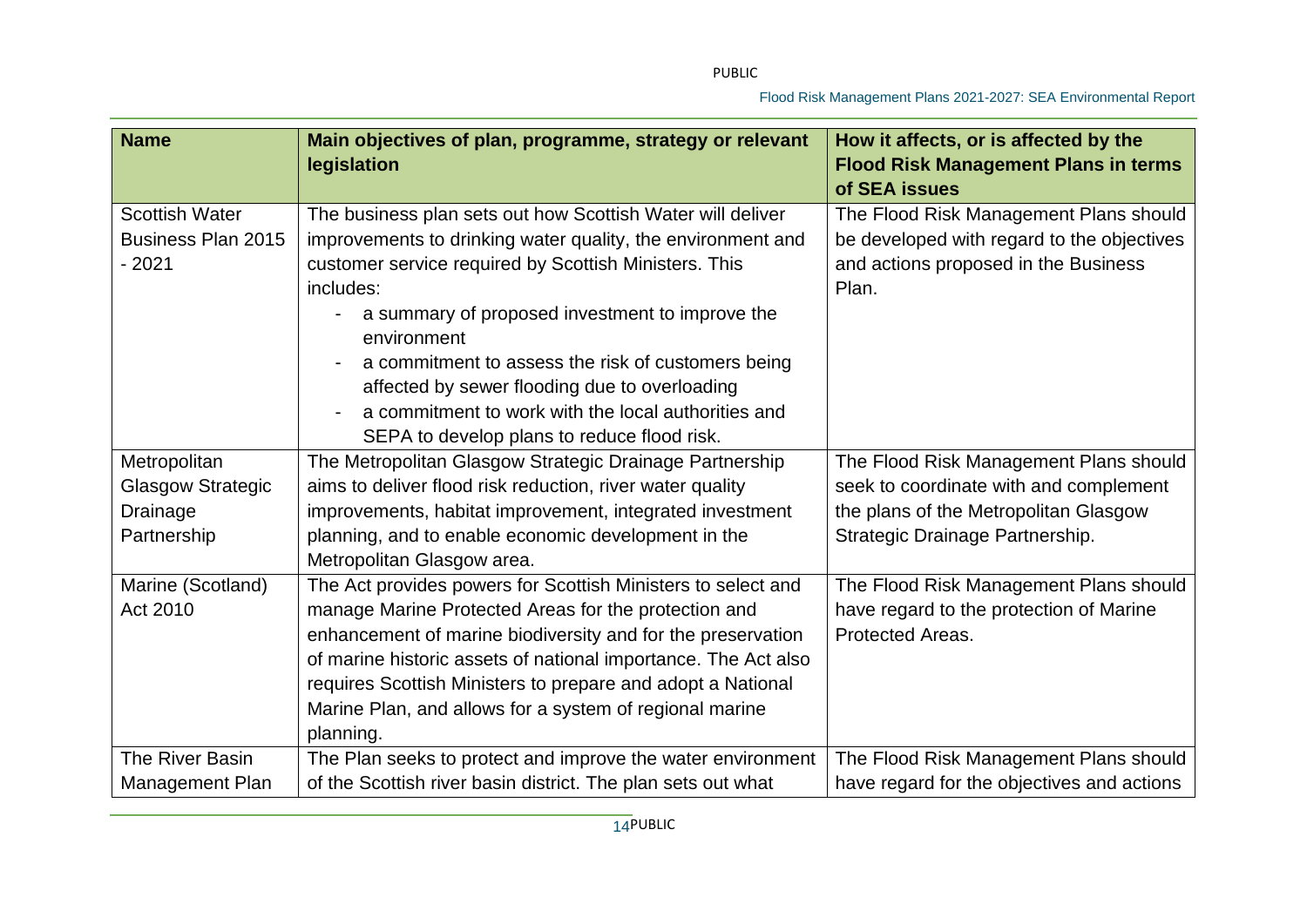| <b>Name</b>                  | Main objectives of plan, programme, strategy or relevant<br>legislation          | How it affects, or is affected by the<br><b>Flood Risk Management Plans in terms</b><br>of SEA issues |
|------------------------------|----------------------------------------------------------------------------------|-------------------------------------------------------------------------------------------------------|
| for the Scotland             | relevant authorities should do to tackle the pressures on and                    | identified in the River Basin Management                                                              |
| <b>River Basin District:</b> | improve the condition of affected rivers, lochs, estuaries,                      | Plans.                                                                                                |
| 2015-2027 (2015)             | coastal waters and groundwater.                                                  |                                                                                                       |
| <b>Flood Risk</b>            | The Act sets out a more sustainable approach to flood risk                       | The Flood Risk Management Plans should                                                                |
| Management                   | management. The Act includes the following specific                              | seek to implement the Flood Risk                                                                      |
| (Scotland) Act 2009          | measures:                                                                        | Management (Scotland) Act 2009.                                                                       |
|                              | A framework for coordination and cooperation between<br>$\overline{\phantom{0}}$ |                                                                                                       |
|                              | all organisations involved in flood risk management;                             |                                                                                                       |
|                              | Assessment of flood risk and preparation of flood risk                           |                                                                                                       |
|                              | management plans;                                                                |                                                                                                       |
|                              | New responsibilities for SEPA, Scottish Water and                                |                                                                                                       |
|                              | local authorities in relation to flood risk management;                          |                                                                                                       |
|                              | A revised, streamlined process for flood protection<br>schemes;                  |                                                                                                       |
|                              | New methods to enable stakeholders and the public to                             |                                                                                                       |
|                              | contribute to managing flood risk, and;                                          |                                                                                                       |
|                              | A single enforcement authority for the safe operation of                         |                                                                                                       |
|                              | Scotland's reservoirs.                                                           |                                                                                                       |
| <b>Scotland's National</b>   | The National Marine Plan fulfils joint requirements under the                    | The Flood Risk Management Plans should                                                                |
| Marine Plan (2015)           | Marine (Scotland) Act 2010 and Marine and Coastal Access                         | have regard of the National Marine Plan.                                                              |
|                              | Act 2009 to prepare marine plans, providing a cohesive                           |                                                                                                       |
|                              | approach which covers both Scottish inshore and offshore                         |                                                                                                       |
|                              | waters and is in accordance with EU Directive 2014/89/EU on                      |                                                                                                       |
|                              | maritime spatial planning which came into force in July 2014.                    |                                                                                                       |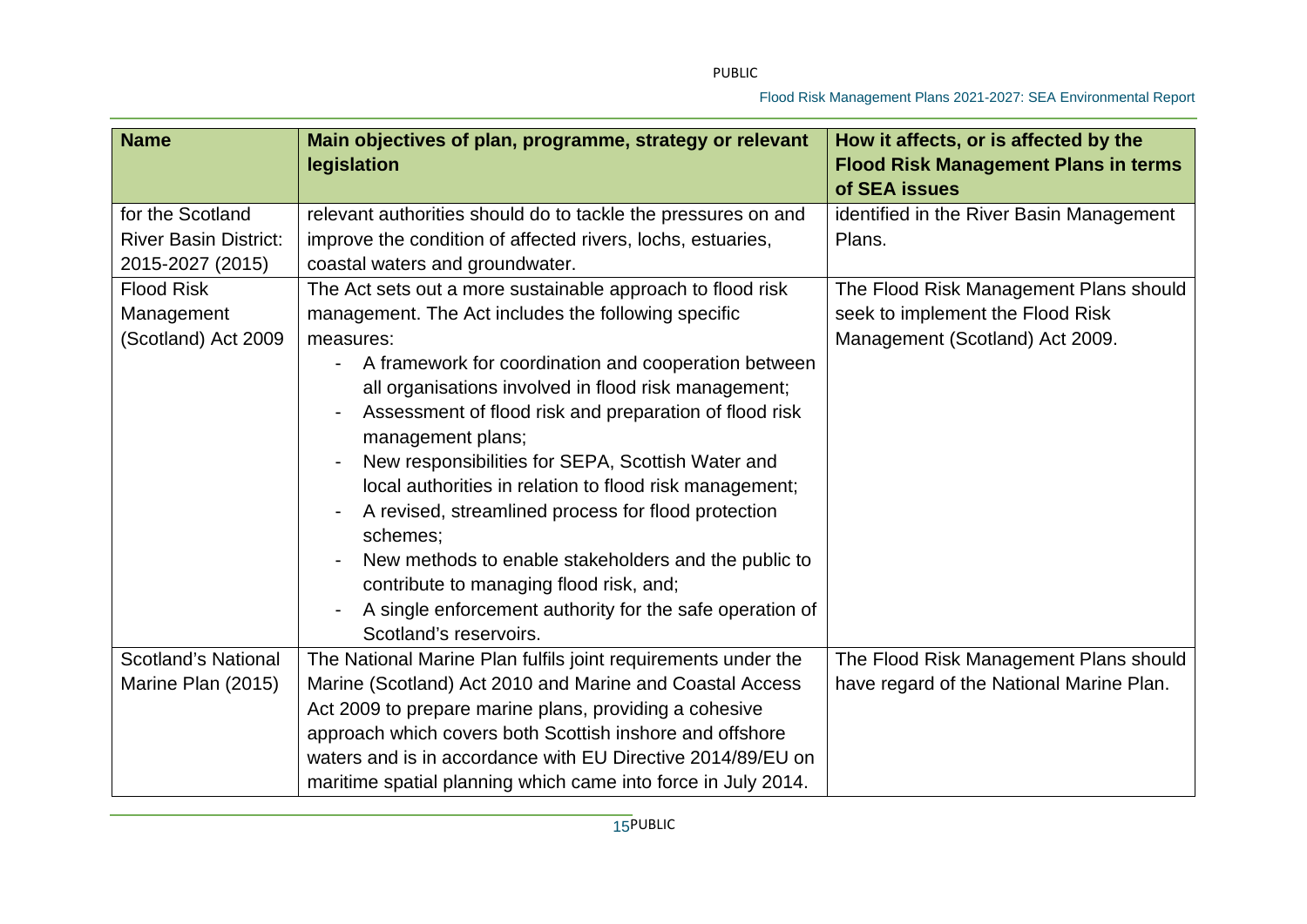| <b>Name</b>                | Main objectives of plan, programme, strategy or relevant<br>legislation | How it affects, or is affected by the<br><b>Flood Risk Management Plans in terms</b> |
|----------------------------|-------------------------------------------------------------------------|--------------------------------------------------------------------------------------|
|                            |                                                                         | of SEA issues                                                                        |
|                            | The plan notes the importance of the interaction and                    |                                                                                      |
|                            | alignment between marine and terrestrial planning in order to           |                                                                                      |
|                            | achieve the Plans overall vision:                                       |                                                                                      |
|                            | 'Clean, healthy, safe, productive and diverse seas; managed             |                                                                                      |
|                            | to meet the long-term needs of nature and people'                       |                                                                                      |
| Islands (Scotland)         | The purpose of the Act is to make provision for a national              | The Flood Risk Management Plans should                                               |
| Act 2018                   | islands plan, to impose duties in relation to island                    | have regard of the Island (Scotland) Act                                             |
|                            | communities on certain public authorities, to make provision            | 2018.                                                                                |
|                            | about the electoral representation of island communities, and           |                                                                                      |
|                            | to establish a licensing scheme in respect of marine                    |                                                                                      |
|                            | development adjacent to islands. The purpose of a future                |                                                                                      |
|                            | national islands plan is to set out the main objectives and             |                                                                                      |
|                            | strategy of the Scottish Ministers in relation to improving             |                                                                                      |
|                            | outcomes for island communities. In addition, the Act requires          |                                                                                      |
|                            | Scottish Ministers to prepare an island communities impact              |                                                                                      |
|                            | assessment in relation to legislation which would have an               |                                                                                      |
|                            | effect on an island community.                                          |                                                                                      |
| <b>Scotland's National</b> | Provides an overarching framework for marine activities to              | The Flood Risk Management Plans should                                               |
| Marine Plan (2015)         | protect and enhance the marine environment whilst promoting             | be developed with regard to the objectives                                           |
|                            | emerging and existing industries.                                       | and actions proposed in the National                                                 |
|                            |                                                                         | Marine Plan.                                                                         |
| Delivering                 | Provides guidance to support the Flood Risk Management                  | The Flood Risk Management Plans seek                                                 |
| sustainable flood          | (Scotland) Act. It presents six overarching outcomes for                | to implement the outcomes of the                                                     |
|                            | Scotland which are:                                                     | guidance.                                                                            |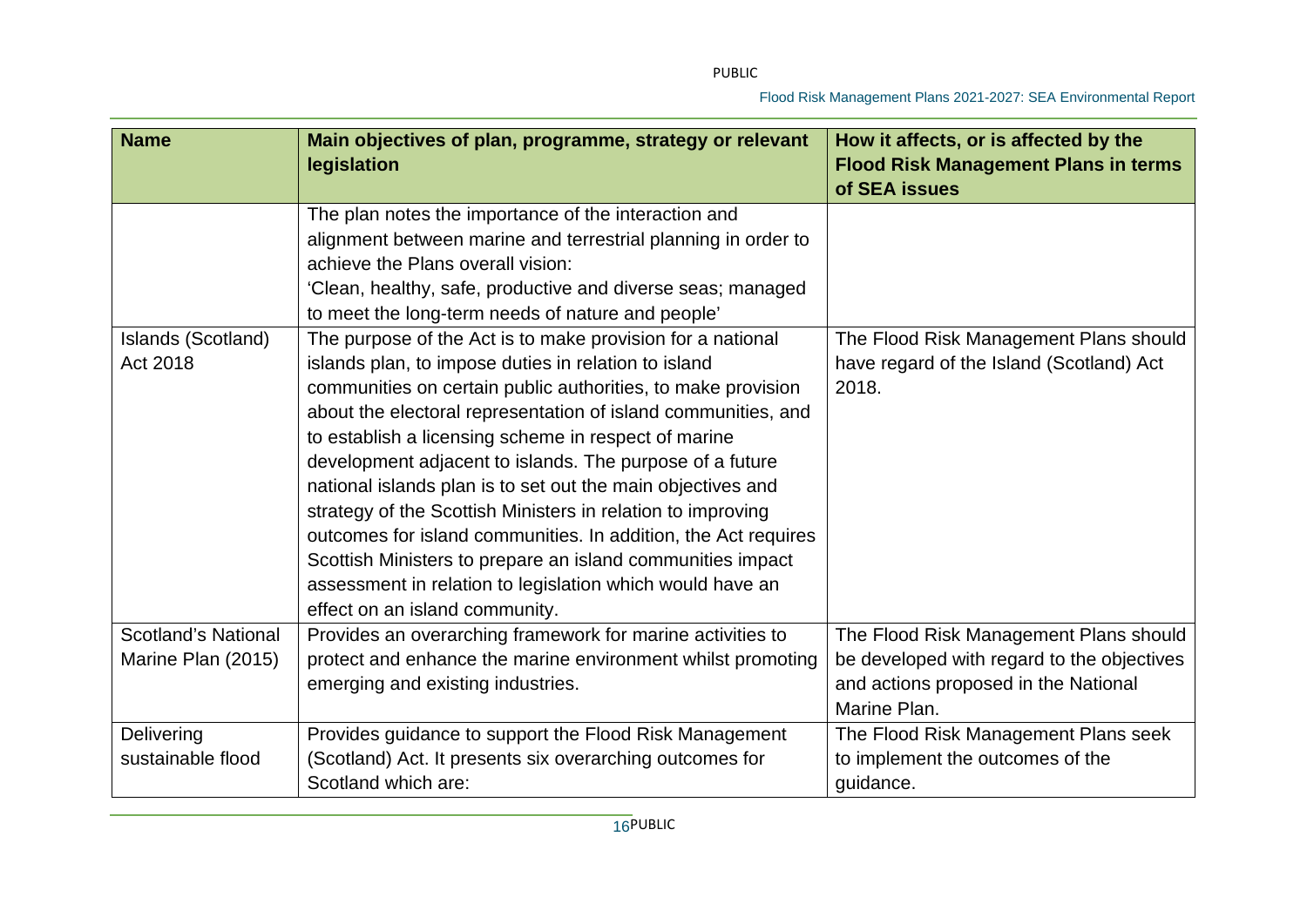| <b>Name</b>                         | Main objectives of plan, programme, strategy or relevant<br>legislation                                                                                                                                                                                                                                                                                                                                                                                                                                                                                                                                                                                                                                                                                                                                                                                                                                                                                                                                               | How it affects, or is affected by the<br><b>Flood Risk Management Plans in terms</b><br>of SEA issues |
|-------------------------------------|-----------------------------------------------------------------------------------------------------------------------------------------------------------------------------------------------------------------------------------------------------------------------------------------------------------------------------------------------------------------------------------------------------------------------------------------------------------------------------------------------------------------------------------------------------------------------------------------------------------------------------------------------------------------------------------------------------------------------------------------------------------------------------------------------------------------------------------------------------------------------------------------------------------------------------------------------------------------------------------------------------------------------|-------------------------------------------------------------------------------------------------------|
| risk management:<br>guidance (2019) | A reduction in the number of people, homes and<br>property at risk of flooding as a result of public funds<br>being invested in actions that protect the most<br>vulnerable and those areas at greatest risk of flooding.<br>Rural and urban landscapes with space to store water<br>and slow down the progress of floods.<br>Sustainable surface water management that<br>decreases burdens on our sewer systems while also<br>delivering reduced flood risk and an improved water<br>environment.<br>Coasts and estuaries managed in a way which aims to<br>reduce flooding, respects the changing nature of the<br>coast and takes into account potential impacts of<br>interventions on flooding and erosion in adjacent<br>areas.<br>A well-informed public who understands flood risk and<br>takes actions to protect themselves, their property or<br>their businesses.<br>Flood management actions being undertaken that will stand<br>the test of time and be adaptable to future changes in the<br>climate. |                                                                                                       |
| Surface water<br>management         | Sets out the process that responsible authorities should follow<br>when developing and implementing their Surface Water<br><b>Management Plans.</b>                                                                                                                                                                                                                                                                                                                                                                                                                                                                                                                                                                                                                                                                                                                                                                                                                                                                   | Flood Risk Management Plans form part<br>of the implementation of this guidance and                   |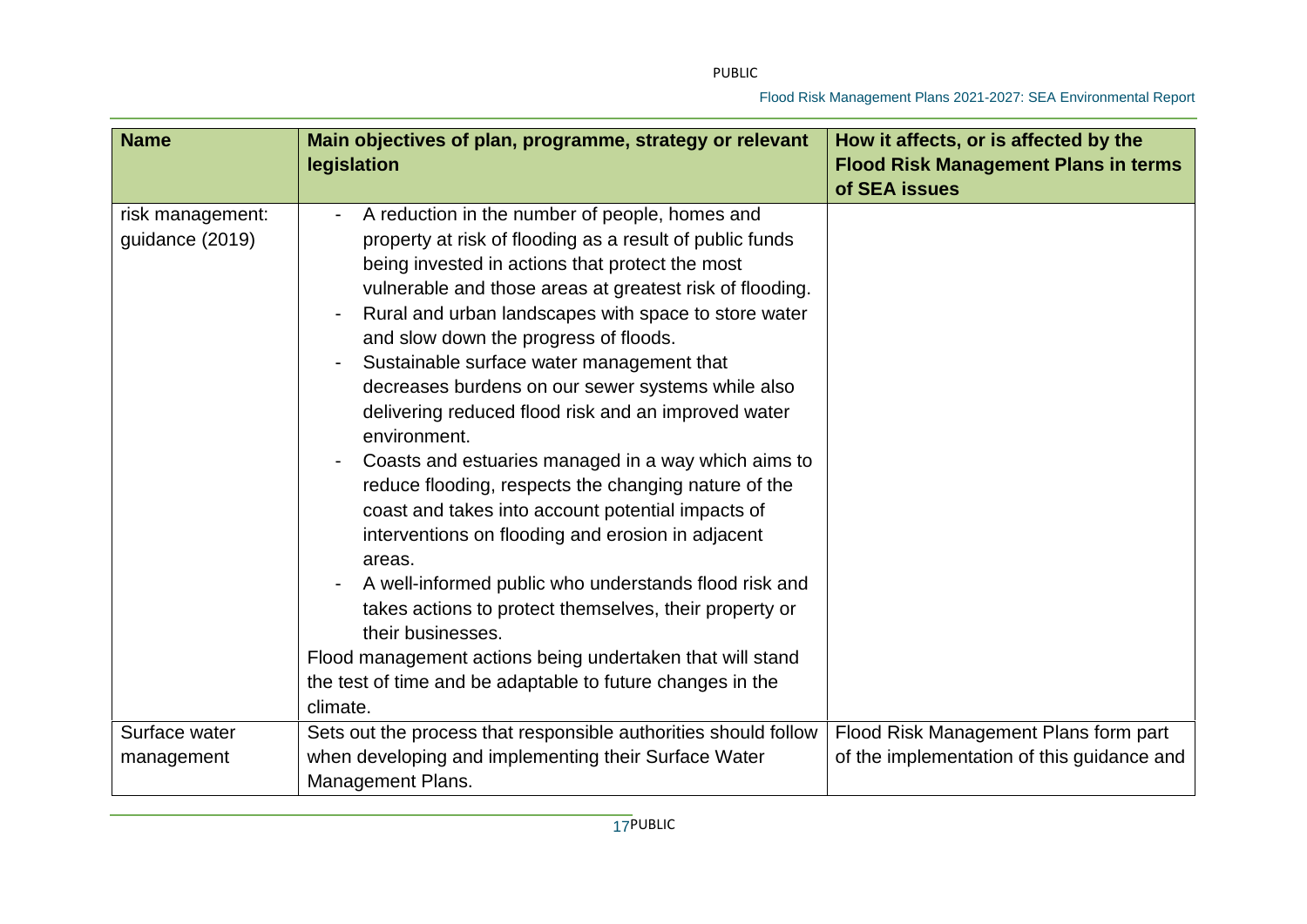| <b>Name</b>                    | Main objectives of plan, programme, strategy or relevant<br>legislation | How it affects, or is affected by the<br><b>Flood Risk Management Plans in terms</b><br>of SEA issues |
|--------------------------------|-------------------------------------------------------------------------|-------------------------------------------------------------------------------------------------------|
| planning: guidance             |                                                                         | therefore should be driven by this                                                                    |
| (2018)                         |                                                                         | guidance.                                                                                             |
| Air - scoped out of assessment |                                                                         |                                                                                                       |
|                                |                                                                         |                                                                                                       |
| <b>Climatic factors</b>        |                                                                         |                                                                                                       |
| European                       |                                                                         |                                                                                                       |
| EU 2050 Long-Term              | The overall aim of this strategy is for the EU to be climate-           | The Flood Risk Management Plans should                                                                |
| Strategy                       | neutral by 2050. The strategy requires all member states to             | contribute to climate change mitigation.                                                              |
|                                | develop national long-term strategies on how they will                  | The targets are subsumed by Scottish                                                                  |
|                                | achieve the greenhouse gas emission reductions required to              | legislation (see below)                                                                               |
|                                | achieve their commitments.                                              |                                                                                                       |
| <b>United Kingdom</b>          |                                                                         |                                                                                                       |
| <b>Climate Change Act</b>      | The Act set a statutory target for the UK as a whole to reduce          | The Flood Risk Management Plans should                                                                |
| 2008                           | greenhouse gas emissions by at least 80 per cent by 2050                | contribute to climate change mitigation.                                                              |
|                                | and provides a framework for shared action.                             | The targets are subsumed by Scottish                                                                  |
|                                |                                                                         | legislation (see below)                                                                               |
| <b>UK Climate Change</b>       | Outlines key climate change risks and opportunities faced by            | The Flood Risk Management Plans should                                                                |
| <b>Risk Assessment</b>         | the UK and reports on level of action required.                         | contribute to climate change mitigation                                                               |
| 2017                           |                                                                         | and adaptation.                                                                                       |
| Scotland                       |                                                                         |                                                                                                       |
| <b>Climate Change</b>          | The Act sets targets to reduce Scotland's emissions of the              | The Flood Risk Management Plans should                                                                |
| (Scotland) Act 2009            | basket of six Kyoto Protocol greenhouse gases by at least               | contribute to climate change mitigation                                                               |
|                                | 42% by 2020 and 80% by 2050, compared to the 1990/1995<br>baseline.     | and adaptation.                                                                                       |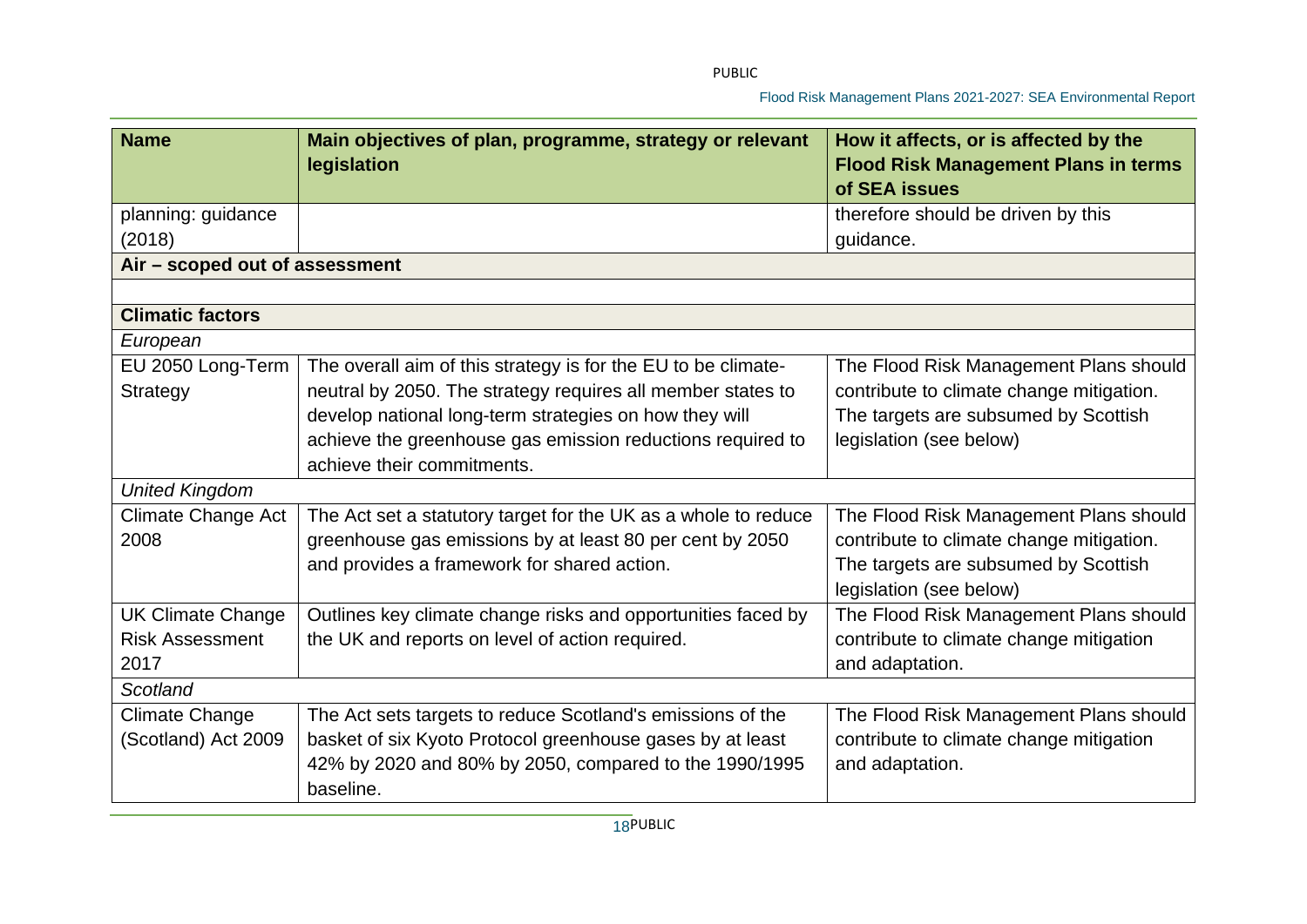| <b>Name</b>                                                                                                                                                                          | Main objectives of plan, programme, strategy or relevant<br>legislation                                                                                                                                                                                                                                                                                                                                                                                            | How it affects, or is affected by the<br><b>Flood Risk Management Plans in terms</b><br>of SEA issues                                                                                                                                                                 |
|--------------------------------------------------------------------------------------------------------------------------------------------------------------------------------------|--------------------------------------------------------------------------------------------------------------------------------------------------------------------------------------------------------------------------------------------------------------------------------------------------------------------------------------------------------------------------------------------------------------------------------------------------------------------|-----------------------------------------------------------------------------------------------------------------------------------------------------------------------------------------------------------------------------------------------------------------------|
|                                                                                                                                                                                      | The Act also places duties on public bodies, when exercising<br>their functions, they must act in the way:<br>best calculated to contribute to delivery of the Act's<br>emissions reduction targets;<br>best calculated to deliver any statutory adaptation<br>programme; and<br>that it considers most sustainable.                                                                                                                                               |                                                                                                                                                                                                                                                                       |
| <b>Climate Change</b><br>(Emissions<br><b>Reduction Targets)</b><br>(Scotland) Act<br>(2019)                                                                                         | The Act, introduced in 2019, makes amendments to the<br>Climate Change (Scotland) Act 2009, including increasing the<br>2050 emissions target to 90% reduction from the baseline, as<br>well as sets interim targets of 56% for 2020, 66% for 2030<br>and 78% for 2040.                                                                                                                                                                                            | The Flood Risk Management Plans should<br>contribute to climate change mitigation<br>and adaptation.                                                                                                                                                                  |
| <b>Scottish Climate</b><br><b>Change Adaptation</b><br>Programme (2014)<br>and Climate Ready<br>Scotland: Scottish<br>Climate Change<br>Adaptation<br>Programme 2019-<br>2024 (2019) | The Scottish Climate Change Adaptation Programme<br>provides an overarching framework for adaptation to climate<br>change, setting out Scottish Ministers' objectives in relation to<br>adaptation to climate change and their policies and proposals<br>for meeting those objectives, as required by the 2009 Act.<br>The second iteration of the Programme, which builds on the<br>progress of the first programme, is an outcome-based<br>programme.<br>Vision: | The Flood Risk Management Plans will<br>take climate change projections into<br>account when assessing flood risk, setting<br>objectives and selecting actions.<br>Actions should, where possible, be<br>adaptable in future to the effects of a<br>changing climate. |
|                                                                                                                                                                                      | 'Our overarching vision is that we live in a Scotland where our<br>built and natural places, supporting infrastructure, economy                                                                                                                                                                                                                                                                                                                                    |                                                                                                                                                                                                                                                                       |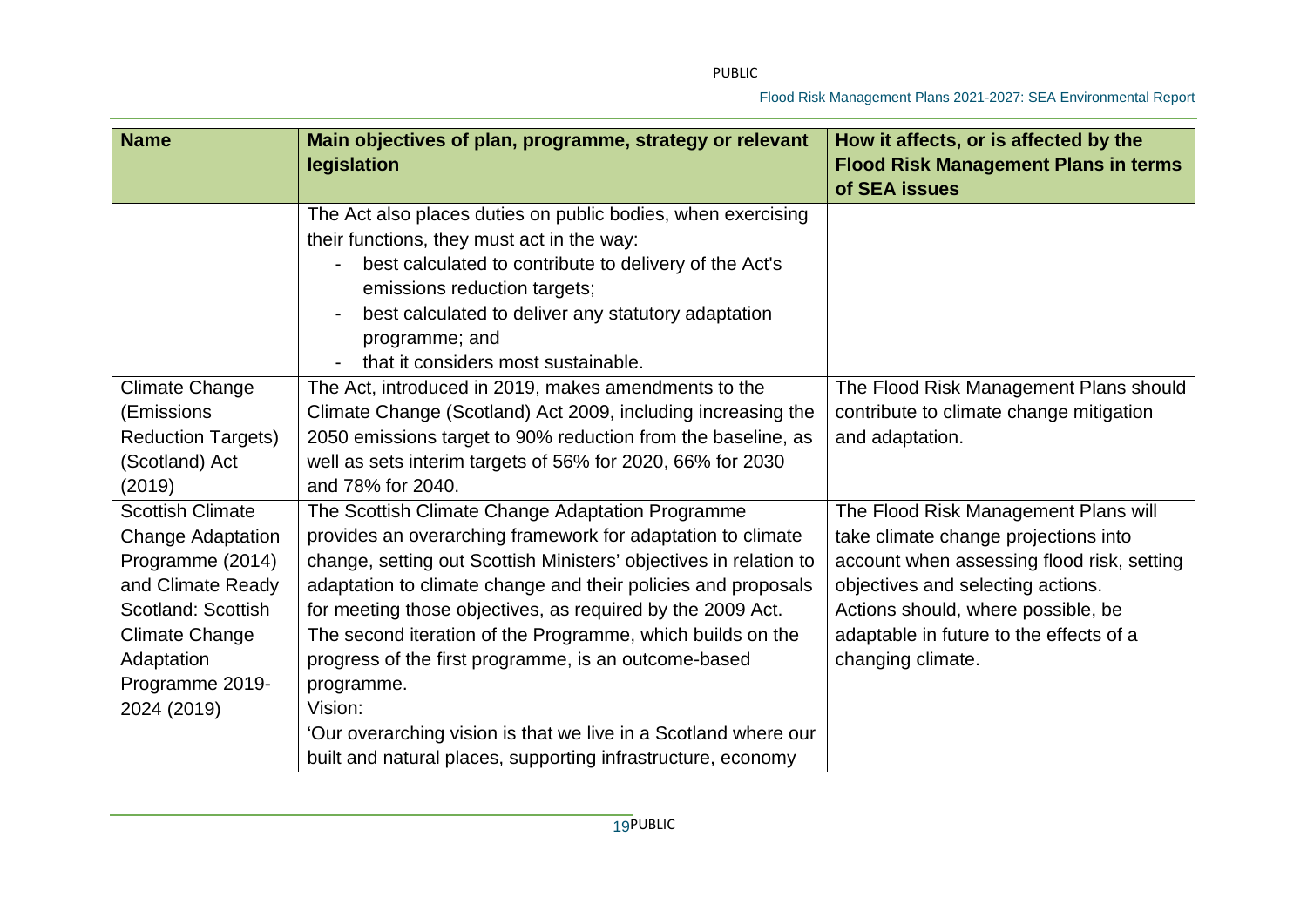| <b>Name</b>              | Main objectives of plan, programme, strategy or relevant<br>legislation | How it affects, or is affected by the<br><b>Flood Risk Management Plans in terms</b> |
|--------------------------|-------------------------------------------------------------------------|--------------------------------------------------------------------------------------|
|                          |                                                                         | of SEA issues                                                                        |
|                          | and society are climate ready, adaptable and resilient to               |                                                                                      |
|                          | climate change'.                                                        |                                                                                      |
| <b>Scottish</b>          | The Sector Action Plan for Water includes flooding-related              | The Flood Risk Management Plans will                                                 |
| <b>Government Sector</b> | actions for SEPA:                                                       | take climate change projections into                                                 |
| <b>Action Plans for</b>  | Developing datasets to support flood risk management                    | account when assessing flood risk, setting                                           |
| Water (2012)             | Improved monitoring of flood risk                                       | objectives and selecting actions. Actions                                            |
|                          | Investing in demonstration projects                                     | should, where possible, be adaptable in                                              |
|                          | Study of impact of flows on sewerage network                            | future to the effects of a changing climate.                                         |
|                          | Flood risk management plans                                             |                                                                                      |
|                          | Floodline expansion                                                     |                                                                                      |
| <b>Climate Change</b>    | The Climate Change Plan provides an update on previous                  | The Flood Risk Management Plans should                                               |
| Plan - The Third         | targets and seeks to set out ambitious decarbonisation plans            | contribute to climate change mitigation                                              |
| Report on Proposals      | up to 2032.                                                             | and adaptation.                                                                      |
| and Policies 2018-       | The CCP, which is a statutory plan, sets out how Scotland will          |                                                                                      |
| 2032 (2018)              | meet the emissions reduction targets under the current                  |                                                                                      |
|                          | legislation.                                                            |                                                                                      |
|                          | Section 35 of the Climate Change (Scotland) Act 2009                    |                                                                                      |
|                          | requires Scottish Ministers to lay a report in Parliament               |                                                                                      |
|                          | setting out their proposals and policies for meeting annual             |                                                                                      |
|                          | emissions reduction targets.                                            |                                                                                      |
|                          | The plan sets out how Scotland can deliver its target of 66%            |                                                                                      |
|                          | emissions reductions for the period 2018-2032.                          |                                                                                      |
|                          | Part one sets out the context for the Scottish Government's             |                                                                                      |
|                          | climate change proposals and policies.                                  |                                                                                      |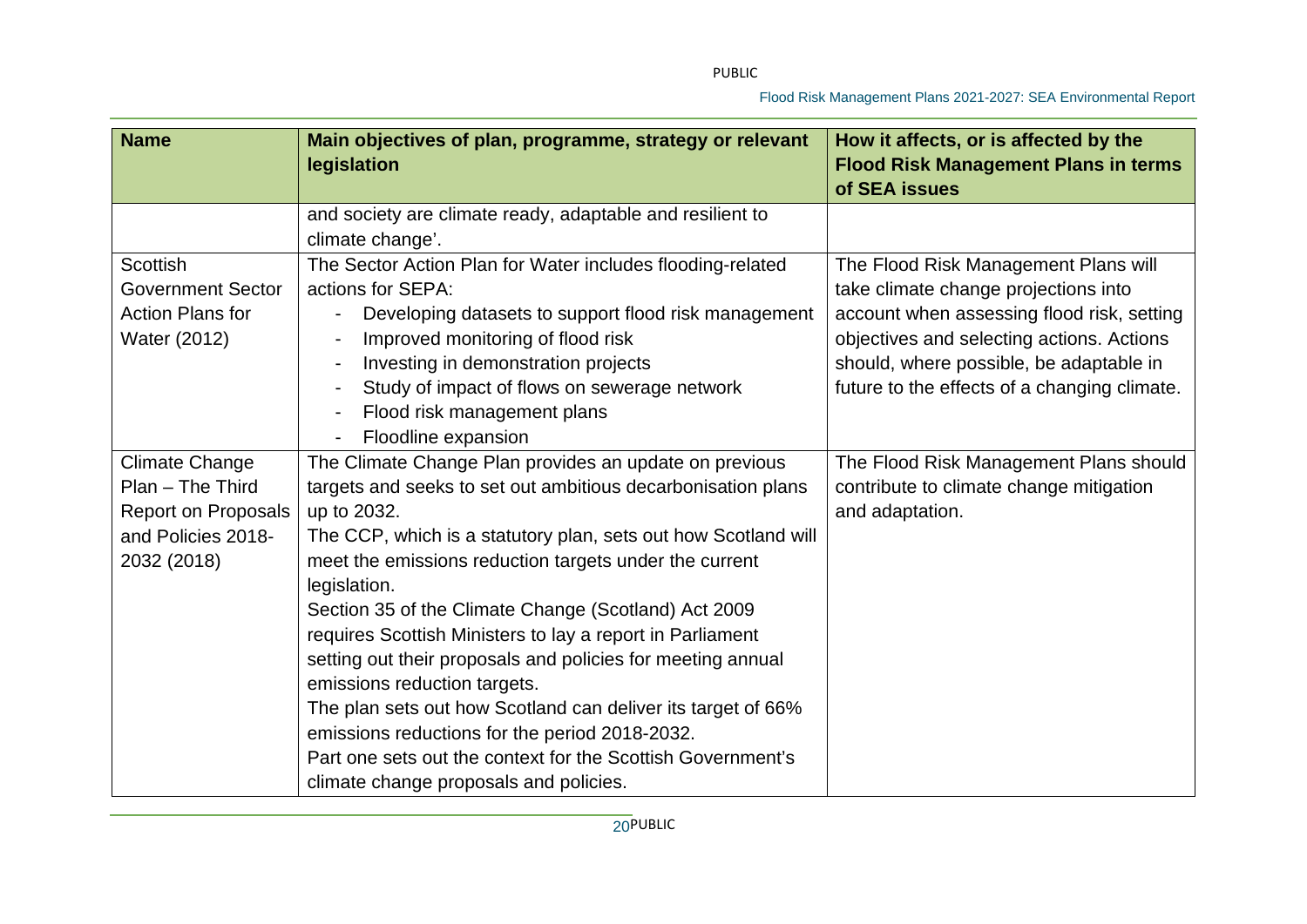| <b>Name</b>                                                                           | Main objectives of plan, programme, strategy or relevant<br>legislation                                                                                                                                                                                                                                                                                                                                                                                                                                    | How it affects, or is affected by the<br><b>Flood Risk Management Plans in terms</b><br>of SEA issues                |
|---------------------------------------------------------------------------------------|------------------------------------------------------------------------------------------------------------------------------------------------------------------------------------------------------------------------------------------------------------------------------------------------------------------------------------------------------------------------------------------------------------------------------------------------------------------------------------------------------------|----------------------------------------------------------------------------------------------------------------------|
|                                                                                       | The Scottish Government's statutory duties are covered in<br>Part Two, alongside annual emissions targets to 2032.<br>Part three provides a detailed information on the emissions<br>envelopes and emissions reductions trajectories for each<br>sector.                                                                                                                                                                                                                                                   |                                                                                                                      |
| <b>Climate Change</b><br>Plan: third report on<br>proposals and<br>policies 2018-2032 | Sets out the path to a low carbon economy to enable<br>Scotland to deliver its target of 66% emissions reduction.<br>Most relevant is Chapter 6 which sets out plans for Land use<br>Change including a commitment to create 100,000 ha of<br>woodland between 2012 and 2022.                                                                                                                                                                                                                              | The Flood Risk Management Plans should<br>contribute to delivery of the plan where<br>practicable.                   |
| <b>Material assets</b>                                                                |                                                                                                                                                                                                                                                                                                                                                                                                                                                                                                            |                                                                                                                      |
| <b>United Kingdom</b>                                                                 |                                                                                                                                                                                                                                                                                                                                                                                                                                                                                                            |                                                                                                                      |
| <b>Civil Contingencies</b><br>Act 2004                                                | The Act delivers a framework for civil protection in the United<br>Kingdom. The Act defines the responsibilities for responders<br>to emergency which include (among others):<br>assess the risk of emergencies and use to inform<br>contingency planning<br>put in place emergency plans<br>put in place arrangements to make information<br>available to the public about civil protection matters<br>and to maintain arrangements to warn, inform and<br>advise the public in the event of an emergency | The Flood Risk Management Plans should<br>support the requirements of responders to<br>fulfil their statutory duties |
| Scotland                                                                              |                                                                                                                                                                                                                                                                                                                                                                                                                                                                                                            |                                                                                                                      |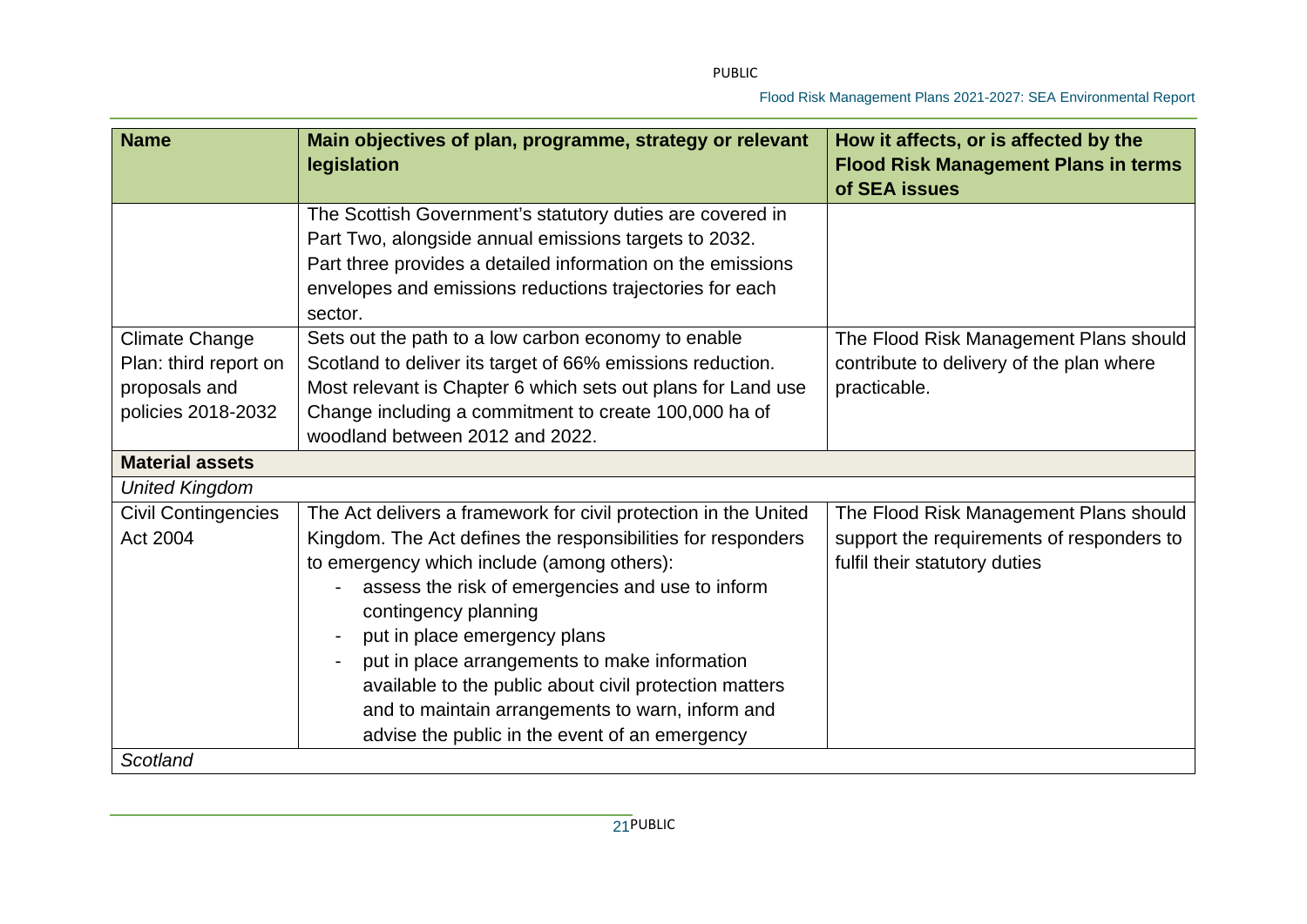| <b>Name</b>                                        | Main objectives of plan, programme, strategy or relevant<br>legislation                                                                                                                                                                                                                                                                                                                                                                                                                                                                                                                                                                                                                                                                      | How it affects, or is affected by the<br><b>Flood Risk Management Plans in terms</b><br>of SEA issues                                                                                                                                                                                                                                                       |
|----------------------------------------------------|----------------------------------------------------------------------------------------------------------------------------------------------------------------------------------------------------------------------------------------------------------------------------------------------------------------------------------------------------------------------------------------------------------------------------------------------------------------------------------------------------------------------------------------------------------------------------------------------------------------------------------------------------------------------------------------------------------------------------------------------|-------------------------------------------------------------------------------------------------------------------------------------------------------------------------------------------------------------------------------------------------------------------------------------------------------------------------------------------------------------|
| Infrastructure<br><b>Investment Plan</b><br>(2015) | The plan sets out priorities for investment and a long-term<br>strategy for the development of public infrastructure in<br>Scotland. It sets out why the Scottish Government needs to<br>invest, how it will invest and what strategic large-scale<br>investments it intends to take forward over a 20- year period.<br>Infrastructure investment is prioritized based on the guiding<br>principles of:<br>delivering sustainable economic growth through<br>increasing competitiveness and tackling inequality;<br>managing the transition to a more resource efficient,<br>lower carbon economy;<br>supporting delivery of efficient and high-quality public<br>services; and<br>supporting employment and opportunity across<br>Scotland. | The Flood Risk Management Plans should<br>take account of potential impacts (both<br>positive and negative) of actions on<br>existing and planned developments, and<br>the contribution that any planned<br>investment (e.g. into water infrastructure)<br>might be able to make to managing flood<br>risk.                                                 |
| Roads (Scotland)<br>Act 1984                       | This Act empowers the roads authorities (for trunk roads) and<br>local authorities (for other public roads), to carry out works to<br>protect roads from flooding. The Act also empowers roads<br>authorities to carry out various works to drain roads and to<br>prevent surface water from flowing onto them.                                                                                                                                                                                                                                                                                                                                                                                                                              | The Flood Risk Management Plans will<br>identify areas that would benefit from<br>Surface Water Management Plans.<br>These management plans are likely to<br>include a partnership approach to<br>coordinating surface water management<br>for roads, which should benefit the aims of<br>both the Roads Act and the Flood Risk<br><b>Management Plans.</b> |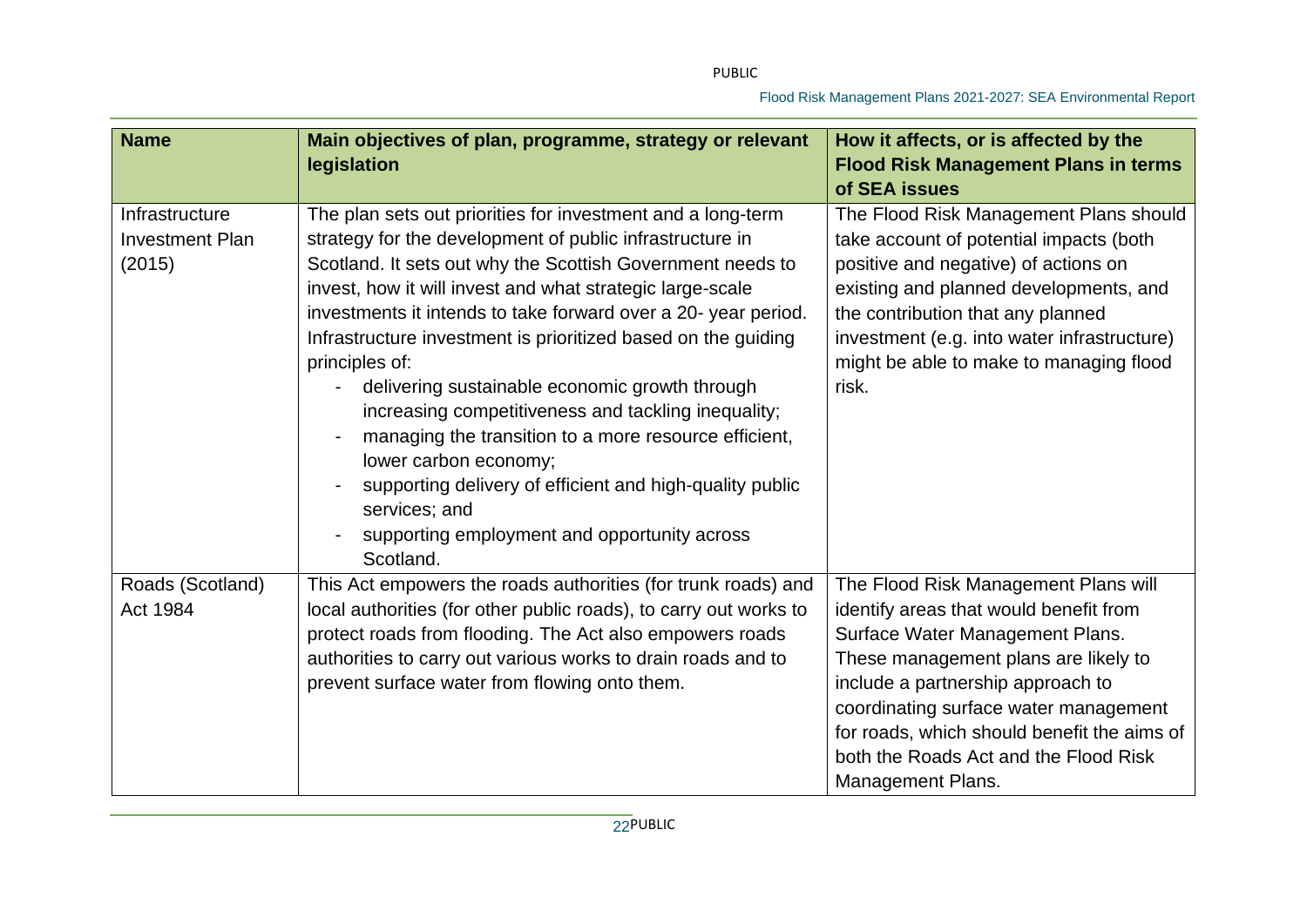| <b>Name</b>                | Main objectives of plan, programme, strategy or relevant<br>legislation | How it affects, or is affected by the<br><b>Flood Risk Management Plans in terms</b> |
|----------------------------|-------------------------------------------------------------------------|--------------------------------------------------------------------------------------|
|                            |                                                                         | of SEA issues                                                                        |
| Zero Waste Plan            | The Zero Waste plan aims to make the                                    | The Flood Risk Management Plans                                                      |
| (2010)                     | most efficient use of Scotland's resources. It involves                 | should, where relevant, aim to minimise                                              |
|                            | developing a waste plan for all types of waste.                         | creation of waste.                                                                   |
| <b>Making Things Last:</b> | Sets out priorities for moving towards a circular economy. The          | The Flood Risk Management Plans should                                               |
| a circular economy         | strategy prioritises waste prevention, through design, reuse,           | have regard to the aims of the Circular                                              |
| strategy for               | repair, remanufacturing and recycling.                                  | Economy Strategy and aim to consider a                                               |
| Scotland (2016)            |                                                                         | waste prevention and circular economy                                                |
|                            |                                                                         | approach where appropriate.                                                          |
| <b>SEPA's Sector</b>       | Support the transition to a circular economy. In particular,            | The Flood Risk Management Plans should                                               |
| Plans                      | sector plans for Hosing and Strategic Infrastructure                    | have regard to the aims of the Sector                                                |
|                            | (Transport and Utilities) set out aspirations to reduce/ avoid          | Plans and seek to implement the                                                      |
|                            | flood risk, be adaptable and resilient to flooding and a                | objectives of the plans where relevant.                                              |
|                            | changing climate and to minimise the use of raw materials.              |                                                                                      |
| <b>Cultural heritage</b>   |                                                                         |                                                                                      |
| <b>International</b>       |                                                                         |                                                                                      |
| <b>UNESCO World</b>        | World Heritage Site status is the highest accolade of                   | The Flood Risk Management Plans aim to                                               |
| heritage sites             | recognition of an area of globally outstanding natural and/or           | manage any significant flood risk at world                                           |
|                            | cultural heritage. A site requires statutory protection and             | heritage sites, and should aim to prevent                                            |
|                            | management. There are five sites in Scotland.                           | damage to these sites from any flood risk                                            |
|                            |                                                                         | management actions.                                                                  |
| <b>United Kingdom</b>      |                                                                         |                                                                                      |
| <b>Ancient Monuments</b>   | Protects ancient monuments, including monuments on the                  | The Flood Risk Management Plans should                                               |
| and Archaeological         | foreshore and underwater. It is an offence to carry out,                | have regard to protecting scheduled                                                  |
| Areas Act 1979 (as         | without the prior written consent of the Scottish Ministers             | monuments from flood risk and to                                                     |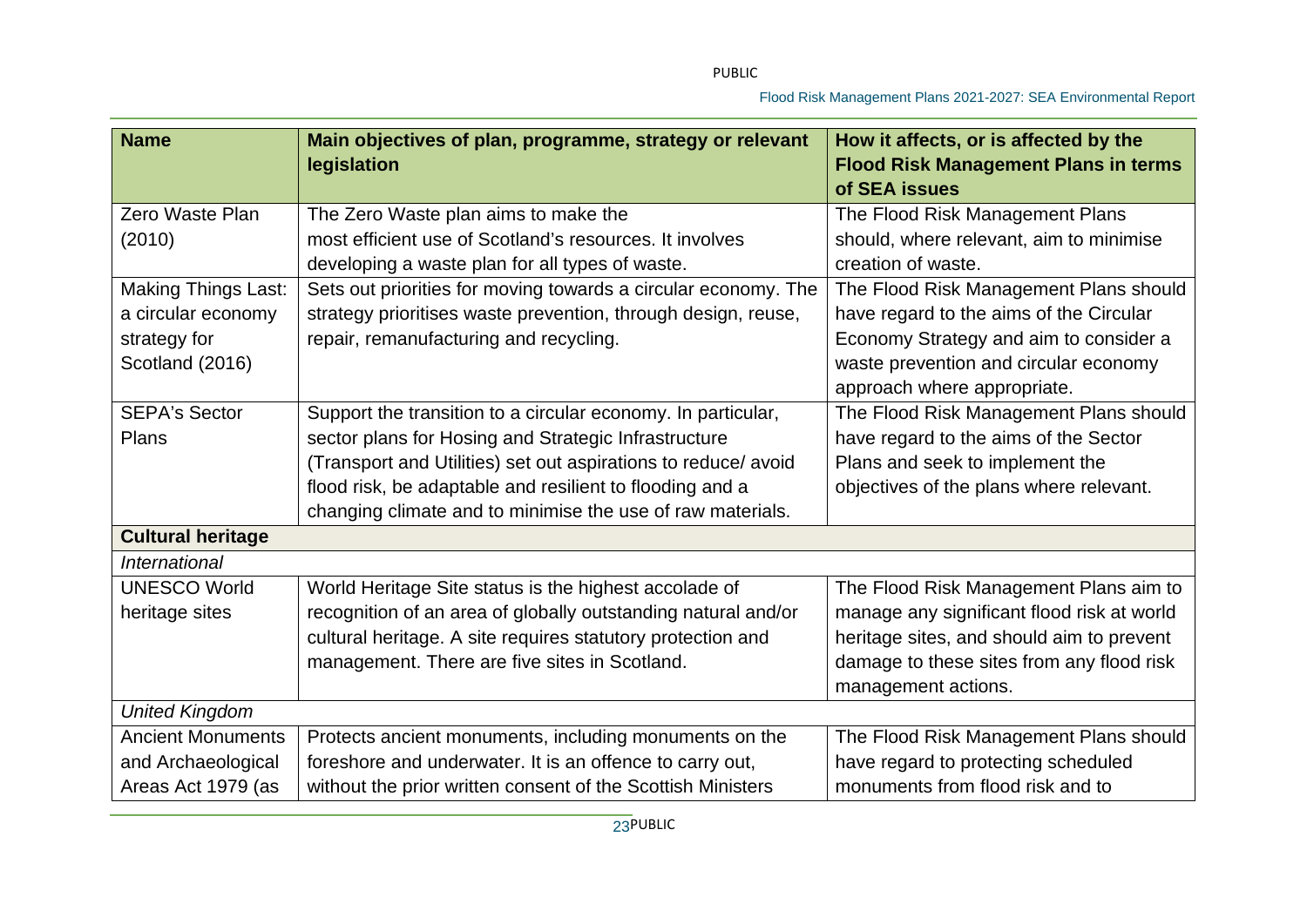| <b>Name</b>             | Main objectives of plan, programme, strategy or relevant<br>legislation | How it affects, or is affected by the<br><b>Flood Risk Management Plans in terms</b><br>of SEA issues |
|-------------------------|-------------------------------------------------------------------------|-------------------------------------------------------------------------------------------------------|
|                         |                                                                         |                                                                                                       |
| amended by Historic     | (scheduled monument consent), any works which would have                | preventing damage from the                                                                            |
| Environment             | the effect of demolishing, destroying, damaging, removing,              | implementation of flood risk management                                                               |
| (Amendment)             | repairing, altering, adding to, flooding or covering up the             | actions.                                                                                              |
| (Scotland) Act 2011)    | monument.                                                               |                                                                                                       |
| Scotland                |                                                                         |                                                                                                       |
| <b>Planning (Listed</b> | A system to protect and control changes to historic buildings.          | The Flood Risk Management Plans should                                                                |
| <b>Buildings and</b>    | Any work which affects the character of a listed building or            | have regard to the protection of listed                                                               |
| Conservations           | structure will require listed building consent.                         | buildings (where appropriate to do so at a                                                            |
| Areas) (Scotland)       |                                                                         | strategic level of assessment).                                                                       |
| Act 1997 (as            |                                                                         |                                                                                                       |
| amended by Historic     |                                                                         |                                                                                                       |
| Environment             |                                                                         |                                                                                                       |
| (Amendment)             |                                                                         |                                                                                                       |
| (Scotland) Act 2011)    |                                                                         |                                                                                                       |
| Marine (Scotland)       | The Act enables Scottish Minister to designate part of a                | The Flood Risk Management Plans should                                                                |
| Act 2010                | Marine Protected Area as a Historic Marine Protected Area.              | have regard to the protection of Historic                                                             |
|                         | Scottish Ministers can make Marine Conservation Orders to               | <b>Marine Protected Areas.</b>                                                                        |
|                         | support stated preservation objectives for Historic Marine              |                                                                                                       |
|                         | Protected Areas.                                                        |                                                                                                       |
| <b>Historic</b>         | The Historic Environment Scotland Act 2014 sets out Historic            | The Flood Risk Management Plans should                                                                |
| Environment             | Environment Scotland's role and legal status, including                 | have regard to the protection of scheduled                                                            |
| Scotland Act 2014       | changes in processes for the designation of monuments and               | monuments, listed buildings and                                                                       |
|                         | buildings (scheduling and listing) and for consents relating to         | conservation areas (where appropriate to                                                              |
|                         |                                                                         | do so at a strategic level of assessment).                                                            |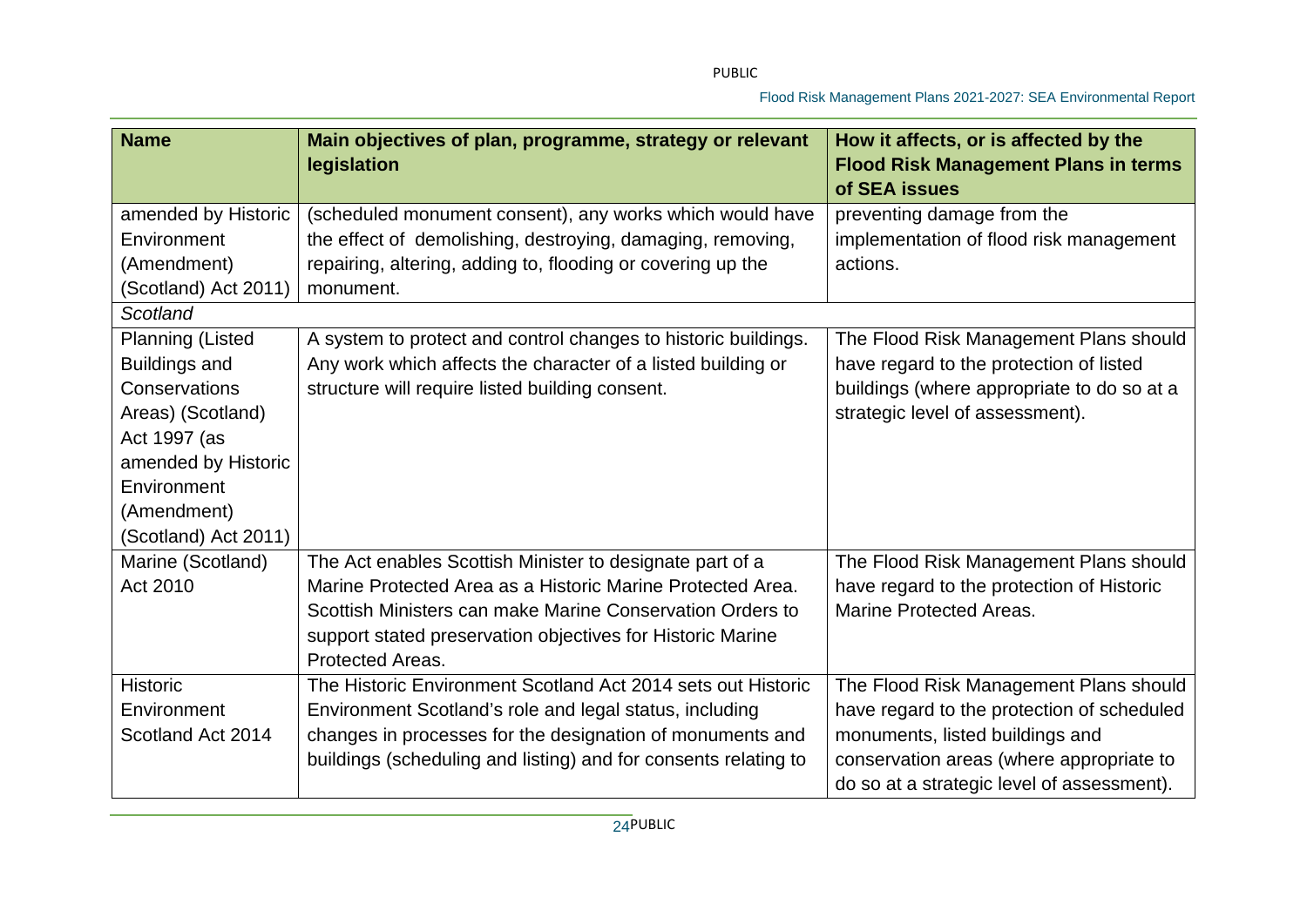| <b>Name</b>               | Main objectives of plan, programme, strategy or relevant<br>legislation | How it affects, or is affected by the<br><b>Flood Risk Management Plans in terms</b><br>of SEA issues |
|---------------------------|-------------------------------------------------------------------------|-------------------------------------------------------------------------------------------------------|
|                           | scheduled monuments, listed buildings and conservation                  |                                                                                                       |
|                           | areas.                                                                  |                                                                                                       |
| <b>Historic</b>           | The policy statement replaces the Historic Environment                  | The Flood Risk Management Plans                                                                       |
| <b>Environment Policy</b> | Scotland Policy (HESPS) (2016) and provides direction on                | should have regard to the protection of                                                               |
| for Scotland (HEPS)       | decision-making that affects the historic environment. There            | the historic environment.                                                                             |
| (Historic                 | are six policies for managing the historic environment, which           |                                                                                                       |
| Environment               | are:                                                                    |                                                                                                       |
| Scotland 2019)            | Decisions affecting the historic environment should be                  |                                                                                                       |
|                           | informed by an inclusive understanding of its breadth                   |                                                                                                       |
|                           | and cultural significance.                                              |                                                                                                       |
|                           | Decisions affecting the historic environment should                     |                                                                                                       |
|                           | ensure that its understanding and enjoyment as well as                  |                                                                                                       |
|                           | its benefits are secured for present and future                         |                                                                                                       |
|                           | generations.                                                            |                                                                                                       |
|                           | Plans, programmes, policies and strategies and the                      |                                                                                                       |
|                           | allocation of resources should be approached in a way                   |                                                                                                       |
|                           | that protects and promotes the historic environment.                    |                                                                                                       |
|                           | Detrimental impacts on the historic environment should                  |                                                                                                       |
|                           | be avoided (rather than minimised). Steps should be                     |                                                                                                       |
|                           | taken to demonstrate that alternatives have been                        |                                                                                                       |
|                           | explored, and mitigation measures should be put in                      |                                                                                                       |
|                           | place.                                                                  |                                                                                                       |
|                           | Changes to specific assets and their context should be                  |                                                                                                       |
|                           | managed in a way that protects the historic                             |                                                                                                       |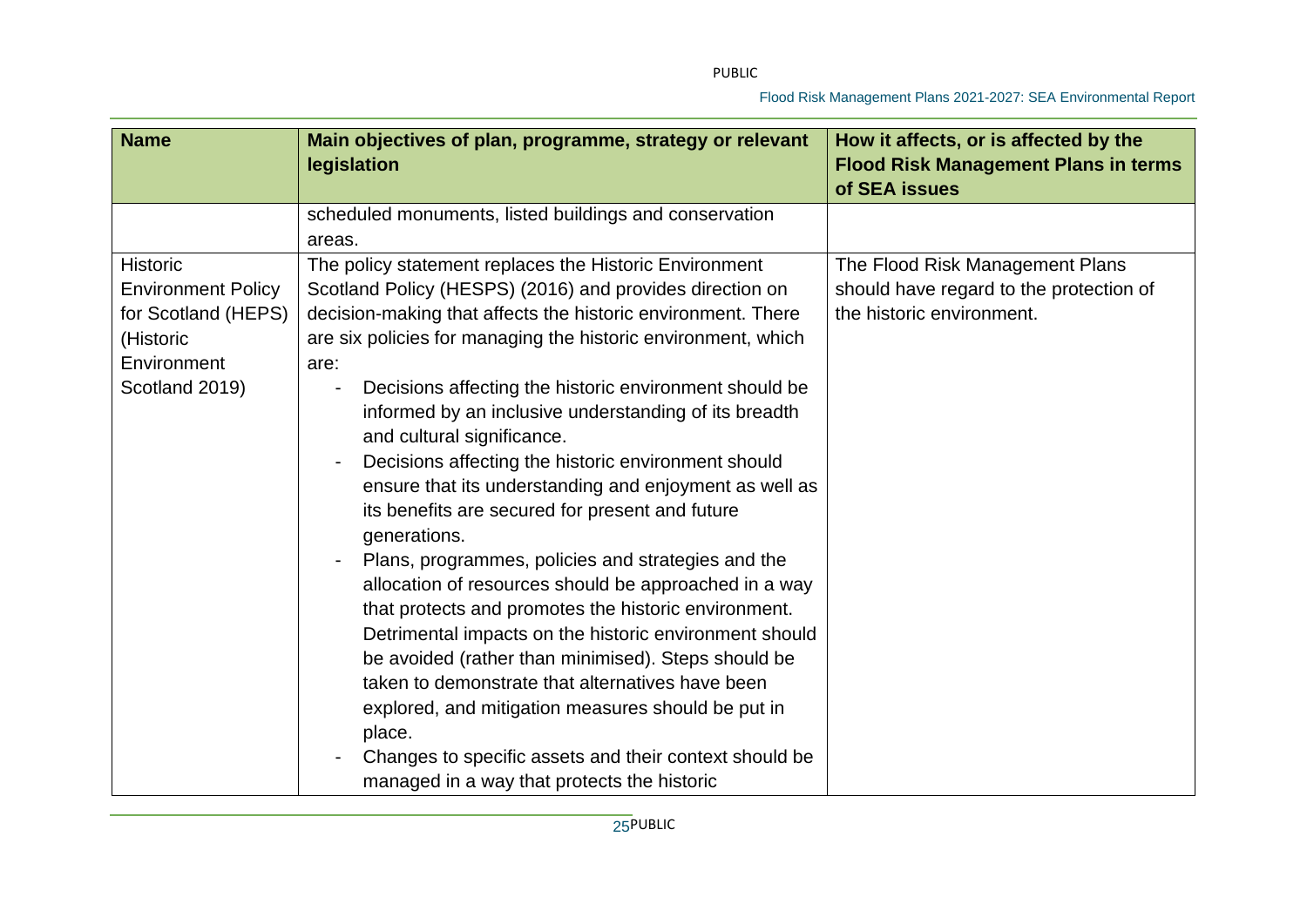| <b>Name</b>                                                                           | Main objectives of plan, programme, strategy or relevant<br>legislation                                                                                                                                                                                                                                                                                                                                                                                                                                                                                                                                                                                                                                                      | How it affects, or is affected by the<br><b>Flood Risk Management Plans in terms</b><br>of SEA issues   |
|---------------------------------------------------------------------------------------|------------------------------------------------------------------------------------------------------------------------------------------------------------------------------------------------------------------------------------------------------------------------------------------------------------------------------------------------------------------------------------------------------------------------------------------------------------------------------------------------------------------------------------------------------------------------------------------------------------------------------------------------------------------------------------------------------------------------------|---------------------------------------------------------------------------------------------------------|
|                                                                                       | environment. Opportunities for enhancement should be<br>identified where appropriate. If detrimental impact on<br>the historic environment is unavoidable, it should be<br>minimised. Steps should be taken to demonstrate that<br>alternatives have been explored, and mitigation<br>measures should be put in place.<br>Decisions affecting the historic environment should<br>contribute to the sustainable development of<br>communities and places.<br>Decisions affecting the historic environment should be<br>informed by an inclusive understanding of the potential<br>consequences for people and communities.<br>Decision-making processes should be collaborative,<br>open, transparent and easy to understand. |                                                                                                         |
| Our Place in Time -<br>The Historic<br>Environment<br>Strategy for<br>Scotland (2014) | Scotland's Historic Environment Strategy is a high-level<br>framework which sets out a 10-year vision for the historic<br>environment. The key outcome is to ensure that the cultural,<br>social, environmental and economic value of Scotland's<br>historic environment continues to make a strong contribution<br>to the wellbeing of the nation and its people. It was developed<br>collaboratively and identified the need for strategic priorities to<br>help align and prioritise sector activity towards a common<br>goal.                                                                                                                                                                                            | The Flood Risk Management Plans should<br>have regard to the protection of the<br>historic environment. |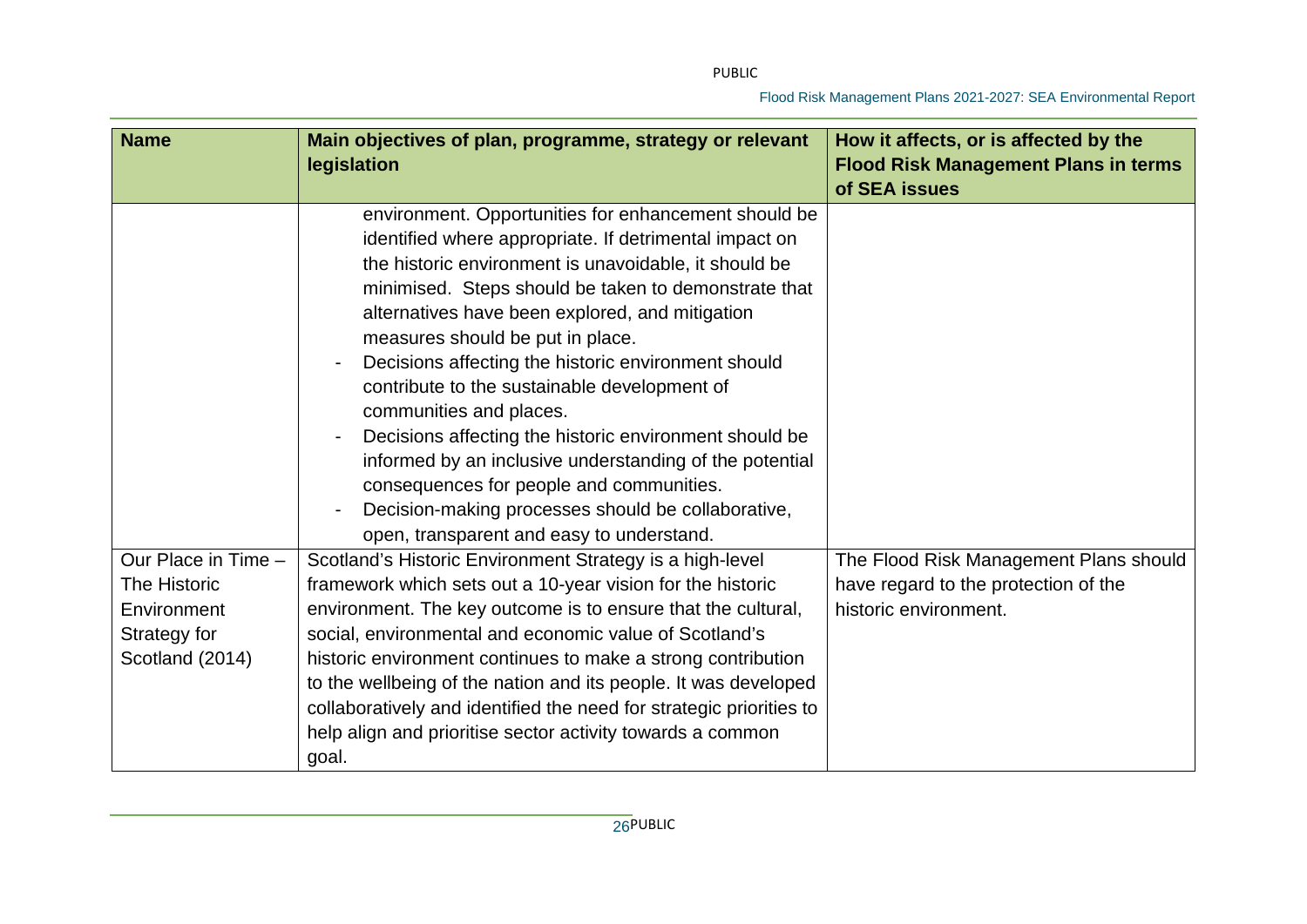| <b>Name</b>                | Main objectives of plan, programme, strategy or relevant<br>legislation                      | How it affects, or is affected by the<br><b>Flood Risk Management Plans in terms</b><br>of SEA issues |
|----------------------------|----------------------------------------------------------------------------------------------|-------------------------------------------------------------------------------------------------------|
| <b>Creating Places: A</b>  | The policy statement sets out the value good design can                                      | The Flood Risk Management Plans should                                                                |
| <b>Policy Statement on</b> | deliver, noting that successful places can unlock                                            | have regard to the protection of the                                                                  |
| Architecture and           | opportunities, build vibrant communities and contribute to a                                 | architectural integrity of the historic                                                               |
| Place (2013)               | flourishing community. The important role of maintain cultural<br>connections is also noted. | environment and communities.                                                                          |
| Historic                   | Presents an assessment of potential risks of climate change,                                 | The Flood Risk Management Plans should                                                                |
| Environment                | such as flooding, to inform future management of historic                                    | aim to manage significant flood risk at                                                               |
| Climate Change             | sites.                                                                                       | historic sites and aim to prevent damage                                                              |
| <b>Risk Assessment</b>     |                                                                                              | to these sites from any flood risk                                                                    |
| (2018)                     |                                                                                              | management actions. The strategies                                                                    |
|                            |                                                                                              | should have due consideration of risks                                                                |
|                            |                                                                                              | identified by the assessments.                                                                        |
| Landscape                  |                                                                                              |                                                                                                       |
| International              |                                                                                              |                                                                                                       |
| <b>UNESCO World</b>        | World Heritage Site status is the highest accolade of                                        | <b>SEPA's National Flood Risk Assessment</b>                                                          |
| heritage sites             | recognition of an area of globally outstanding natural and/or                                | has not identified St Kilda as an area of                                                             |
|                            | cultural heritage. A site requires statutory protection and                                  | significant flood risk so it will not be                                                              |
|                            | management. There is one Landscape World Heritage Site in                                    | affected by the Flood Risk Management                                                                 |
|                            | Scotland – the islands of St Kilda.                                                          | Plans.                                                                                                |
| European                   |                                                                                              |                                                                                                       |
| European                   | The European Landscape Convention is a Council of Europe                                     | The Flood Risk Management Plans should                                                                |
| Landscape                  | initiative that highlights the importance of all landscapes and                              | have due consideration to protecting                                                                  |
| Convention                 | encourages more attention to their care and planning. The UK                                 | landscapes.                                                                                           |
|                            | signed up to the convention in 2006, and it now provides a                                   |                                                                                                       |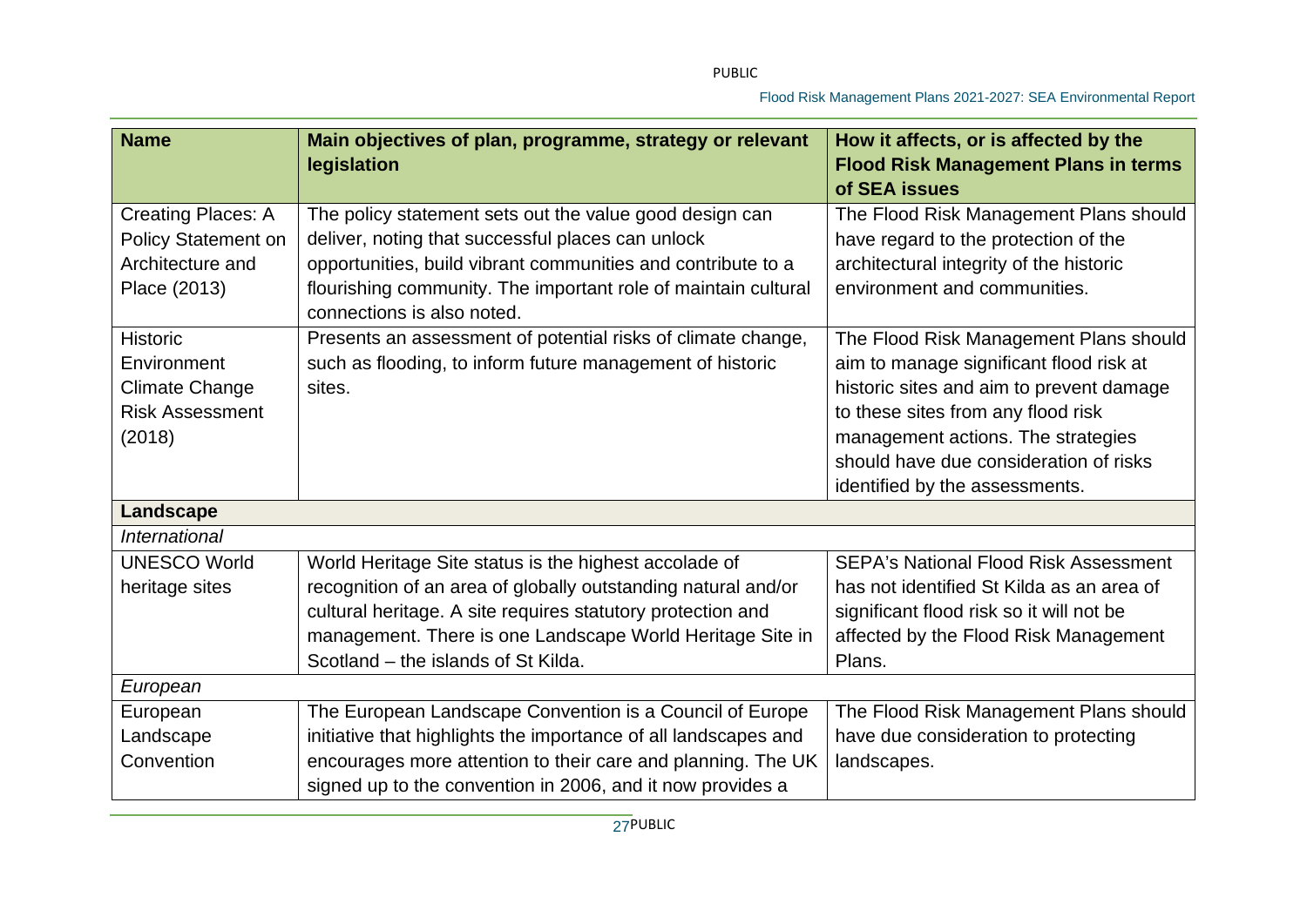| <b>Name</b>                                  | Main objectives of plan, programme, strategy or relevant<br>legislation                                                                                                                                                                                                                                                                                                                                                                                                                                                                                                                                                                                                                                                     | How it affects, or is affected by the<br><b>Flood Risk Management Plans in terms</b><br>of SEA issues                          |
|----------------------------------------------|-----------------------------------------------------------------------------------------------------------------------------------------------------------------------------------------------------------------------------------------------------------------------------------------------------------------------------------------------------------------------------------------------------------------------------------------------------------------------------------------------------------------------------------------------------------------------------------------------------------------------------------------------------------------------------------------------------------------------------|--------------------------------------------------------------------------------------------------------------------------------|
|                                              | framework for our work for Scotland's landscapes. Public<br>authorities are encourage to adopt policies and measures at<br>local, regional, national and international level for protecting,<br>managing and planning landscapes.                                                                                                                                                                                                                                                                                                                                                                                                                                                                                           |                                                                                                                                |
| Scotland                                     |                                                                                                                                                                                                                                                                                                                                                                                                                                                                                                                                                                                                                                                                                                                             |                                                                                                                                |
| <b>National Parks</b><br>(Scotland) Act 2000 | This Act enables the creation of National Parks, which aim to:<br>(1) to conserve and enhance the natural and cultural heritage<br>of the area,<br>(2) to promote sustainable use of the<br>natural resources of the area,<br>(3) to promote understanding and enjoyment (including<br>enjoyment in the form of recreation) of the special qualities of<br>the area by the public, and<br>(4) to promote sustainable economic and social development<br>of the areas communities, and that in cases of conflict of<br>these aims, the national park authority must give priority to<br>aim (1).<br>There are two national parks in Scotland:<br>- Cairngorms National Park<br>- Loch Lomond and the Trossachs National Park | The Flood Risk Management Plans should<br>have regard to the purposes of the<br>National Parks and the National Park<br>Plans. |
| <b>Ancient Monuments</b>                     | Requires Ministers to compile and maintain a list of                                                                                                                                                                                                                                                                                                                                                                                                                                                                                                                                                                                                                                                                        | The Flood Risk Management Plans should                                                                                         |
| and Archaeological<br>Areas Act 1979         | designated gardens and landscapes of national importance.                                                                                                                                                                                                                                                                                                                                                                                                                                                                                                                                                                                                                                                                   | give due consideration to impacts on<br>designated landscapes.                                                                 |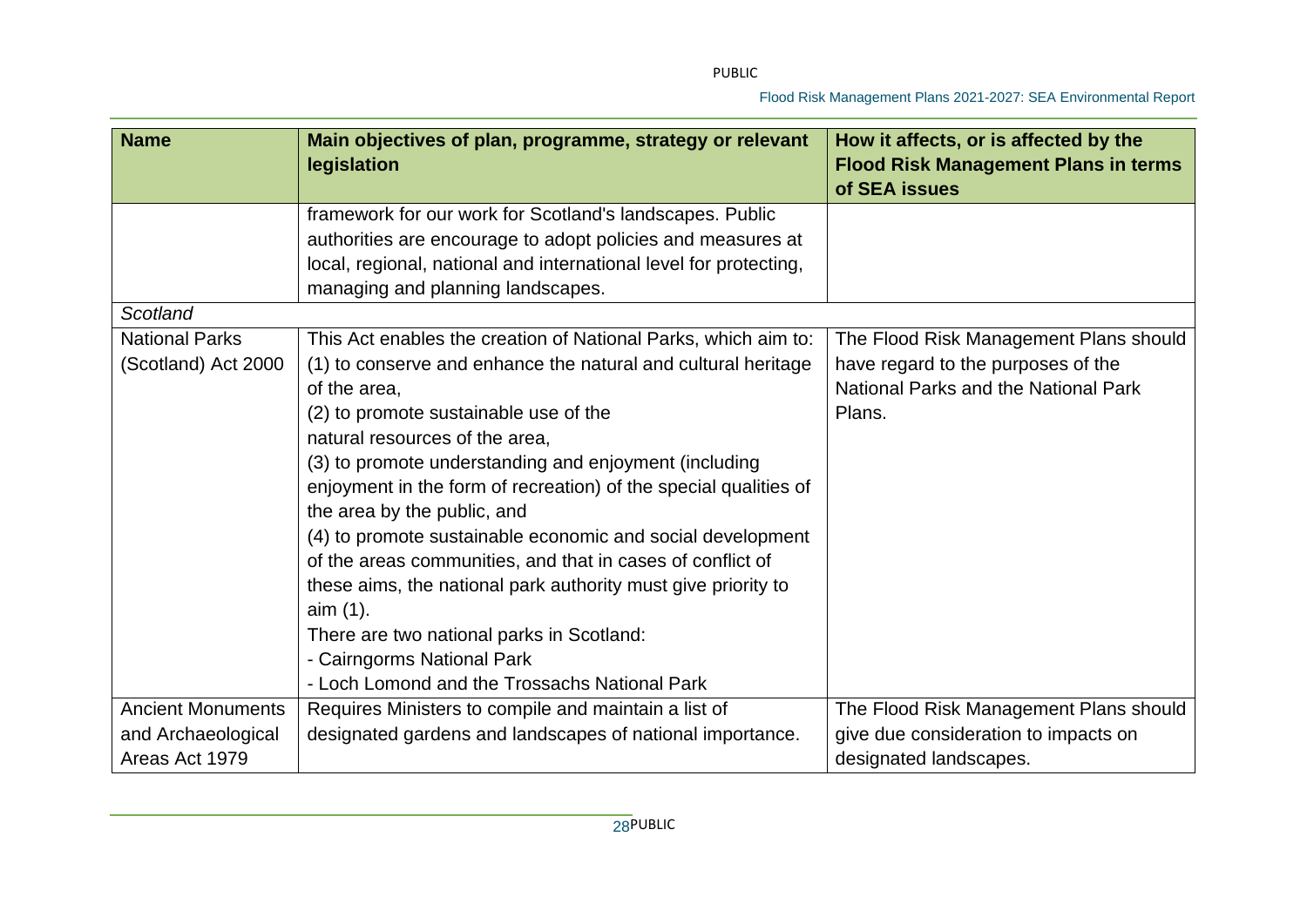| <b>Name</b>                                                                                                             | Main objectives of plan, programme, strategy or relevant<br>legislation                                                                                                                                                                                                                                                                                                                                                                                    | How it affects, or is affected by the<br><b>Flood Risk Management Plans in terms</b><br>of SEA issues                                                    |
|-------------------------------------------------------------------------------------------------------------------------|------------------------------------------------------------------------------------------------------------------------------------------------------------------------------------------------------------------------------------------------------------------------------------------------------------------------------------------------------------------------------------------------------------------------------------------------------------|----------------------------------------------------------------------------------------------------------------------------------------------------------|
| The Town and<br><b>Country Planning</b><br>(Development<br>Management<br>Procedure)<br>(Scotland)<br>Regulations 2013   | Planning authorities must consult Scottish Ministers on<br>development which may affect a historic garden or designed<br>landscape'                                                                                                                                                                                                                                                                                                                        | The Flood Risk Management Plans should<br>give due consideration to impacts on<br>designated landscapes.                                                 |
| <b>Town and Country</b><br>Planning (Scotland)<br>Act 1997, as<br>amended by the<br>Planning etc<br>(Scotland) Act 2006 | The Act enables the identification of National Scenic Area (as<br>an area "of outstanding scenic value in a national context")<br>and to ensure it is protected from inappropriate development.                                                                                                                                                                                                                                                            | The Flood Risk Management Plans should<br>aim to ensure that actions to manage<br>flood risk to do not adversely affect<br><b>National Scenic Areas.</b> |
| <b>Creating Places: A</b><br>policy statement on<br>architecture and<br>place for Scotland                              | The policy statement sets out the Scottish Government's<br>position on architecture and place. It emphasises the<br>important relationship between architecture and place which<br>contribute to the Governments National Outcomes. The<br>statement sets out six qualities of successful places which the<br>Government consider in delivering good places:<br>distinctive;<br>safe and pleasant;<br>easy to move around;<br>welcoming;<br>adaptable; and | The Flood Risk Management Plans should<br>have regard to the protection of the<br>architectural integrity communities.                                   |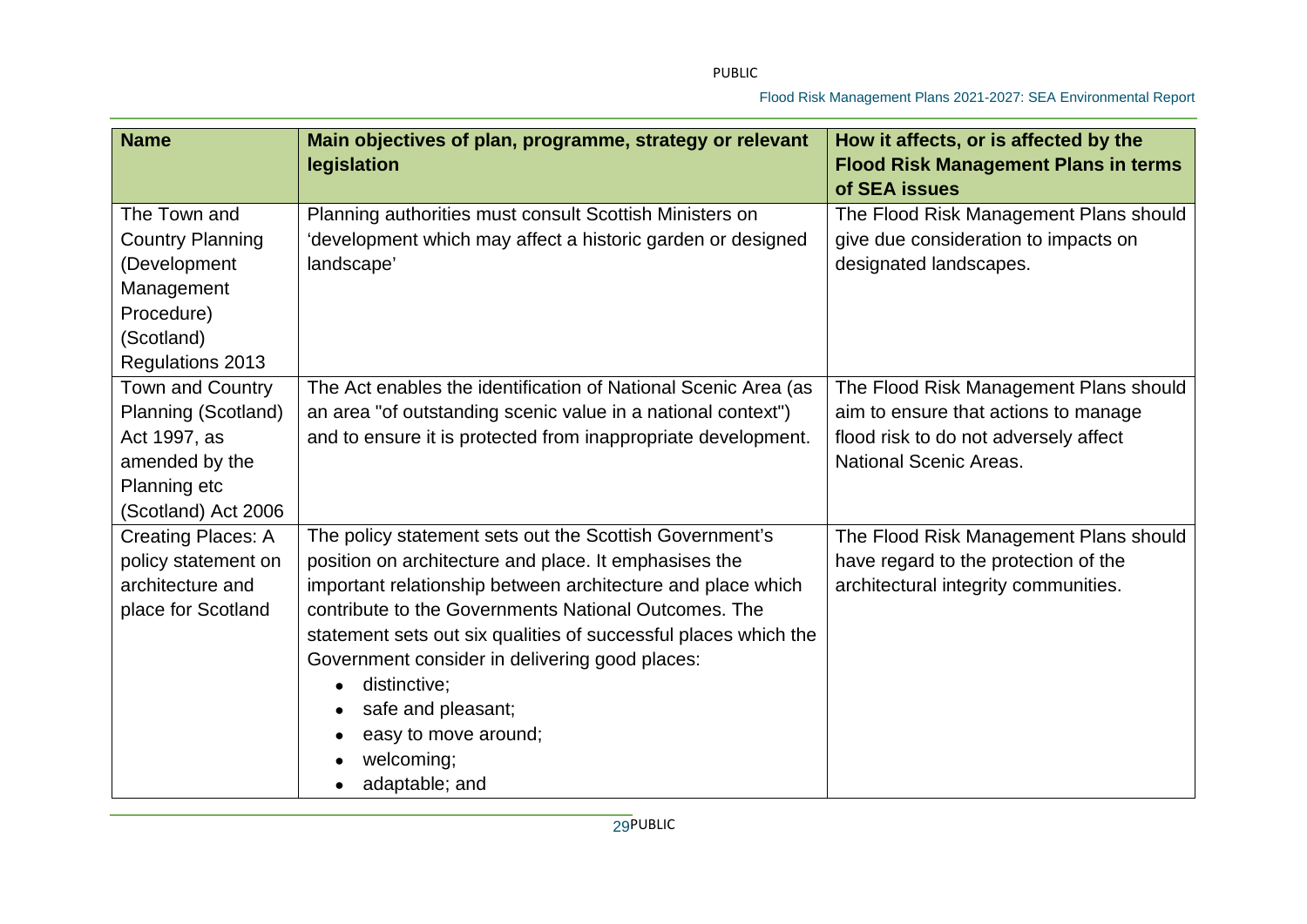| <b>Name</b>                                                                               | Main objectives of plan, programme, strategy or relevant<br>legislation                                                                                                            | How it affects, or is affected by the<br><b>Flood Risk Management Plans in terms</b><br>of SEA issues |
|-------------------------------------------------------------------------------------------|------------------------------------------------------------------------------------------------------------------------------------------------------------------------------------|-------------------------------------------------------------------------------------------------------|
| <b>SNH's Landscape</b>                                                                    | resource efficient.<br>$\bullet$<br>Scottish Natural Heritage's policy statement sets out their                                                                                    | The Flood Risk Management Plans should<br>have regard to the protection and                           |
| Policy Framework -<br><b>Policy Statement</b><br>No. 05/01                                | approach for Scotland's landscape and how they seek to fulfill<br>the requirements of Government policy related to landscape.<br>SNH's aim for Scotland's landscape is as follows: | enhancement of Scotland's landscape<br>character.                                                     |
|                                                                                           | 'To safeguard and enhance the distinct identity, the diverse<br>character and the special qualities of Scotland's landscape as                                                     |                                                                                                       |
|                                                                                           | a whole, so as to ensure tomorrow's landscape contribute<br>positively to people's environment and are at least as                                                                 |                                                                                                       |
| attractive and valued as they are today.'<br>Planning and the environment (cross cutting) |                                                                                                                                                                                    |                                                                                                       |
| Scotland                                                                                  |                                                                                                                                                                                    |                                                                                                       |
| <b>Scottish Planning</b>                                                                  | Scottish Planning Policy (SPP) is the statement of the                                                                                                                             | Any development associated with or likely                                                             |
| Policy (2014)                                                                             | Scottish Government's policy on nationally important land use                                                                                                                      | to arise out of the Flood Risk Management                                                             |
|                                                                                           | planning matters.                                                                                                                                                                  | Plans should contribute to the aims of the                                                            |
|                                                                                           | It introduces a presumption in favour of development that                                                                                                                          | SPP.                                                                                                  |
|                                                                                           | contributes to sustainable development. This means that                                                                                                                            | The aims of the SPP should help achieve                                                               |
|                                                                                           | planning policies and decisions making should:<br>Support the delivery of infrastructure (including water);                                                                        | sustainable Flood Risk Management by<br>ensuring developments are sited                               |
|                                                                                           | Support climate change mitigation and adaptation                                                                                                                                   | appropriately and that flood risk is taken                                                            |
|                                                                                           | including taking account of flood risk;                                                                                                                                            | into account in planning decisions.                                                                   |
|                                                                                           | Improve health and well-being by offering opportunities                                                                                                                            | The Flood Risk Management Plans should                                                                |
|                                                                                           | for social interaction and physical activity, including<br>sport and recreation;                                                                                                   | contribute to delivery of SPP aims by                                                                 |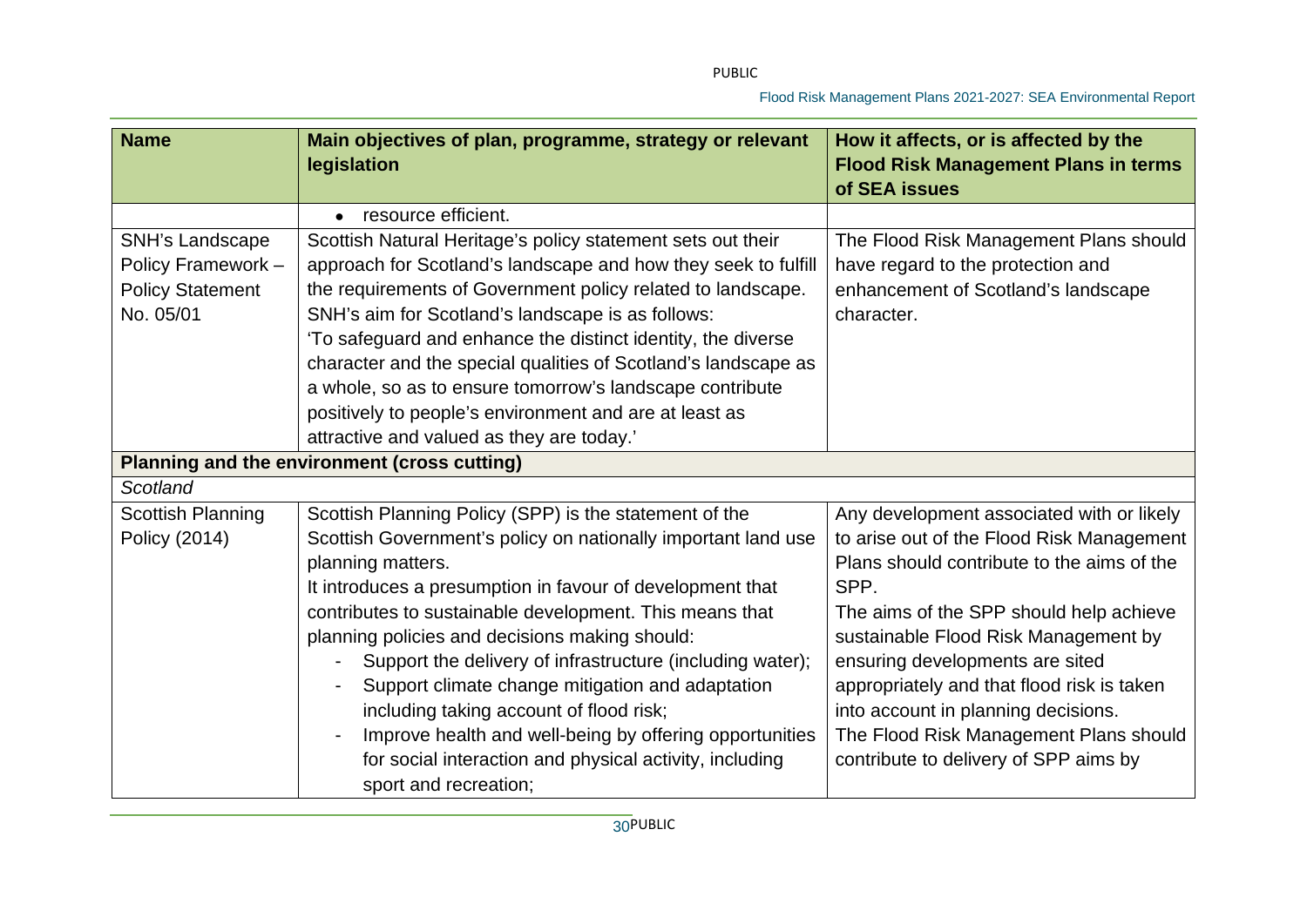| <b>Name</b> | Main objectives of plan, programme, strategy or relevant<br>legislation                                                                                                                                                                                                                                                                                                                                                                                                                                                                                                                                                                                                                                                                                                                                                                                                                                                                                                          | How it affects, or is affected by the<br><b>Flood Risk Management Plans in terms</b><br>of SEA issues                                                                                                                         |
|-------------|----------------------------------------------------------------------------------------------------------------------------------------------------------------------------------------------------------------------------------------------------------------------------------------------------------------------------------------------------------------------------------------------------------------------------------------------------------------------------------------------------------------------------------------------------------------------------------------------------------------------------------------------------------------------------------------------------------------------------------------------------------------------------------------------------------------------------------------------------------------------------------------------------------------------------------------------------------------------------------|-------------------------------------------------------------------------------------------------------------------------------------------------------------------------------------------------------------------------------|
|             | Have regard to the principles for sustainable land use<br>set out in the Land Use Strategy;<br>Protect, enhance and promote access to cultural<br>heritage, including the historic environment;<br>Protect, enhance and promote access to natural<br>heritage, including green infrastructure, landscape and<br>the wider environment;<br>Reduce waste, facilitating its management and<br>promoting resource recovery; and<br>Avoid over-development, protect the amenity of new<br>and existing development and consider the<br>implications of development for water, air and soil<br>quality.<br>Of particular relevance are SPP policies relating to:<br>Sustainable development<br>Climate change<br>Place making<br>Green Infrastructure<br>Valuing the historic environment<br>Valuing the natural environment<br>Flooding and drainage<br><b>Coastal Planning</b><br>SPP and NPF3 share a single vision and outcomes for the<br>planning system in Scotland (See NPF3). | setting objectives and actions<br>related to land use planning<br>reducing risk to life and impacts on<br>human health<br>by reducing overall flood risk<br>helping to protect or improve<br>recreational access /open space. |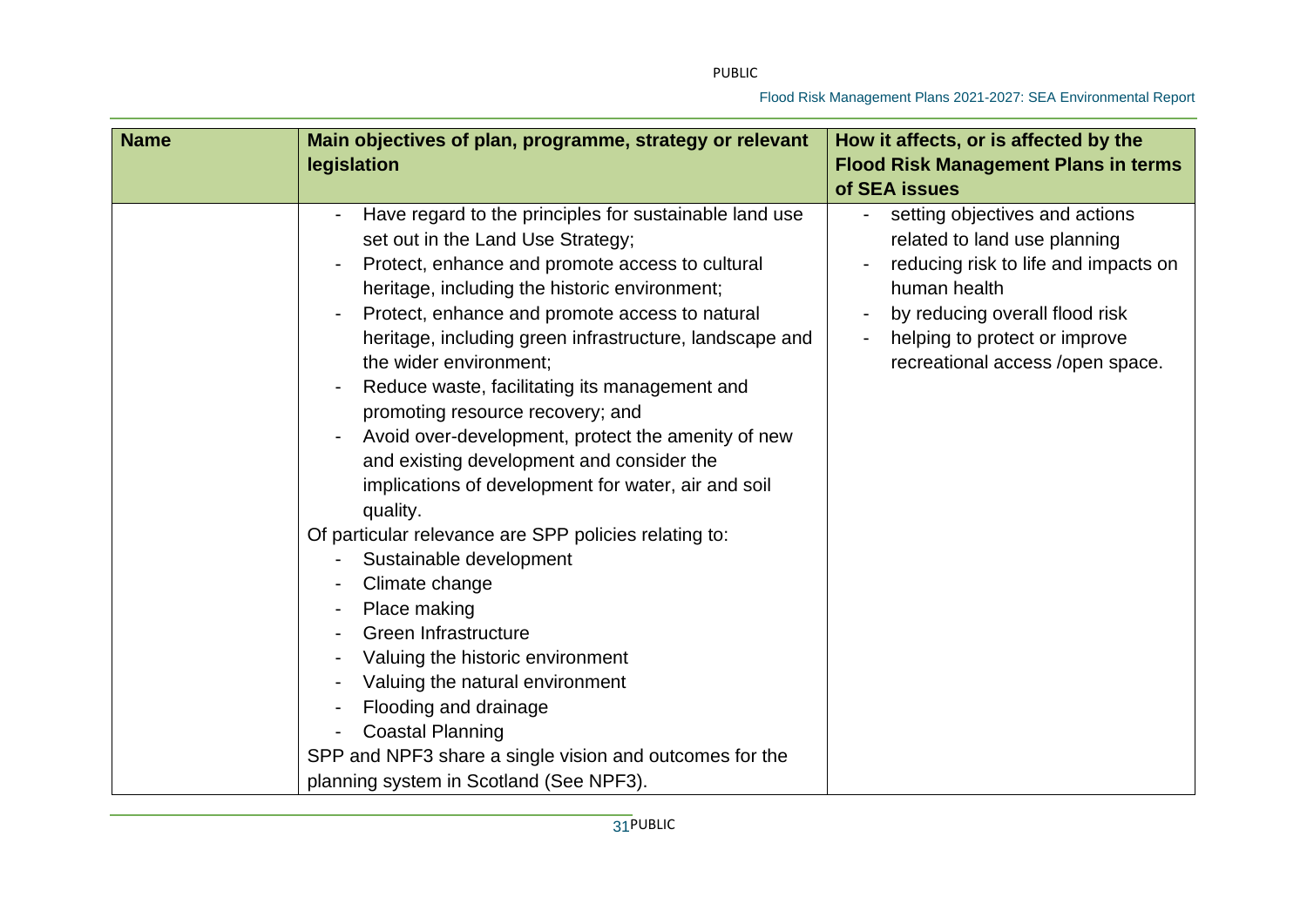| <b>Name</b>                                              | Main objectives of plan, programme, strategy or relevant<br>legislation                                                                                                                                                                                                                                                                                                                                                                                                                                                                                                                                                                                                                                                                                                                                                                                                                                                                                                                                                                                                                                                                                                                                         | How it affects, or is affected by the<br><b>Flood Risk Management Plans in terms</b><br>of SEA issues                                                                                                                                                                                                                                                                                                                                                                                   |
|----------------------------------------------------------|-----------------------------------------------------------------------------------------------------------------------------------------------------------------------------------------------------------------------------------------------------------------------------------------------------------------------------------------------------------------------------------------------------------------------------------------------------------------------------------------------------------------------------------------------------------------------------------------------------------------------------------------------------------------------------------------------------------------------------------------------------------------------------------------------------------------------------------------------------------------------------------------------------------------------------------------------------------------------------------------------------------------------------------------------------------------------------------------------------------------------------------------------------------------------------------------------------------------|-----------------------------------------------------------------------------------------------------------------------------------------------------------------------------------------------------------------------------------------------------------------------------------------------------------------------------------------------------------------------------------------------------------------------------------------------------------------------------------------|
| <b>National Planning</b><br>Framework 3<br>(NPF3) (2014) | The National Planning Framework (NPF) is Scotland's long-<br>term development strategy. The Government's Economic<br>Strategy sets out the measures the Scottish Government is<br>taking to accelerate Scotland's recovery and to support<br>employment. NPF is the spatial expression of that economic<br>strategy, and of the government's plans for infrastructure<br>investment.<br>NPF, alongside SPP, guides the planning system to deliver<br>the Scottish Government's visions and outcomes for<br>Scotland.<br>In this framework the government outlines four themes which<br>they are working towards. These include making Scotland:<br>A successful, sustainable place (growing the low<br>carbon economy and providing opportunities to all<br>communities)<br>A low carbon place (making the country more energy<br>efficient, producing less waste and decarbonising<br>travel)<br>A natural, resilient place (developing the environment<br>and infrastructure to be resilient to extreme weather,<br>an impact of climate change)<br>A connected place (where the whole country has<br>access to high-speed fixed and mobile digital<br>networks, making better use of existing infrastructure | Any development associated with or likely<br>to arise out of the Flood Risk Management<br>Plans should contribute to the aims of<br>NPF <sub>3</sub> .<br>The Flood Risk Management Plans should<br>contribute to delivery of the frameworks<br>aims by:<br>setting objectives and actions<br>related to land use planning<br>reducing risk to life and impacts on<br>human health<br>reducing overall flood risk<br>$\blacksquare$<br>helping to protect access between<br>communities |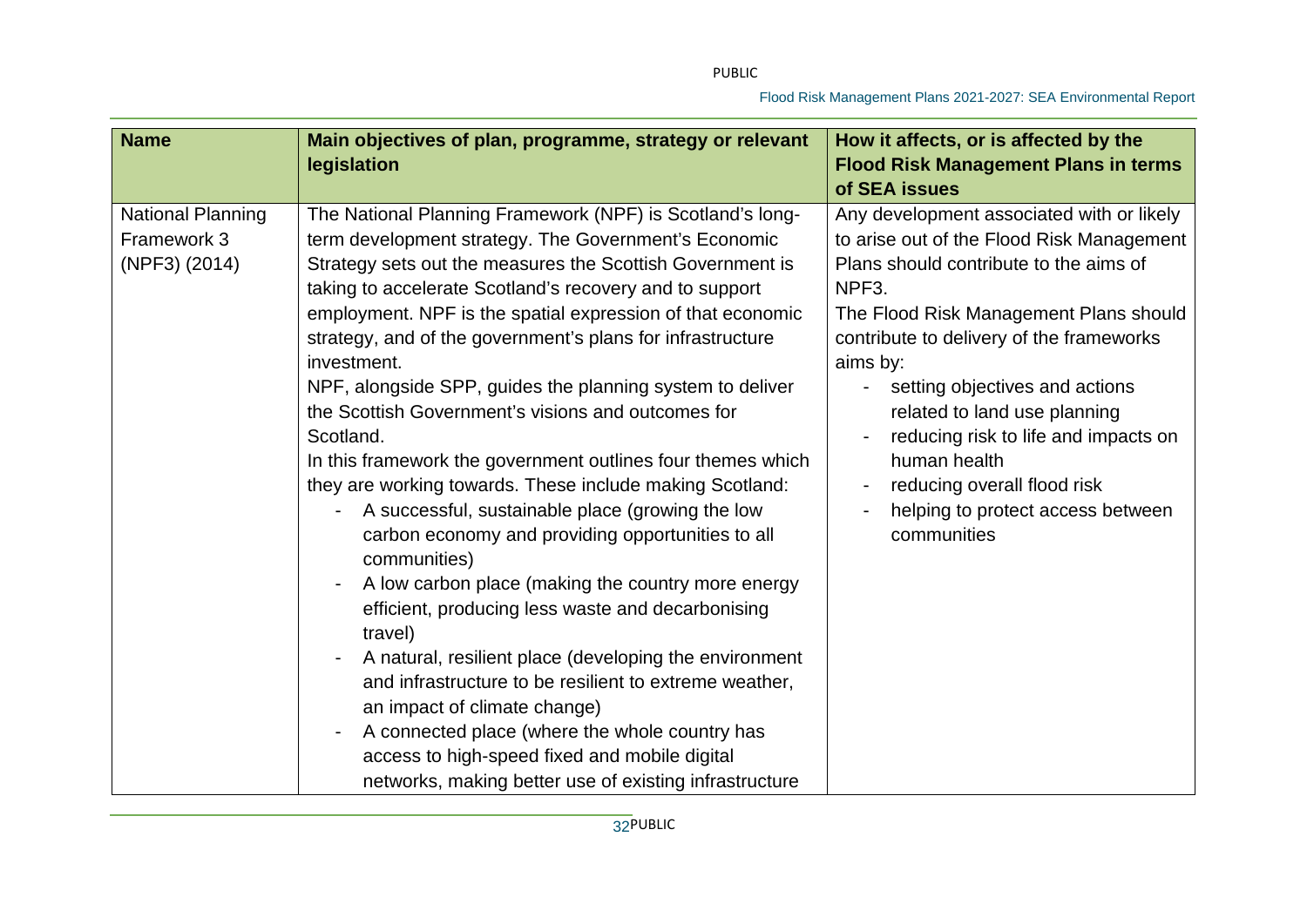| <b>Name</b>            | Main objectives of plan, programme, strategy or relevant<br>legislation | How it affects, or is affected by the<br><b>Flood Risk Management Plans in terms</b> |  |
|------------------------|-------------------------------------------------------------------------|--------------------------------------------------------------------------------------|--|
|                        | and improving internal and international transport                      | of SEA issues                                                                        |  |
|                        | links).                                                                 |                                                                                      |  |
| <b>Planning Advice</b> | PANs provide advice and information on technical planning               | Any development associated with or likely                                            |  |
| Notes (PANs)           | matters. Those most relevant include:                                   | to arise out of the Flood Risk Management                                            |  |
|                        | PAN 61 Sustainable Urban Drainage                                       | Plans should align with the advice                                                   |  |
|                        | <b>Systems</b>                                                          | contained in the relevant PANs.                                                      |  |
|                        | Flood risk: Planning advice                                             | The Flood Risk Management Plans should                                               |  |
|                        | PAN 79 Water and Drainage                                               | contribute to delivery of PAN aims by:                                               |  |
|                        | PAN 65 Planning and Open Space<br>$\overline{\phantom{a}}$              | setting objectives and actions                                                       |  |
|                        | PAN 60 Natural Heritage                                                 | related to land use planning                                                         |  |
|                        | PAN 2 / 2011 Planning and Archaeology                                   | reducing risk to life and impacts on                                                 |  |
|                        | PAN 71 Conservation Area Management                                     | human health                                                                         |  |
|                        |                                                                         | reducing overall flood risk                                                          |  |
|                        |                                                                         | helping to protect or improve                                                        |  |
|                        |                                                                         | recreational access /open space.                                                     |  |
| Town and Country       | The Act requires Councils and national park authorities to              | The Flood Risk Management Plans should                                               |  |
| Planning (Scotland)    | prepare a development plan for their area:                              | contribute to delivery of development                                                |  |
| Act 1997, as           | Strategic development plans set out a vision for the                    | planning by:                                                                         |  |
| amended by the         | long term development of the city regions and deals                     | setting objectives and actions                                                       |  |
| Planning etc           | with region wide issues such as housing and transport.                  | related to land use planning                                                         |  |
| (Scotland) Act 2006    | Local development plans set out where most new                          | reducing overall flood risk                                                          |  |
|                        | developments will happen and policies that will guide                   | helping to protect or improve                                                        |  |
|                        | decision making and planning applications.                              | recreational access /open space.                                                     |  |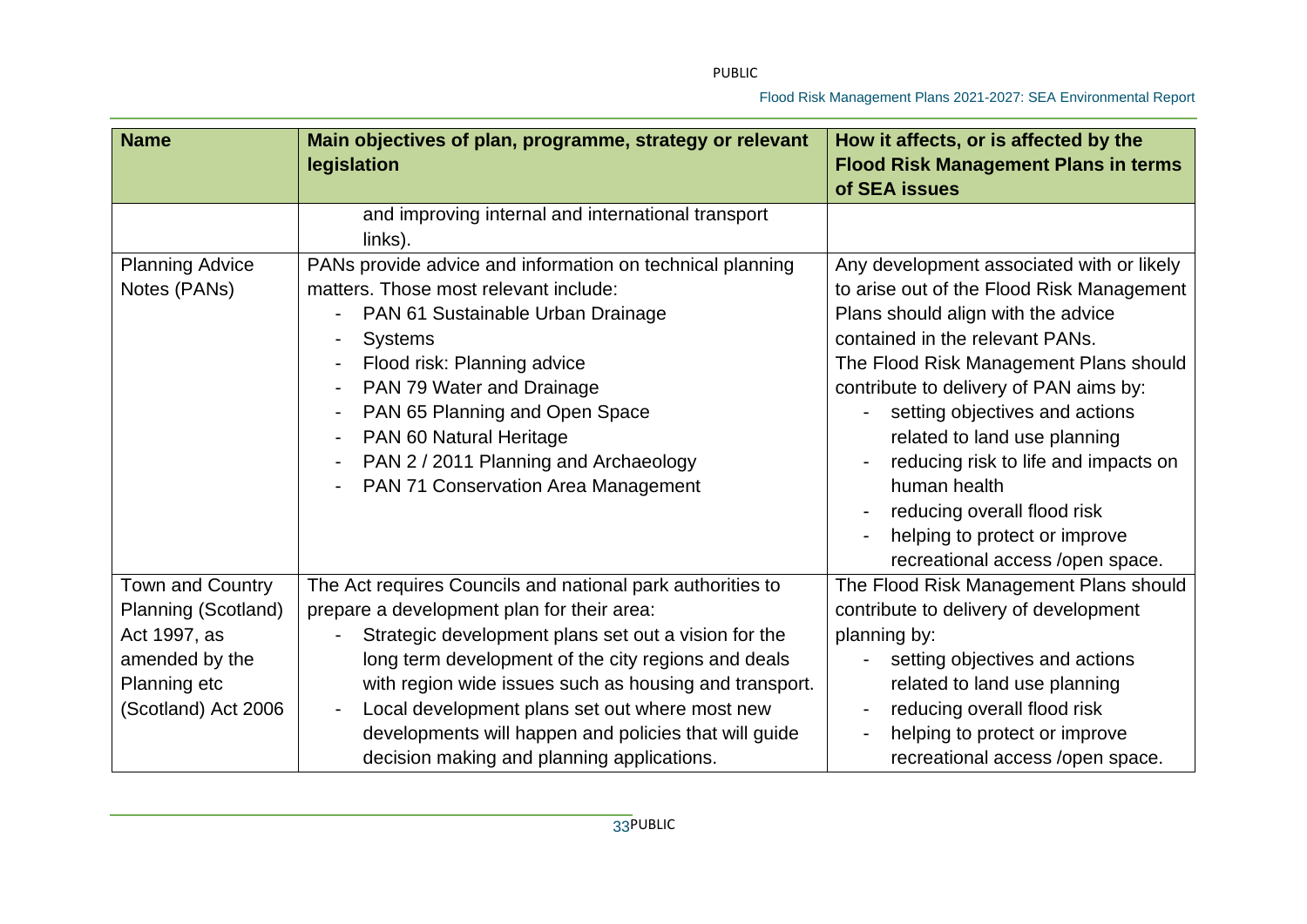| <b>Name</b>                                                                                          | Main objectives of plan, programme, strategy or relevant<br>legislation                                                                                                                                                                                                                                                                                                                                                                                   | How it affects, or is affected by the<br><b>Flood Risk Management Plans in terms</b><br>of SEA issues       |
|------------------------------------------------------------------------------------------------------|-----------------------------------------------------------------------------------------------------------------------------------------------------------------------------------------------------------------------------------------------------------------------------------------------------------------------------------------------------------------------------------------------------------------------------------------------------------|-------------------------------------------------------------------------------------------------------------|
|                                                                                                      | Supplementary guidance provides more detailed<br>guidance on specific issues.                                                                                                                                                                                                                                                                                                                                                                             |                                                                                                             |
| <b>Land Use Strategy</b><br>for Scotland 2016-<br>2021                                               | The Strategy focuses on land as one of our key natural<br>assets and recognises that it underpins much of Scotland's<br>economic activity, further noting that the way it is used and<br>managed is therefore of key importance. It is stated that the<br>strategy will sit alongside other Government plans and<br>strategies.                                                                                                                           | The Flood Risk Management Plans should<br>support the Land Use Strategy.                                    |
| The Environment<br>Act 1995, as<br>amended by the<br><b>Regulatory Reform</b><br>(Scotland) Act 2014 | Provides a new general purpose for SEPA to carry out its<br>functions for the purpose of protecting and improving the<br>environment (including managing natural resources in a<br>sustainable way). SEPA must also, except where it would be<br>inconsistent with protecting and improving the environment,<br>contribute to improving the health and wellbeing of the people<br>of Scotland and contribute to achieving sustainable economic<br>growth. | The Flood Risk Management Plans should<br>be developed to ensure that SEPA meets<br>it new general purpose. |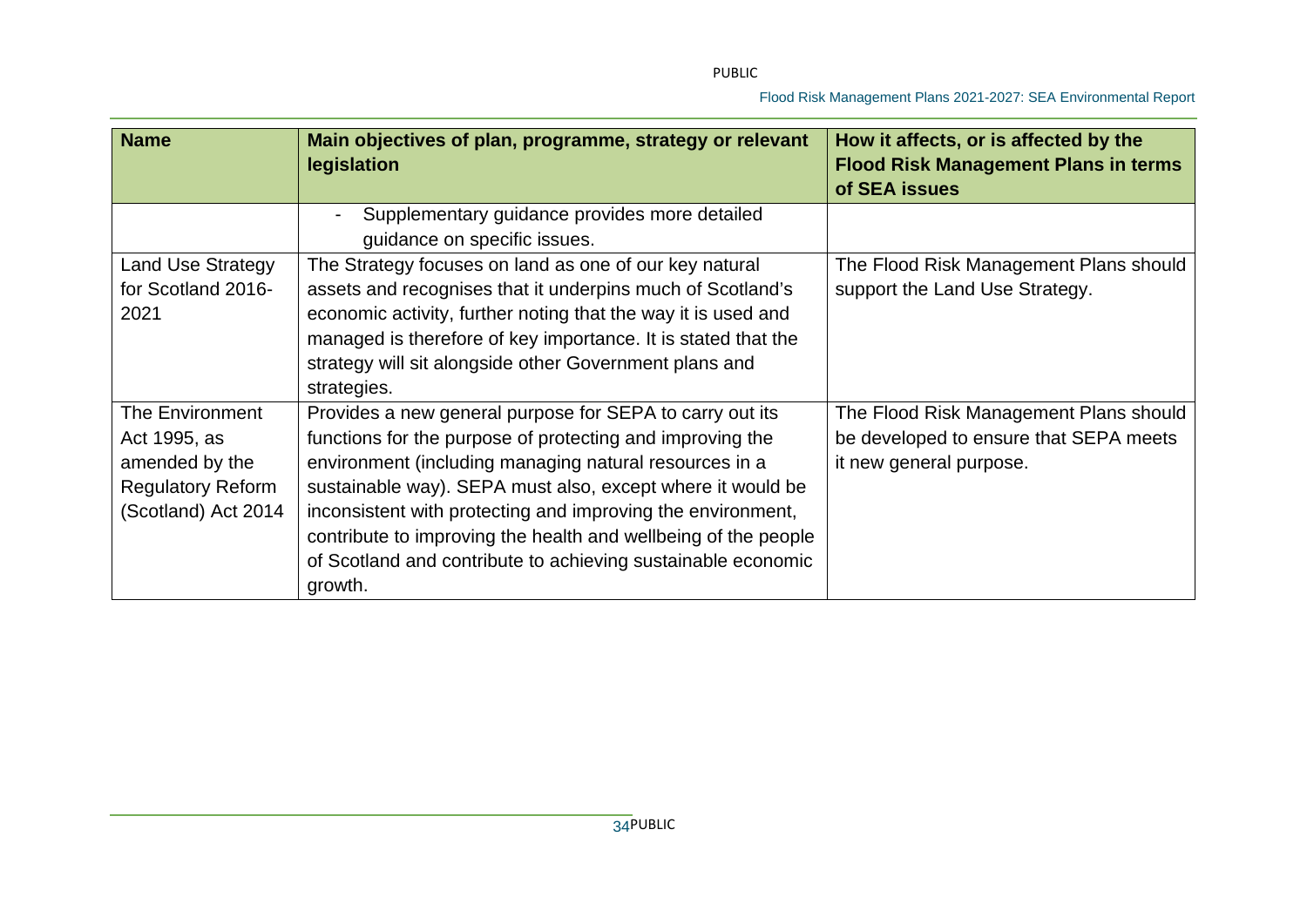# **Appendix C – Assessment criteria used within the SEA**

### **Table C.1. Criteria for constraints ratings.**

| <b>SEA topic</b>               | <b>Constraints rating</b>                                                                                                                                                                                                                                              |                                                                                                                                                           |                                                                      |
|--------------------------------|------------------------------------------------------------------------------------------------------------------------------------------------------------------------------------------------------------------------------------------------------------------------|-----------------------------------------------------------------------------------------------------------------------------------------------------------|----------------------------------------------------------------------|
|                                | Low $(L)$                                                                                                                                                                                                                                                              | <b>Medium (M)</b>                                                                                                                                         | High (H)                                                             |
| Population and<br>human health | Target areas were defined because of a risk of flooding to homes, businesses or infrastructure, with associated<br>impacts on human health. Therefore, for the purpose of this assessment it was considered that sensitivity would<br>be high across all target areas. |                                                                                                                                                           |                                                                      |
| <b>Biodiversity</b>            | No national or internationally<br>designated site for nature<br>conservation within target area or<br>wider catchment/coastal area.                                                                                                                                    | No nationally or internationally<br>designated sites for nature<br>conservation within target area, but<br>within wider catchment and/or<br>coastal area. | Nationally or internationally<br>designated site within target area. |
| Soil                           | Small area of either agricultural<br>land or peatland, or none of either<br>present.                                                                                                                                                                                   | Small area of agricultural land and<br>peatland. No large areas of<br>agricultural land or peatland<br>present.                                           | Large area of agricultural land<br>and/or peatland.                  |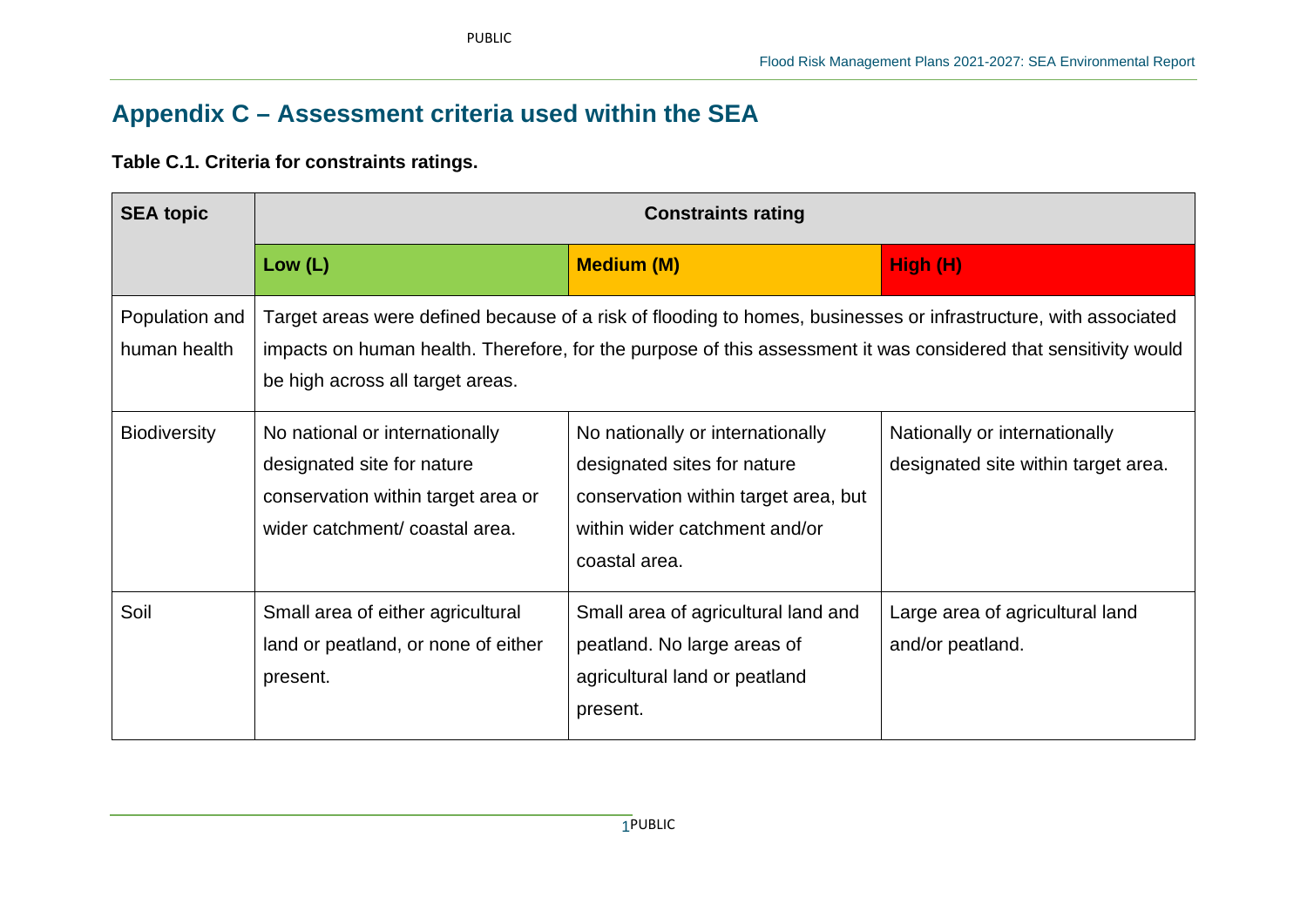| <b>SEA topic</b>     | <b>Constraints rating</b>                                                                                                                                                                                                    |                                                                                                                                                                            |                                                                                                                                                                                                     |
|----------------------|------------------------------------------------------------------------------------------------------------------------------------------------------------------------------------------------------------------------------|----------------------------------------------------------------------------------------------------------------------------------------------------------------------------|-----------------------------------------------------------------------------------------------------------------------------------------------------------------------------------------------------|
|                      | Low $(L)$                                                                                                                                                                                                                    | <b>Medium (M)</b>                                                                                                                                                          | High (H)                                                                                                                                                                                            |
| Water                | No river water bodies identified<br>within 2015 River Basin<br>Management Plan (RBMP) within<br>the catchment that are failing (in<br>2018) to meet their 2027 WFD<br>objectives as a result of their<br>physical condition. |                                                                                                                                                                            | One or more river water bodies<br>identified within 2015 RBMP within<br>the catchment that are failing (in<br>2018) to meet their 2027 WFD<br>objectives as a result of their<br>physical condition |
| Cultural<br>heritage | No cultural heritage assets in target<br>area.                                                                                                                                                                               | Battlefield and/or conservation area<br>and/or garden and designed<br>landscape within wider catchment.<br>Listed buildings and scheduled<br>monuments within target area. | Battlefield and/or conservation area<br>and/or garden and designed<br>landscape within target area.<br>Several listed buildings and<br>scheduled monuments within target<br>area.                   |
| Landscape            | Local landscape area within target<br>area                                                                                                                                                                                   | Local landscape area within target<br>area and nature reserve/ national<br>scenic area within the wider<br>catchment.                                                      | Local landscape areas within target<br>area and nature reserve and<br>national scenic area within target<br>area.                                                                                   |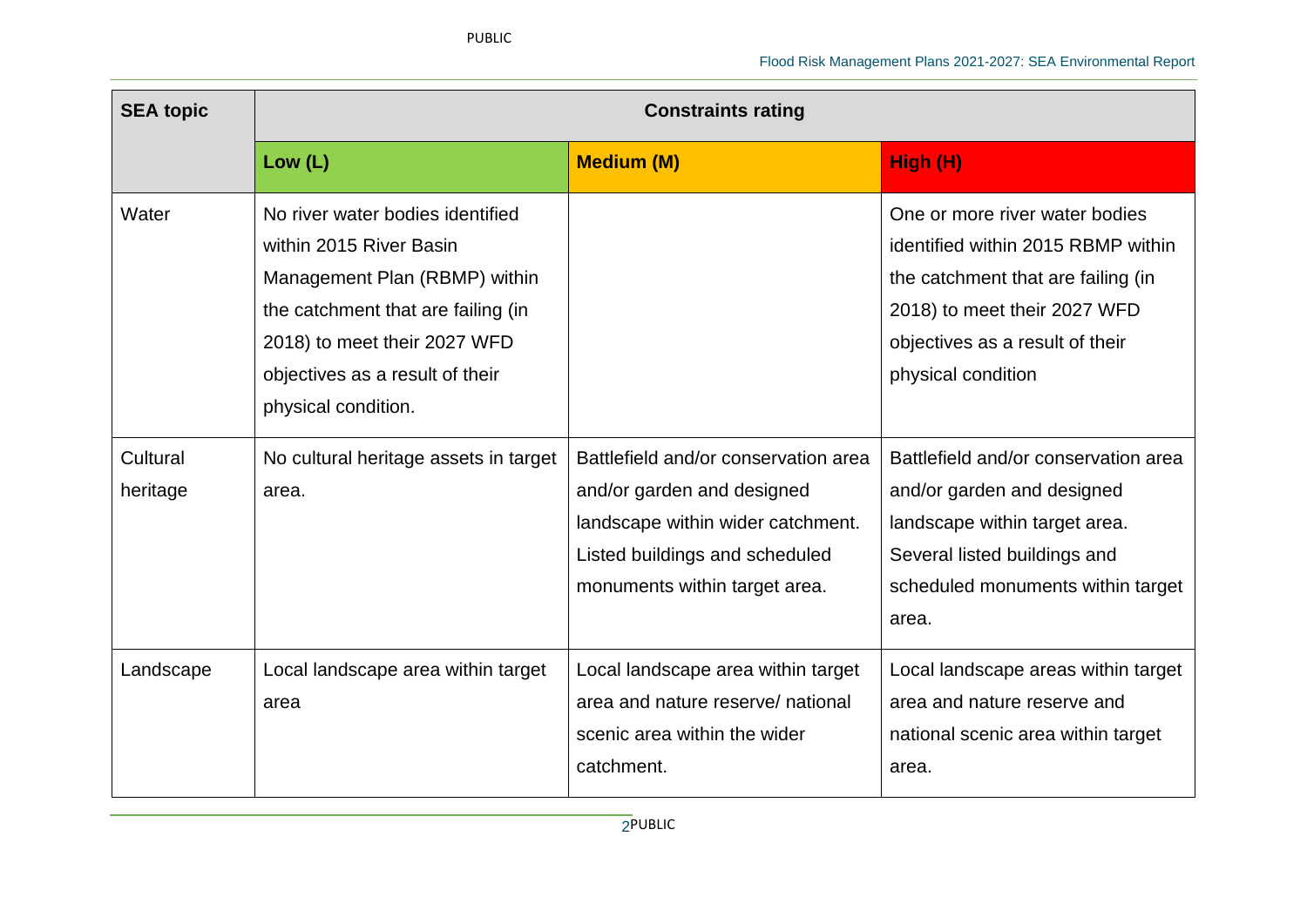| Table C.2: Criteria for compatibility assessment of objectives. |
|-----------------------------------------------------------------|
|-----------------------------------------------------------------|

| Compatible                          |  |
|-------------------------------------|--|
| Not compatible                      |  |
| No or negligible relationship       |  |
| Uncertainty regarding compatibility |  |

## **Table C.3: Criteria for significance assessment.**

| <b>Effect</b>                  | <b>Description</b>                                                                                                                                                                                         | <b>Symbol</b> |
|--------------------------------|------------------------------------------------------------------------------------------------------------------------------------------------------------------------------------------------------------|---------------|
| Significant<br>positive effect | The proposed actions contribute significantly to the<br>achievement of the SEA objective.                                                                                                                  | ++            |
| Minor positive<br>effect       | The proposed actions contribute to the achievement of<br>the SEA objective, but not significantly.                                                                                                         |               |
| Neutral effect                 | There is no clear relationship between the proposed<br>actions and the achievement of the SEA objective (or it<br>is uncertain and cannot be defined at this stage), or the<br>relationship is negligible. | 0             |
| Minor negative<br>effect       | The proposed actions detract from the achievement of<br>the SEA objective, but not significantly.                                                                                                          |               |
| Significant<br>negative effect | The proposed actions detract significantly from the<br>achievement of the SEA objective. Mitigation is<br>therefore required.                                                                              |               |
| Mixed effect                   | The proposed actions are likely to have both positive<br>and negative effects.                                                                                                                             | $+/-$         |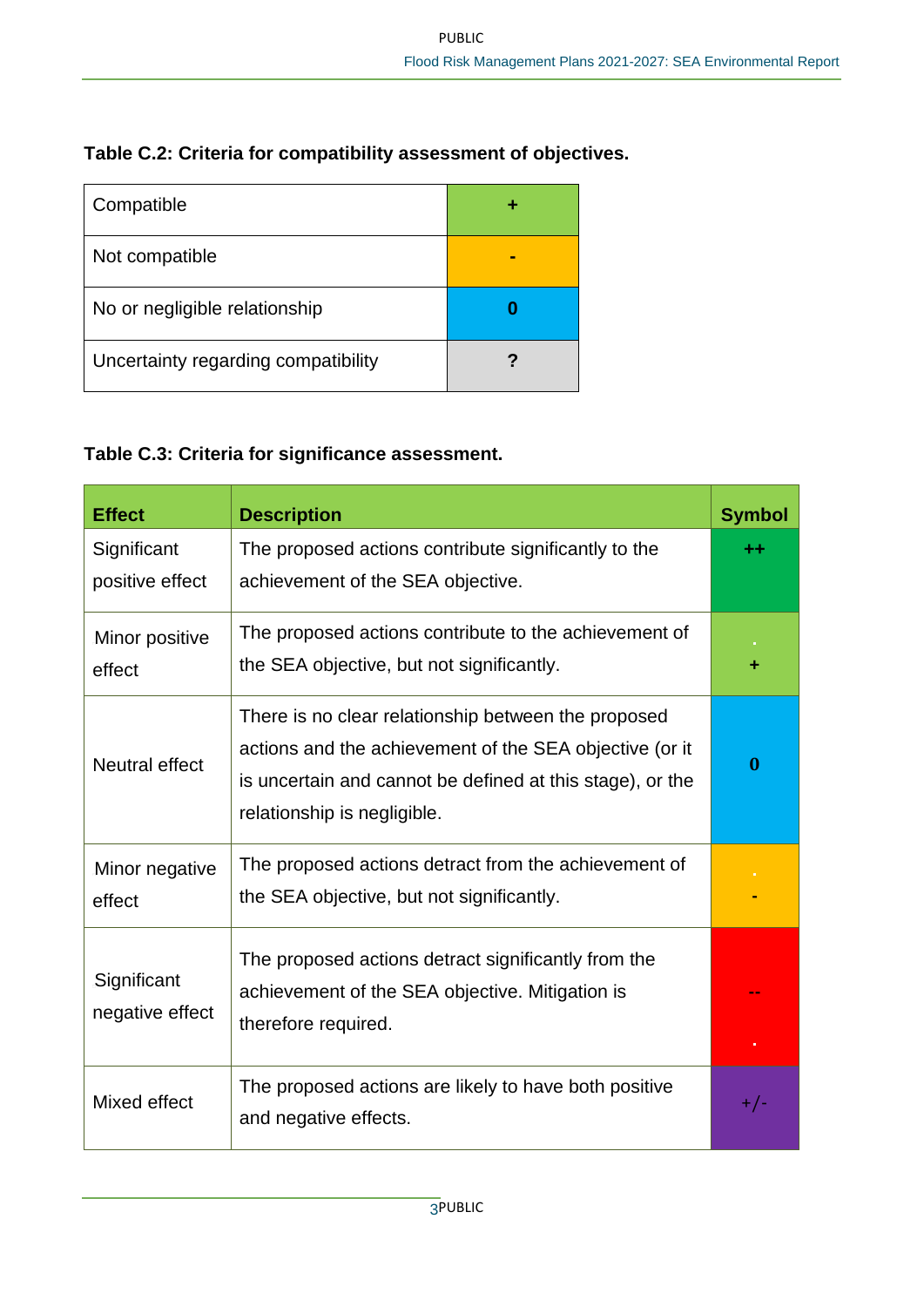# **Appendix D - National scale assessment matrices**

This appendix presents the environmental effects of the flood risk management objectives and actions (data collection and monitoring, and planning and resilience actions) that have been assessed at a national scale. The assessment has been made using a set of SEA objectives and assessment question (see Chapter 4.4 of the main environmental report).

#### **Table D1: Assessment of objectives**

| <b>Flood Risk</b><br><b>Management Plan</b><br><b>Objectives</b>                                                                                                                      | and<br>Human Health<br>noitaludoc | Biodiversity | Soil  | <b>Water</b> | factors<br>Climatic | ets<br>Ø.<br><b>SC</b><br><b>Material</b> | Heritage<br>Cultural | ndscape | <b>Summary of Assessment</b>                                                                                                                                                                                                                                                                                                                                                                                                      |
|---------------------------------------------------------------------------------------------------------------------------------------------------------------------------------------|-----------------------------------|--------------|-------|--------------|---------------------|-------------------------------------------|----------------------|---------|-----------------------------------------------------------------------------------------------------------------------------------------------------------------------------------------------------------------------------------------------------------------------------------------------------------------------------------------------------------------------------------------------------------------------------------|
| <b>Reduce the risk</b>                                                                                                                                                                |                                   |              |       |              |                     |                                           |                      |         | <b>OBJECTIVES TO REDUCE THE RISK OF FLOODING</b>                                                                                                                                                                                                                                                                                                                                                                                  |
| of flooding from<br>the <source<br>name &gt; to<br/><receptor> (list key<br/>receptors if<br/>appropriate) in<br/><target area<br="">name<sub>5</sub></target></receptor></source<br> | ÷                                 | ÷            | $\pm$ | $+$          | $\pm$               | ÷                                         | ÷.                   |         | These objectives seek to reduce overall flood risk. The objectives are<br>compatible with all the SEA objectives. The key areas of compatibility<br>are with the SEA objectives for population and human health and<br>material assets; with the delivery of significant benefits in terms of<br>protecting people, properties and infrastructure, and associated<br>benefits to health and wellbeing.                            |
|                                                                                                                                                                                       |                                   |              |       |              |                     |                                           |                      |         | Reducing flood risk, and avoiding an increase in future flooding, avoids<br>or reduces the energy use and resources needed to clean up, dry out<br>and replace the fabric and contents of properties. These flood risk<br>management objectives are also compatible with the SEA objectives<br>for biodiversity, landscape and cultural heritage, where sites and<br>assets will benefit from avoiding a reduction in flood risk. |

1 PUBLIC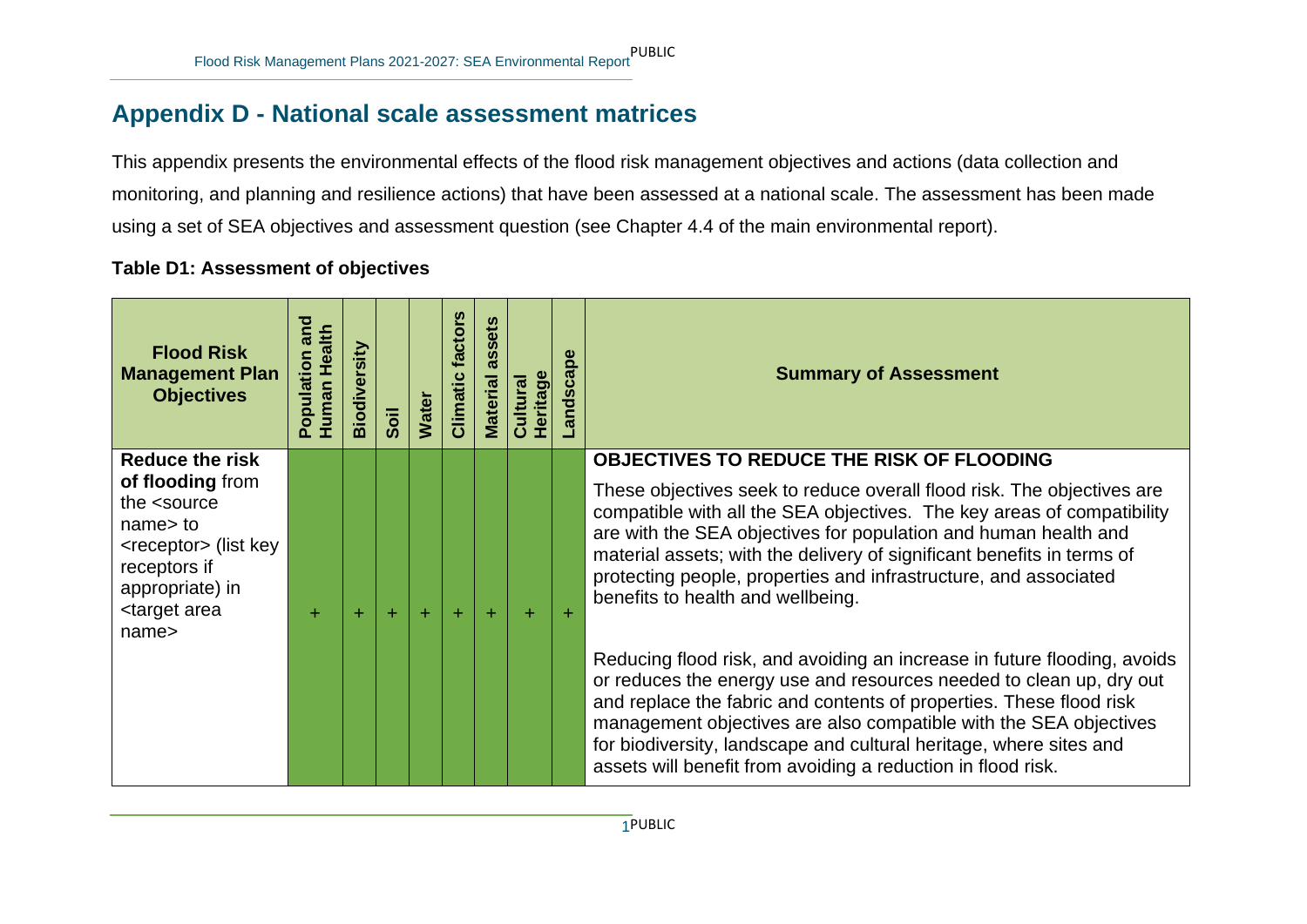| <b>Flood Risk</b><br><b>Management Plan</b><br><b>Objectives</b>                                                                                                                                                                                              | Population and<br>Human Health | Biodiversity | Soil  | <b>Water</b> | <b>Climatic factors</b> | assets<br>Material | <b>Heritage</b><br>Cultural | andscape | <b>Summary of Assessment</b>                                                                                                                                                                                                                                                                                                                                                                                                                                                                                                                                                                                                                                                                                             |
|---------------------------------------------------------------------------------------------------------------------------------------------------------------------------------------------------------------------------------------------------------------|--------------------------------|--------------|-------|--------------|-------------------------|--------------------|-----------------------------|----------|--------------------------------------------------------------------------------------------------------------------------------------------------------------------------------------------------------------------------------------------------------------------------------------------------------------------------------------------------------------------------------------------------------------------------------------------------------------------------------------------------------------------------------------------------------------------------------------------------------------------------------------------------------------------------------------------------------------------------|
|                                                                                                                                                                                                                                                               |                                |              |       |              |                         |                    |                             |          | SEA objectives for water and soil are also compatible as avoiding an<br>increase in flood risk will support the protection of soil resource<br>including carbon rich soils and water bodies.                                                                                                                                                                                                                                                                                                                                                                                                                                                                                                                             |
| Avoid an<br>increase in flood<br>risk by the<br>appropriate<br>management and<br>maintenance of<br><name> flood<br/>protection scheme</name>                                                                                                                  | ÷                              | $\pm$        | $\pm$ | ÷            | $+$                     | $\ddot{}$          | $\ddot{}$                   |          | <b>OBJECTIVES TO AVOID AN INCREASE IN FLOOD RISK</b><br>These objectives seek to avoid a future increase in flood risk. The<br>objectives are compatible with all the SEA objectives apart from<br>material assets where there is a negligible relationship with reducing<br>resource consumption.<br>The key areas of compatibility are with the SEA objectives for                                                                                                                                                                                                                                                                                                                                                     |
| Avoid an<br>increase in flood<br>risk in <target<br>area name &gt; by the<br/>appropriate<br/>protection,<br/>management and<br/>maintenance of<br/><type> natural<br/>features in <math>\lt</math><br/>catchments or<br/>coastal area&gt;</type></target<br> | ÷                              | ÷            | $\pm$ | ÷            | $+$                     | $+$                | $\pm$                       | $\pm$    | population and human health and material assets; with the delivery of<br>significant benefits in terms of protecting people, properties and<br>infrastructure, and associated benefits to health and wellbeing.<br>Reducing flood risk, and avoiding an increase in future flooding, avoids<br>or reduces the energy use and resources needed to clean up, dry out<br>and replace the fabric and contents of properties.<br>These flood risk management objectives are also compatible with the<br>SEA objectives for biodiversity, landscape and cultural heritage, where<br>sites and assets will benefit from avoiding an increase in flood risk.<br>SEA objectives water and soil are also compatible as avoiding an |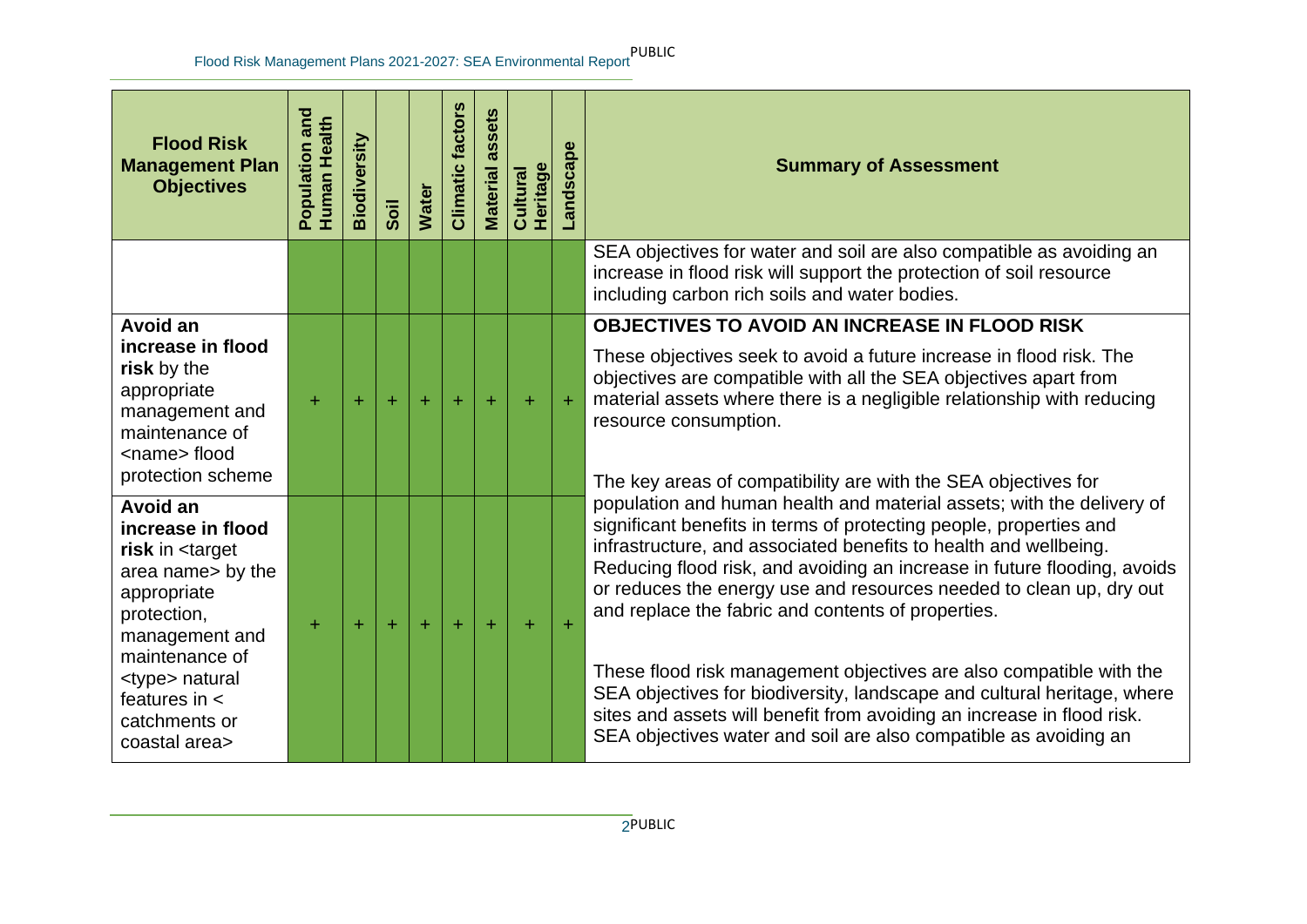| <b>Flood Risk</b><br><b>Management Plan</b><br><b>Objectives</b>                                                                                    | Population and<br>Human Health | Biodiversity | Soil      | <b>Water</b> | <b>Climatic factors</b> | assets<br><b>Material</b> | <b>Heritage</b><br>Cultural | Landscape | <b>Summary of Assessment</b>                                                                                                                                                                                                                                                                                                                                                                                                                                        |
|-----------------------------------------------------------------------------------------------------------------------------------------------------|--------------------------------|--------------|-----------|--------------|-------------------------|---------------------------|-----------------------------|-----------|---------------------------------------------------------------------------------------------------------------------------------------------------------------------------------------------------------------------------------------------------------------------------------------------------------------------------------------------------------------------------------------------------------------------------------------------------------------------|
| <b>Avoid</b><br>inappropriate<br>development that<br>increases flood<br>risk in <target<br>area name&gt;</target<br>                                | Ŧ                              | ÷            | $\ddot{}$ | $\pm$        | $\pm$                   | $\ddot{}$                 | $\ddot{}$                   | $\pm$     | increase in flood risk will support the protection of soil resource<br>including carbon rich soils and water bodies.                                                                                                                                                                                                                                                                                                                                                |
| <b>Prepare for</b><br>current flood risk<br>and/or future<br>flooding in <target<br>area name&gt; as a<br/>result of climate<br/>change</target<br> |                                |              |           |              |                         |                           |                             |           | <b>OBJECTIVES TO PREPARE FOR CURRENT AND FUTURE</b><br><b>FLOODING</b><br>These objectives are compatible with all the SEA objectives. The key<br>area of compatibility is with the SEA objective on climatic factors with<br>the focus of the objectives to provide resilience in terms of future<br>climate change.<br>These flood risk management objectives are also compatible with the<br>SEA objectives for population and human health and material assets; |
|                                                                                                                                                     | ÷                              | Ŧ            | $\pm$     | ÷            | $\pm$                   | $+$                       | ÷                           | $\pm$     | with the delivery of significant benefits in terms of protecting people,<br>properties and infrastructure from future flood risk, and associated<br>benefits to health and wellbeing. Reducing flood risk, and avoiding an<br>increase in future flooding, avoids or reduces the energy use and<br>resources needed to clean up, dry out and replace the fabric and<br>contents of properties.                                                                      |
|                                                                                                                                                     |                                |              |           |              |                         |                           |                             |           | These flood risk management objectives are also compatible with the<br>SEA objectives for biodiversity, landscape and cultural heritage, where<br>sites and assets will benefit from avoiding future flood risk. SEA<br>objectives for water and soil are also compatible as avoiding mitigating                                                                                                                                                                    |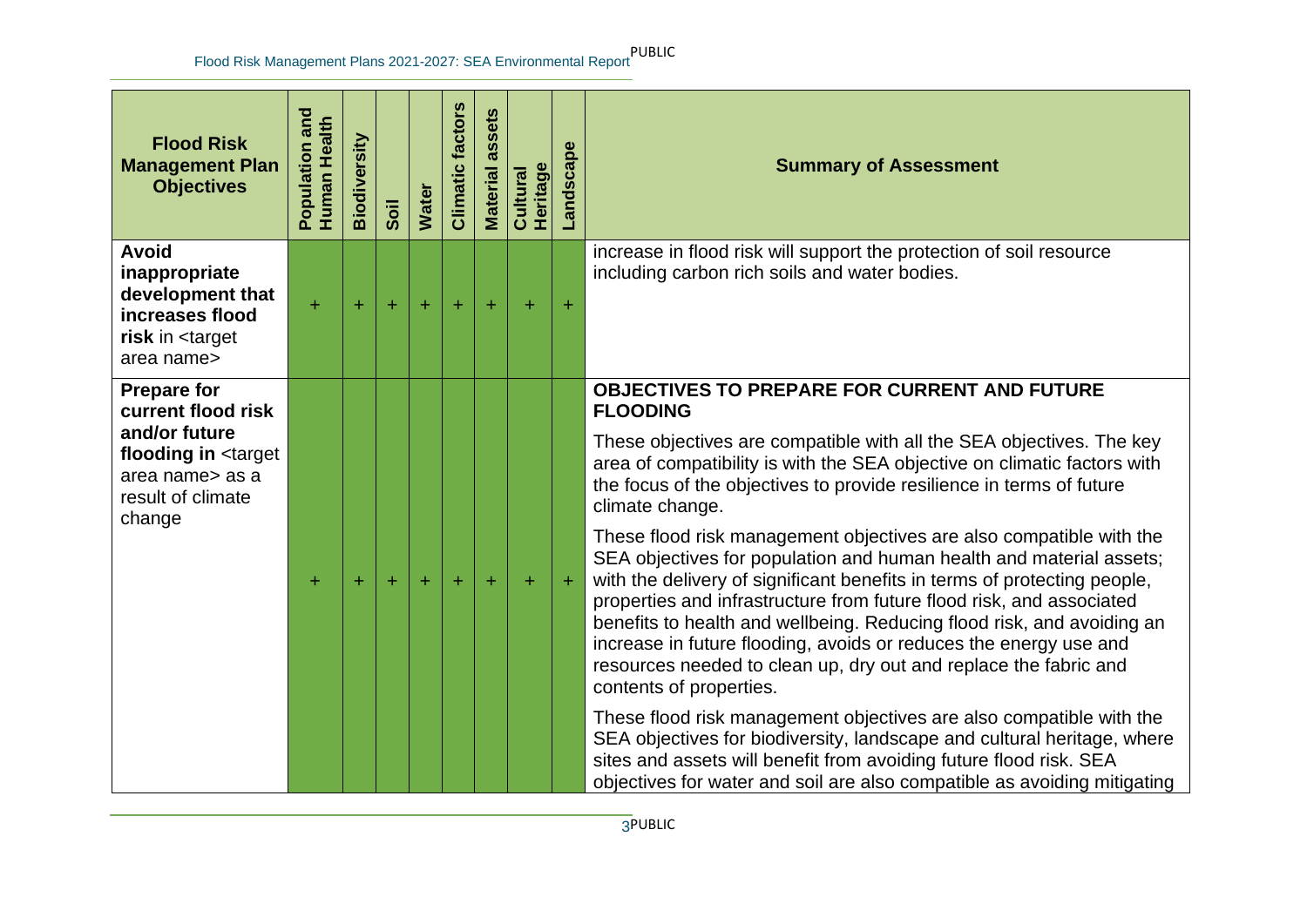| <b>Flood Risk</b><br><b>Management Plan</b><br><b>Objectives</b>                                                                                            | Population and<br>Human Health | Biodiversity   | Soil           | <b>Water</b>   | factors<br>Climatic | ssets<br>$\boldsymbol{\varpi}$<br><b>Material</b> | <b>Heritage</b><br>Cultural | Landscape      | <b>Summary of Assessment</b>                                                                                                                                                                                                                                                   |
|-------------------------------------------------------------------------------------------------------------------------------------------------------------|--------------------------------|----------------|----------------|----------------|---------------------|---------------------------------------------------|-----------------------------|----------------|--------------------------------------------------------------------------------------------------------------------------------------------------------------------------------------------------------------------------------------------------------------------------------|
|                                                                                                                                                             |                                |                |                |                |                     |                                                   |                             |                | future flood risk will support the protection of soil resource including<br>carbon rich soils and water bodies.                                                                                                                                                                |
| Improve data and<br>understanding of<br><source/> flooding<br>in <target area<br="">name<sub>&gt;</sub></target>                                            | $+$                            | $\overline{0}$ | $\overline{0}$ | $\overline{0}$ | $\overline{0}$      | $\overline{0}$                                    | $\Omega$                    | $\overline{0}$ | <b>OBJECTIVES TO IMPROVE DATA AND UNDERSTANDING</b><br>These objectives will have a predominately negligible relationship with<br>the SEA objectives due the fact they are targeted and improving data<br>and understanding and actively seeking to reduce risk from flooding. |
| Improve data and<br>understanding of<br>$<$ issue> (e.g.<br>erosion) related to<br><source/> flooding<br>in <target area<br="">name<sub>&gt;</sub></target> | ÷.                             | ÷              | ÷              | ÷              | $+$                 | $\pm$                                             | ÷                           | $\pm$          | Where the objective related to an improved understanding of specific<br>issues (i.e. erosion related to flooding) this is compatible with SEA<br>objectives as it supports the protection of sites and assets.                                                                 |
| Improve data and<br>understanding of<br>the <name> flood<br/>protection asset in<br/><target area<br="">name<sub>&gt;</sub></target></name>                 | ÷                              | 0              | $\overline{0}$ | $\overline{0}$ | $\pm$               | $\pm$                                             | 0                           | 0              |                                                                                                                                                                                                                                                                                |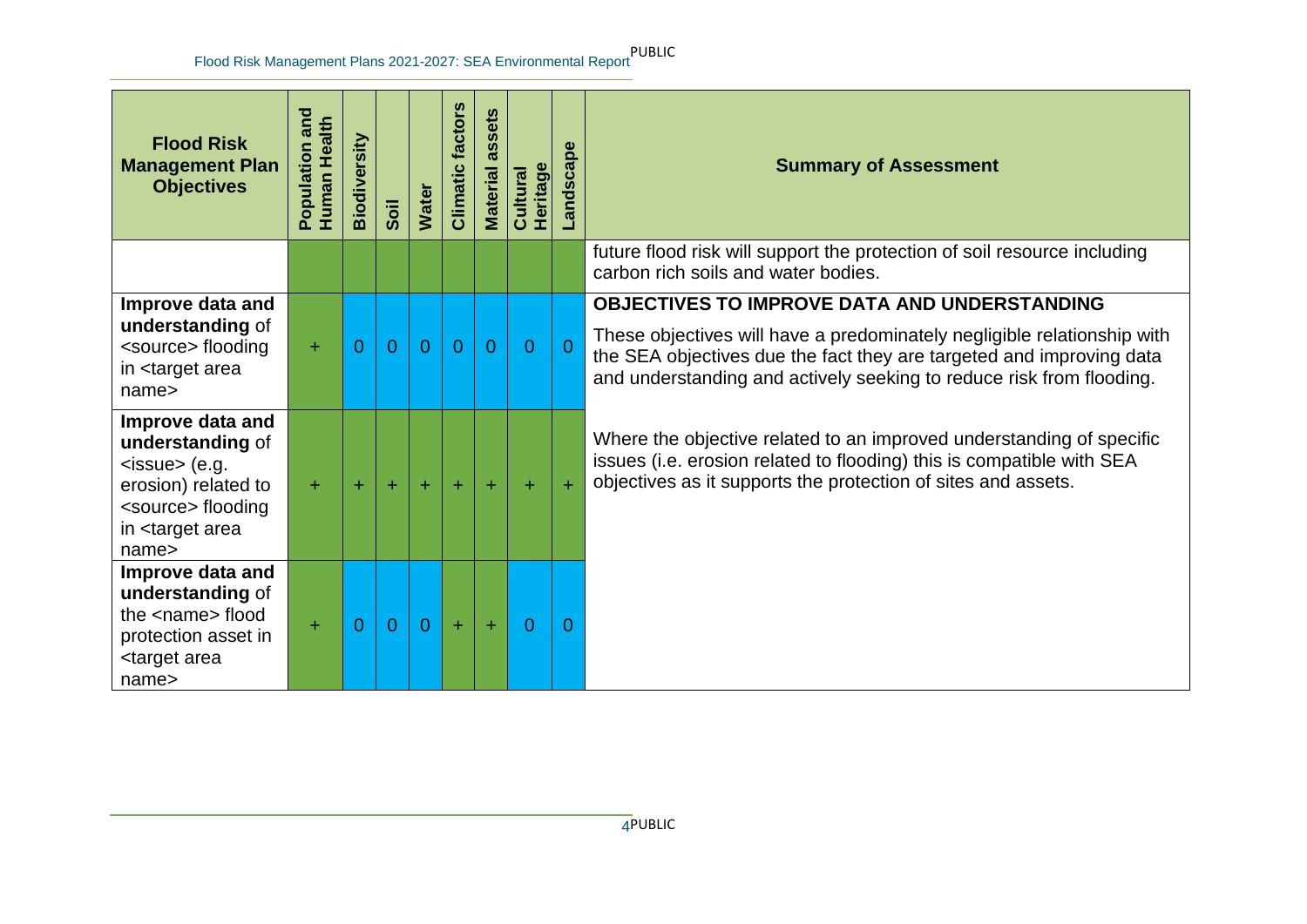## **Table D2: Assessment – Data collection and mapping**

| <b>SEA</b><br><b>Objective</b>             | <b>Scores</b>  | <b>Commentary (including indirect, direct and cumulative)</b>                                                                                                                                                                                                                                                                                                                                                                                                                                                                                                                                                                                                                                                                                                                                                                               | <b>Mitigation/Recommendations</b>                                                                                                                                                                                                                              |
|--------------------------------------------|----------------|---------------------------------------------------------------------------------------------------------------------------------------------------------------------------------------------------------------------------------------------------------------------------------------------------------------------------------------------------------------------------------------------------------------------------------------------------------------------------------------------------------------------------------------------------------------------------------------------------------------------------------------------------------------------------------------------------------------------------------------------------------------------------------------------------------------------------------------------|----------------------------------------------------------------------------------------------------------------------------------------------------------------------------------------------------------------------------------------------------------------|
| <b>Population</b><br>and human<br>health   | $\overline{0}$ | Given that the focus of these actions is to improve understanding of<br>flood risk and to determine where or if new flood studies will be<br>required, it is considered that these actions will have a neutral effect<br>on population and human health. These actions, however, do play an<br>important role in flood risk management. Improved flood mapping, for<br>example, enables better land use planning, helps the public to<br>understand the risk to their communities and to take action to protect<br>themselves, and enables us to identify where flood risk management<br>actions may be needed in future. This early review will provide<br>opportunity to identify where potential benefits to population and<br>human health could be achieved and will allow for identification of the<br>target areas at greatest risk. | The environmental constraints<br>review undertaken for all target<br>areas and presented at a Local<br>Plan District scale in<br>Appendices E to R should be<br>considered alongside these<br>actions and inform any future<br>flood studies that could arise. |
| <b>Biodiversity,</b><br>flora and<br>fauna | $\overline{0}$ | Given that the focus of these actions is to improve understanding of<br>flood risk and to determine where or if new flood studies will be<br>required, it is considered that these actions will have a neutral effect<br>on biodiversity.                                                                                                                                                                                                                                                                                                                                                                                                                                                                                                                                                                                                   |                                                                                                                                                                                                                                                                |
| Soil                                       | $\overline{0}$ | Given that the focus of these actions is to improve understanding of<br>flood risk and to determine where or if new flood studies will be<br>required, it is considered that these actions will have a neutral effect<br>on biodiversity. Monitoring and survey may have benefits as it could<br>help to better predict and mitigate potential negative effects on soil.                                                                                                                                                                                                                                                                                                                                                                                                                                                                    |                                                                                                                                                                                                                                                                |
| <b>Water</b>                               | $\overline{0}$ | Given that the focus of these actions is to improve understanding of<br>flood risk and to determine where or if new flood studies will be<br>required, it is considered that these actions will have a neutral effect<br>on water. A sewer flooding assessment may have benefits in helping<br>avoid impacts to water quality.                                                                                                                                                                                                                                                                                                                                                                                                                                                                                                              |                                                                                                                                                                                                                                                                |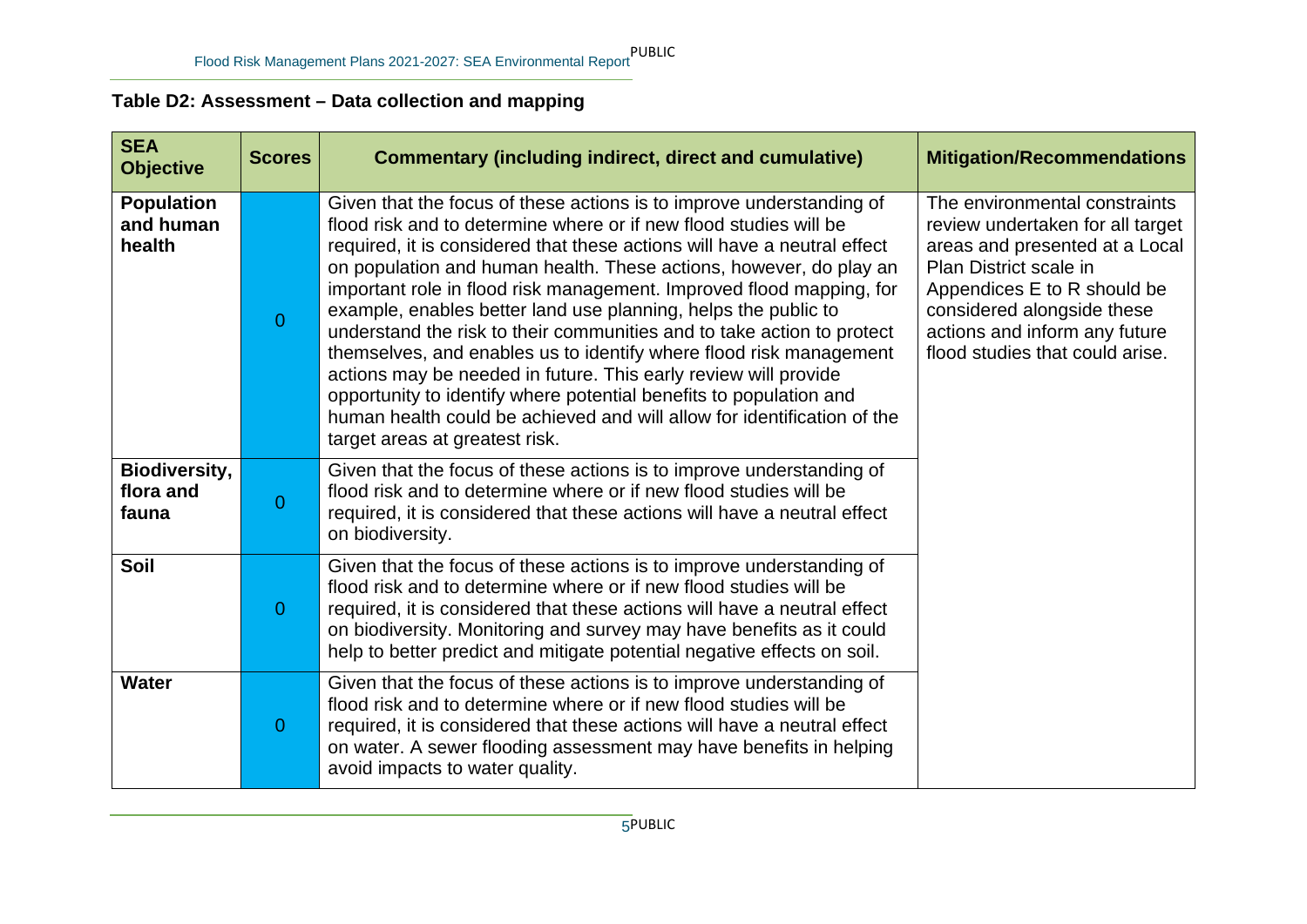| <b>SEA</b><br><b>Objective</b>     | <b>Scores</b> | <b>Commentary (including indirect, direct and cumulative)</b>                                                                                                                                                                                                                                                                                                                                                                                | <b>Mitigation/Recommendations</b> |
|------------------------------------|---------------|----------------------------------------------------------------------------------------------------------------------------------------------------------------------------------------------------------------------------------------------------------------------------------------------------------------------------------------------------------------------------------------------------------------------------------------------|-----------------------------------|
| <b>Climatic</b><br>factors         | $\Omega$      | Given that the focus of these actions is to improve understanding of<br>flood risk and to determine where or if new flood studies will be<br>required, it is considered that these actions will have a neutral effect<br>on climatic factors.                                                                                                                                                                                                |                                   |
| <b>Material</b><br>assets          | $\Omega$      | Given that the focus of these actions is to improve understanding of<br>flood risk and to determine where or if new flood studies will be<br>required, it is considered that these actions will have a neutral effect<br>on material assets. This early review will provide opportunity to identify<br>where potential benefits material assets could be achieved and will<br>allow for identification of the target areas at greatest risk. |                                   |
| <b>Cultural</b><br><b>Heritage</b> | $\Omega$      | Given that the focus of these actions is to improve understanding of<br>flood risk and to determine where or if new flood studies will be<br>required, it is considered that these actions will have a neutral effect<br>on cultural heritage.                                                                                                                                                                                               |                                   |
| Landscape                          | $\Omega$      | Given that the focus of these actions is to improve understanding of<br>flood risk and to determine where or if new flood studies will be<br>required, it is considered that these actions will have a neutral effect<br>on landscape.                                                                                                                                                                                                       |                                   |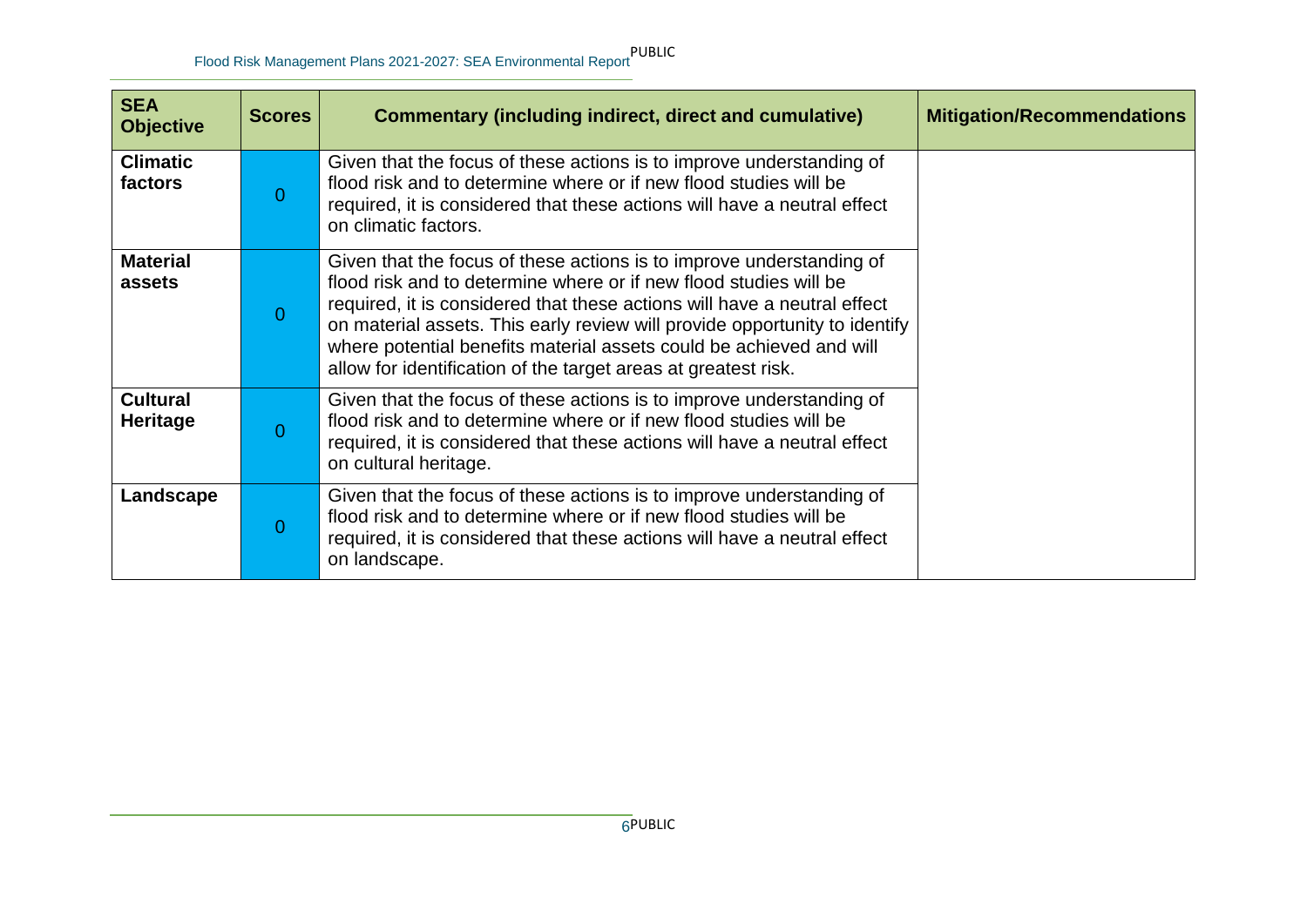# **Table D3: Assessment – Planning and Resilience**

| <b>SEA</b><br><b>Objective</b>             | <b>Scores</b>  | <b>Commentary (including indirect, direct and cumulative)</b>                                                                                                                                                                                                                                                                                                                                | <b>Mitigation/Recommendations</b>                                                                                                                                            |
|--------------------------------------------|----------------|----------------------------------------------------------------------------------------------------------------------------------------------------------------------------------------------------------------------------------------------------------------------------------------------------------------------------------------------------------------------------------------------|------------------------------------------------------------------------------------------------------------------------------------------------------------------------------|
| <b>Population</b><br>and human<br>health   | $++$           | Significant positive effects predicted as the focus of these actions is to<br>reduce flood risk to people and properties and infrastructure therefore<br>with the actions supporting improving health and wellbeing. Engaging<br>with the community and the creation of community resilience groups<br>will also enhance wellbeing, subject to further specific environmental<br>assessment. | The identification of<br>environmental constraints<br>undertaken for each target area<br>and associated wider<br>catchment and coastal areas,<br>as presented for each Local |
| <b>Biodiversity,</b><br>flora and<br>fauna | $\overline{0}$ | Neutral effects are predicted with the potential for some protection of<br>natural habitat/designated sites from increased flood risk if present,<br>although this unlikely to be of any substantive benefit, and any<br>measures would need to be sensitively designed.                                                                                                                     | Plan District in Appendices E to<br>R. This should be used to<br>inform the implementation of<br>such actions, identifying any<br>potential issues that may need             |
| Soil                                       | $\overline{0}$ | Neutral effects are predicted.                                                                                                                                                                                                                                                                                                                                                               | to be addressed through<br>sensitive design and mitigation,                                                                                                                  |
| <b>Water</b>                               | $\overline{0}$ | Neutral effects are predicted.                                                                                                                                                                                                                                                                                                                                                               | subject to further specific<br>environmental assessment.                                                                                                                     |
| <b>Climatic</b><br>factors                 | $+$            | Positive effects are predicted as the actions will support resilience in<br>terms of future climate change. Positive effects from actions such as<br>flood warning and resilience could help respond to sea level rise and<br>increased rainfall.                                                                                                                                            |                                                                                                                                                                              |
| <b>Material</b><br>assets                  | $++$           | Significant positive effects are predicted as the focus of these actions<br>is to reduce flood risk to properties and infrastructure. Reducing flood<br>risk, and avoiding an increase in future flooding, avoids or reduces the<br>energy use and resources needed to clean up, dry out and replace<br>the fabric and contents of properties.                                               |                                                                                                                                                                              |